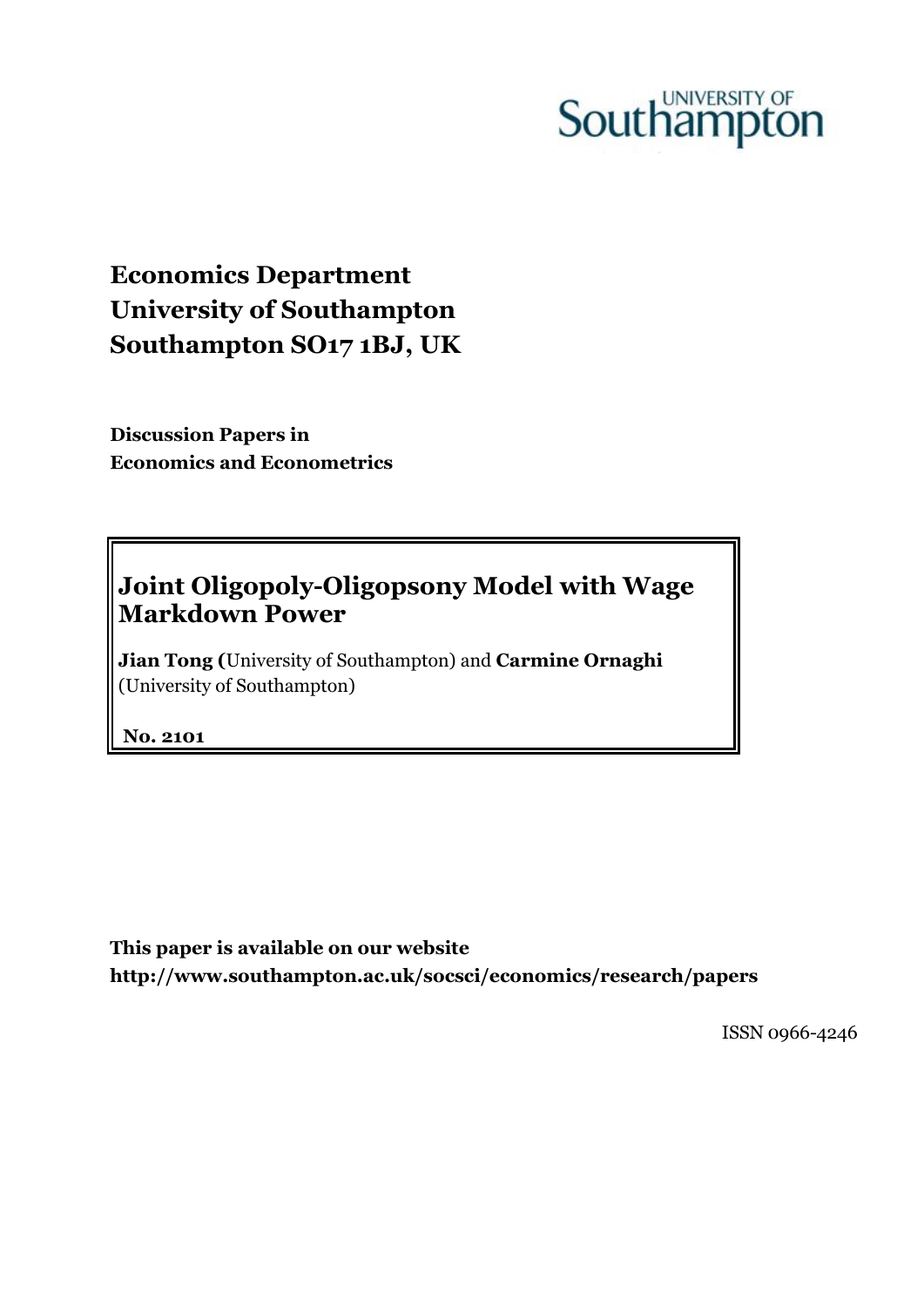## Joint Oligopoly-Oligopsony Model with Wage Markdown Power

Jian Tong and Carmine Ornaghi

October 2021, revised January 2022

#### Abstract

In imperfectly competitive markets, a producer-employer firm can be considered monopolist-monopsonist, facing downward sloping residual demand for product and upward sloping residual supply for labour. Firms can thereby exercise both product price markup and wage markdown powers. To study market outcomes in this setting, we define a Joint Oligopoly-Oligopsony Model – an extended Cournot oligopoly model with imperfectly competitive labour market – and investigate its welfare implications. We show that wage markdown power affects both firms' input mix – driving substitution of labour with non-labour variable inputs – and the scales of inputs (including employment) and output. By introducing Worker Surplus into our welfare analysis, our model clarifies the potentially efficiency-enhancing function of labour union and minimum wage regulation, aimed at curbing oligopsony wage markdown power. Furthermore, we show that competition policy and minimum wage regulation are complements, not substitutes: a lax merger control, which permits consolidation of market structure, can weaken worker power by way of reducing efficient minimum wage, as well as employment. Finally, we investigate the effects of "superstar firms" on market outcomes, allowing the superior efficiency of superstar firms to be a common cause of market concentration and pricing power. Our theory explains the rise of average labour productivity, the fall of labour income share and wage stagnation at industry level. It also shows that the superstar firm phenomenon produces an ambiguous welfare effect once worker welfare is taken into consideration.

Keywords: market power, monopsony, oligopsony, markdown, market structure, worker welfare, worker surplus, labor market, minimum wage

JEL Classification: D21, D33, D43, D6, E24, J2, J3, L13, L4

<sup>\*</sup>Jian Tong: Department of Economics, University of Southampton, J.Tong@soton.ac.uk. Carmine Ornaghi: Department of Economics, University of Southampton, C.Ornaghi@soton.ac.uk. The authors like to thank Jose Azar, Jan Eeckhout, John Van Reenen, Tommaso Valletti for broadening our engagement with the literature and discussion.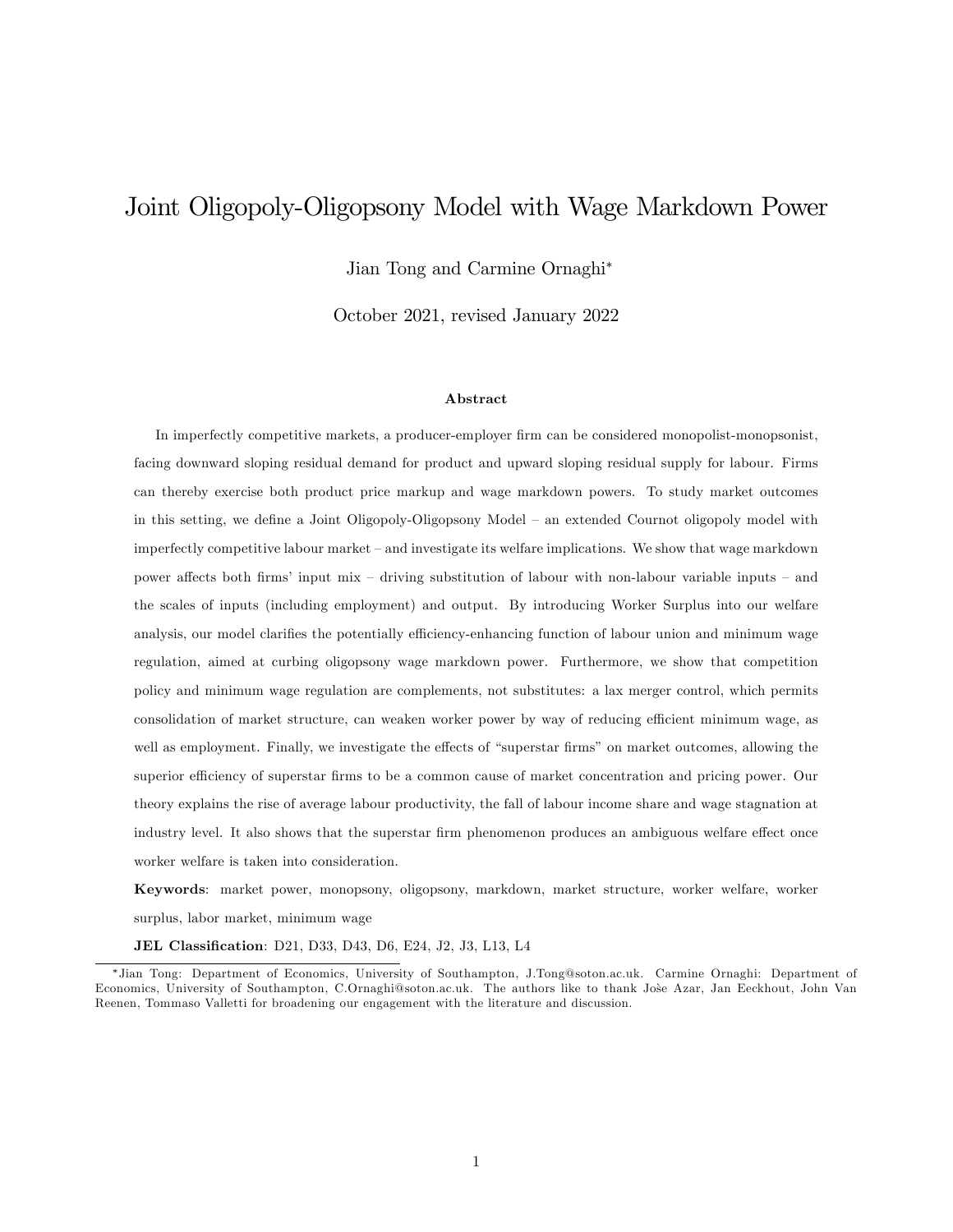## 1 Introduction

The last four decades have witnessed a "tectonic drift" in the income distribution between labour and capital in most developed market economies, characterised by three naturally interwoven trends:  $(i)$  rising firms' pricing powers and profit margins (De Loecker et al, 2020); (ii) a decrease in the labour share of income (Elsby et al, 2013, Karabarbounis and Neiman, 2014, and Autor *et al*, 2020); and *(iii)* wage stagnation, associated with a weakening of the connection between labour productivity growth and real increases in hourly compensation.<sup>1</sup>

Economists have put forward alternative, not mutually exclusive, explanations for the origins of these trends. Some economists postulate that they are the outcome of an increase in competition, stemming from technological change and globalisation, which has favoured the rise of "superstar firms", a term coined by Autor  $et \ al (2020)$ to describe firms with superior efficiency that have above-average markups and below-average labour income shares.<sup>2</sup> These firms' large and growing product market shares and markup power can arguably have some merit in that they better serve consumers than their rivals. However, when producer-employer Örms have product price markup power, standard oligopoly theories predict that the wage rate should equal the marginal revenue product of labour, i.e., the marginal product of labour multiplying the marginal revenue of output, which is below the product price. Accordingly, if the marginal product of labour increases in tandem with a rise of markup power, as postulated by the superstar Örms hypothesis, wage growth can indeed trail behind the growth of marginal product of labour.

Other economists attribute rising concentration and profit margins to the weakening of antitrust enforcement in the product market which lessens competition, and enhances firms' pricing power, as well as exclusionary power, that results in persistent super-normal profits (Furman and Orszag, 2018, Barkai, 2020, Gutièrrez and Philippon, 2017, Shapiro, 2019).<sup>3</sup> Relatedly, Azar and Vives (2021) argue that firms' raising pricing power is driven by the increase of common ownership (in the form of pension, mutual and index funds) as this facilitates internalisation of rival firms' profitability, similar to collusion.

Another line of research has looked at changes in the labour market as possible causes of these trends. Notably, the weakening of unionisation and workersícollective wage bargaining power in the US over the last decades can be responsible for wage stagnation. As noted by Stansbury and Summers (2020), "a decline in worker power results

<sup>&</sup>lt;sup>1</sup>Although the term wage stagnation often means a lack of growth in real wage rate (e.g., Acemoglu and Autor, 2011), it more speciÖcally refers to the phenomenon that the growth rate of real wage falls below the potential indicated by the growth rate of labour productivity (see, e.g., Mishel, 2012; Bivens and Mishel, 2015). ILO and OECD (2015) went even further to suggest a causal connection: "A falling labour share often reflects more rapid growth in labour productivity than in average labour compensation, and an increase in returns to capital relative to labour."

<sup>&</sup>lt;sup>2</sup>The superstar firm explanation is supported by De Loecker *et al* (2020), who find that the rises of average pricing power and profit margin in a sector were driven by a small number of superstar firms, while sector medians saw no rises.

The "superstar firm" hypothesis highlights the dispersion of firms' technical efficiencies within the same industries, and links the original causes of the efficiency differentials to efficiency-enhancing innovations and investments, particularly in intangible assets.

<sup>3</sup> Theoretical research also points out that consolidation of market structure may reduce investments and forestall innovation (see Motta and Tarantino, 2007).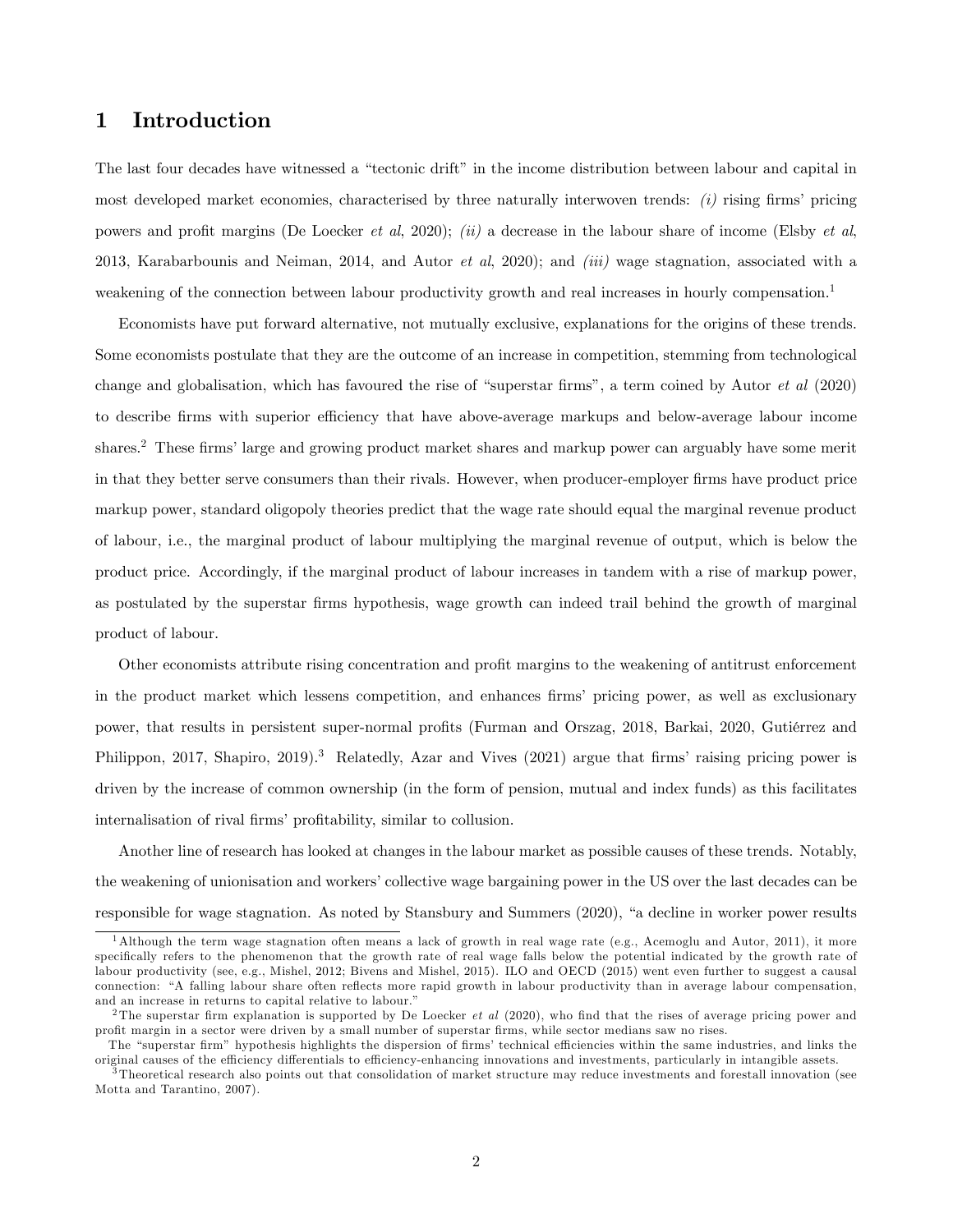in a redistribution of economic rents from labor to capital owners". This "declining worker power" hypothesis views worker power as a mechanism to redistribute economic rents created by markup power, with a potential negative impact on employment.<sup>4</sup> An alternative perspective on the role of the union is offered by the reviving and fast-growing literature on labour market monopsony power (see Manning, 2003, 2011 and 2020).<sup>5</sup> Starting from the premise that one source of economic rent is the "markdown" of wages below the marginal revenue product of labour by employers, the monopsony theory rationalises trade unions and minimum wage as not only a redistributive force, but also a potentially efficiency-enhancing allocative mechanism to curb employers' efficiency-reducing wage markdown power.<sup>6</sup>

The nature, cause and effect of wage markdown power are not merely of theoretical curiosity. Empirically, there has been a long-standing body of evidence that, contrary to the standard view of perfectly competitive labour markets, the labour supply functions faced by individual firms are less than perfectly elastic (Boal and Ransom, 1997, Ashenfelter *et al*, 2010, Manning, 2011). Recent cross-industry studies have also shown that firms operating in more concentrated markets exercise more wage markdown power, to the detriment of workers in terms of suppressed or stagnating wages (Azar, Marinescu and Steinbaum, 2019; Benmelech et al, 2018).<sup>7</sup> Indepth industry-specific studies have also taken off, with the aim to trace the root causes of wage markdown power to economic primitives, such as imperfectly elastic market-level or Örm-level labour supply function (Azar, Berry and Marinescu 2019, Kroft *et al.* 2021). In two of the first empirical works that investigate both the price markup and wage markdown powers using micro panel data, Tortarolo and Zarate (2018), and Mertens (2021) show that both the product and labour markets exhibit imperfect competition, thus confirming that it is not sufficient to confine the empirical and theoretical analyses of market power and economic rent to product markets.<sup>8</sup>

Concerns about firms' wage markdown power have also been echoed by policy makers. Recognising the detriment to workers from weakening of merger control, a 2016 report produced by the Council of Economic Advisers of the White House highlighted that "antitrust laws apply to reductions in competition for employees as a result of mergers as readily as they do to reductions in product market competition. Yet few merger

<sup>&</sup>lt;sup>4</sup>Note that the "declining worker power" hypothesis relies on the presence, but not an increase of product price markup power and its economic rent.

 $5$ The term "monopsony", which literally means "sole buyer", was coined by Joan Robinson (1933). The term is also used loosely to mean market power of a small number of buyers, although the more precise term should be oligopsony, the term that we decide to use in this paper, and covers the special case of monopsony.

 ${}^6$ In words of Robinson (1933), "[the function of union] in removing exploitation lies not so much in the fact that it improves the bargaining strength of the workers as in the fact that by means of a 'common rule' it reproduces artificially the conditions of perfect elasticity of supply of labour to individual employers." Card and Krueger (1995) argued that the negative employment effects of minimum wage laws, predicted by neoclassical theory of wage determination, are minimal if not non-existent.

<sup>&</sup>lt;sup>7</sup>In light of both new and classic work in the field of Industrial Organisation, Berry *et al* (2019) caution this recent literature on some of its limitations: "A main difficulty in this area is that most of the existing studies of monopsony and wages ... proceed to estimate regressions of wages on measures of concentration ... studies like this may provide some interesting descriptions of concentration and wages, but are not ultimately informative about whether monopsony power has grown and is depressing wages." These authors also call for more detailed industry-specific studies to establish the causal relation in imperfect competition in labour markets.

<sup>&</sup>lt;sup>8</sup>De Loecker *et al* (2020) estimate market power using the production function approach pioneered by Hall (1988). They interpret the result as a measurement of markup. However, this interpretation is correct only in the absence of monopsony/oligopsony power.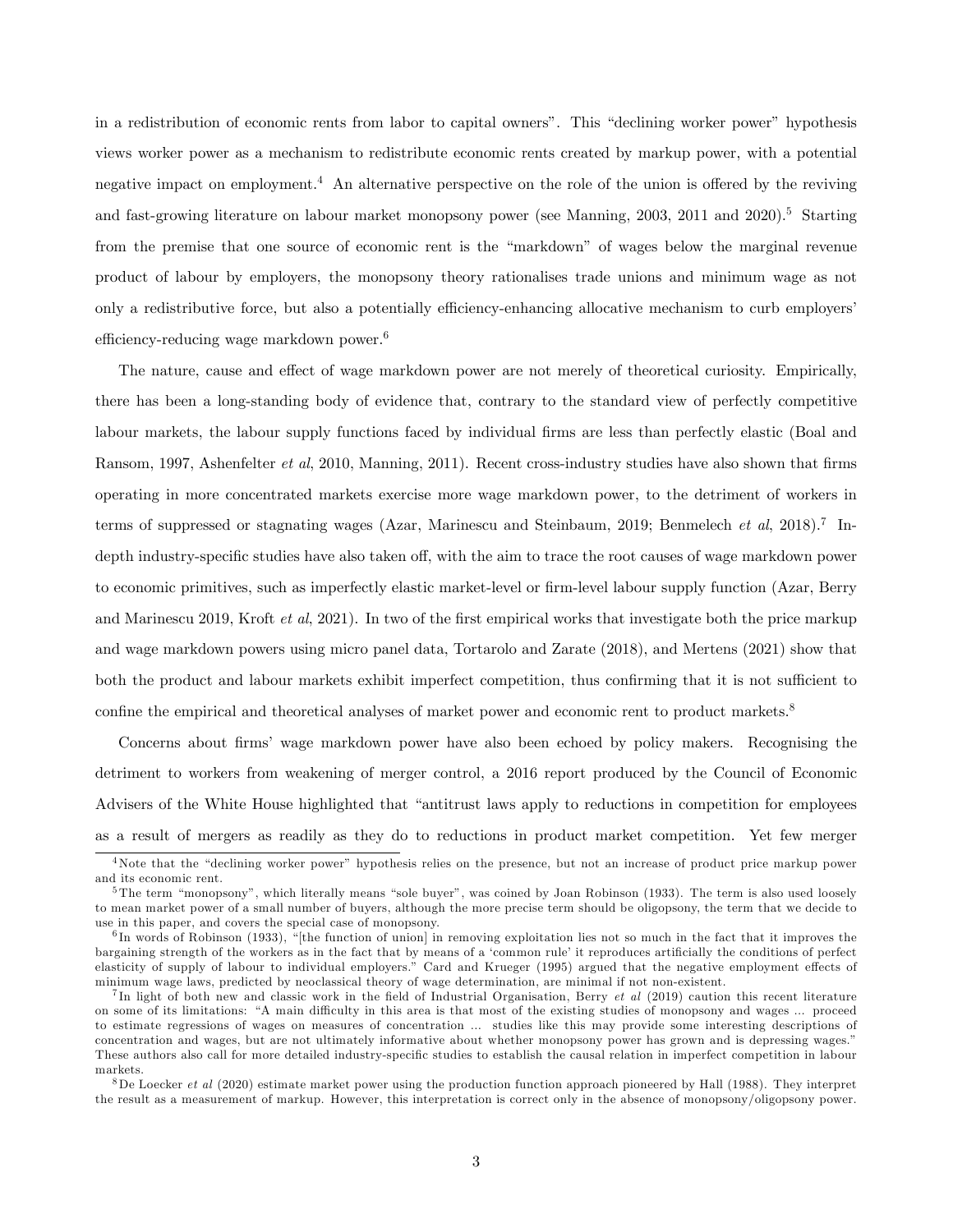complaints have cited employment monopsony concerns as a reason to challenge a transactionî. Proposals for merger control reform to rectify this deficiency are emerging (Naidu et al, 2018; Marinescu and Hovenkamp, 2018). Strengthening the labour union and raising the federal minimum wage have also been policy goals of the current US administration.

This mounting consensus over the need for more vigorous antitrust enforcement that can protect not only consumers but also workers, as well as the call for strengthening unions and minimum wage regulation, has created new challenges for economists. Existing models of imperfect competition, including horizontal merger analysis, are not designed for dealing with the wage markdown power of firms as part of the overall market power. In addition, the interaction between antitrust enforcement and minimum wage regulation is relatively unknown.<sup>9</sup> Given that a firm is both a producer of products, and an employer of workers, its incentives when facing decisions on output levels, pricing, hiring and wages, depend on both product price markup power and wage markdown power, beyond each single component. When both forms of market power, as well as minimum wage regulation, are significant, ignoring any one of these factors may result in systematic error in predicting firm behaviour and assessing the effects of, e.g., horizontal mergers, decline of worker power, and erosion of real minimum wage.

Given the aforementioned challenges, the aim of this paper is to develop a partial equilibrium analysis that combines the oligopoly and oligopsony models to produce a holistic understanding of firms' overall market power, thus laying the foundation for a rational concerted use of antitrust enforcement and minimum wage regulation. We call our new analytical framework the Joint Oligopoly-Oligopsony Model with Wage Markdown Power, or simply JOOM.

The JOOM provides a unifying theoretical framework for the analysis of pricing power, consisting of both product price markup and wage markdown powers, their welfare effects and implications for competition policy, innovation policy and labour legislation. JOOM is also useful to guide empirical measurements of pricing powers in both product and labour markets<sup>10</sup>, which are also of policy importance: for example, the pricing power measured by De Loecker *et al* (2020) may conflate both markup and markdown powers, and interpreting it as a measure of markup alone may lead to biased policy implication.

Main Findings. The main novelty of the JOOM framework consists in extending the classical Cournot model (Cournot 1838), where firms can have control over the product price but not the wages, by introducing the more general assumption that Örms have wage markdown power in the labour market. Starting from this change in theoretical position, we derive the Cournot-Nash equilibrium and the relations between market structure, market power, producer surplus, price and wage determination, output and employment, and the welfare implications.

 $9$ For example, there are no models that have studied the impact of a horizontal merger on the effectiveness of existing minimum wage regulation or collective bargaining-determined wage and employment outcomes.

 $10$  See Tortarolo and Zarate (2018) and Mertens (2021) for examples of empirical research aimed at measuring both markup and markdown powers simultaneously.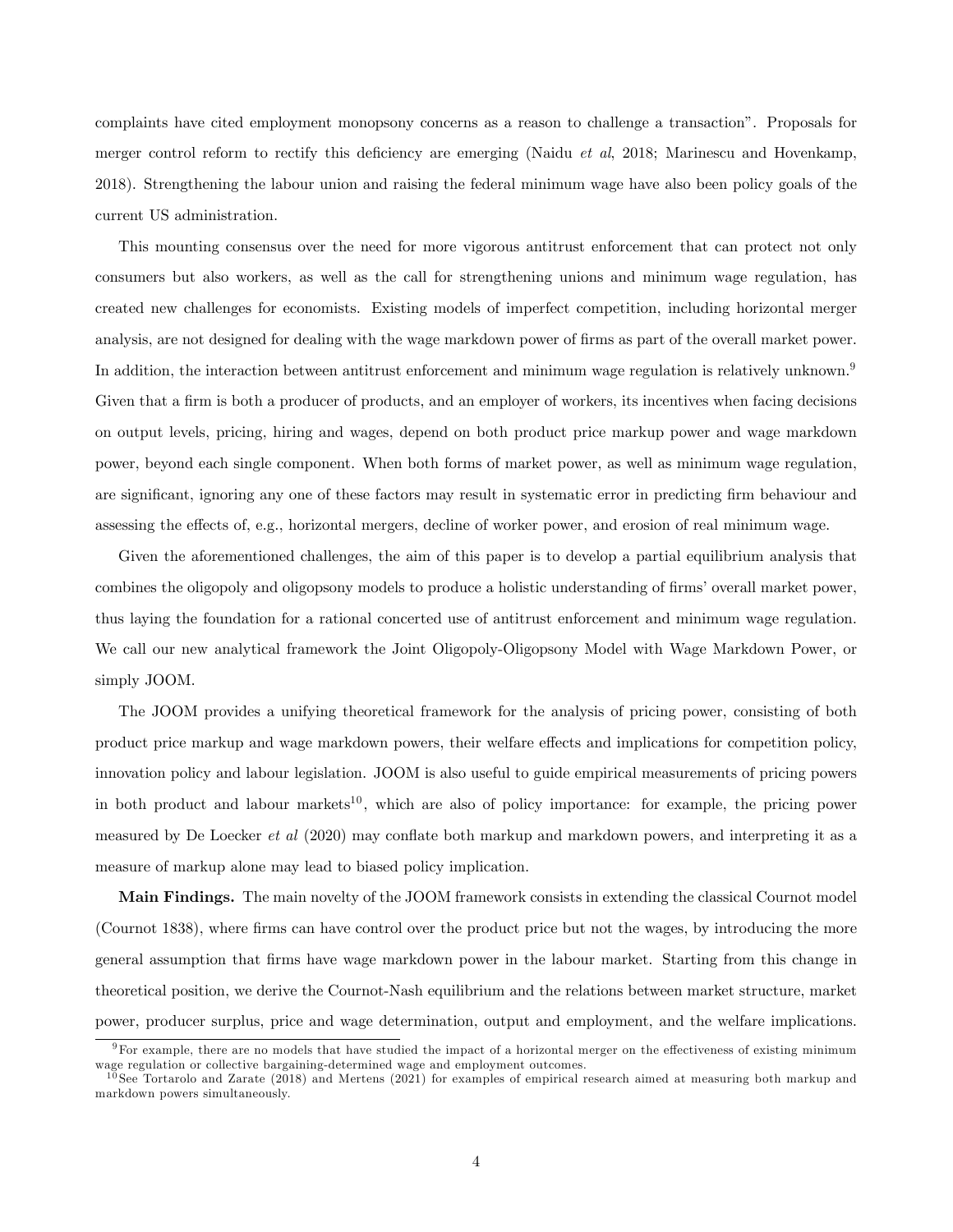At the centre of this conceptual work, we derive the fundamental equations of market power, and extend the measure of market power from the familiar Lerner index, whose application is restricted to product price markup power, to the more general index of overall market power, which also includes the wage markdown power.<sup>11</sup> We show that wage markdown power affects both firms' input mix  $-$  driving substitution of labour with non-labour variable inputs  $-$  and the scales of inputs (including employment) and output.

The JOOM framework also opens up and addresses novel normative questions by extending the partial equilibrium welfare analysis to include Worker Surplus. By introducing and elevating Worker Surplus on a par with Consumer Surplus as suitable welfare standards, our analysis makes apparent the potentially efficiency-enhancing function of labour union and minimum wage regulation, aimed at curbing oligopsony wage markdown power. Furthermore, we show, competition policy and minimum wage regulation are complements, not substitutes: a lax merger control, which permits consolidation of market structure, can weaken the worker power by way of reducing efficient minimum wage, as well as employment.

In addition, JOOM is flexible enough to accommodate a market structure with heterogeneous productivity distribution across firms, which is particularly suitable for studying the effect of superstar firms on market outcomes. We show that the "superstar firm hypothesis" can explain the rise of average labour productivity, the fall of labour share and wage stagnation at the industry level. Our analysis reveals that the welfare effects of the superstar Örm phenomenon are ambiguous once we take worker welfare into consideration: while consumers benefit from lower prices, superstar firms are likely to disbenefit workers by lowering wages or causing wage stagnation. We therefore warn against the presumption that the superstar firm phenomenon is procompetitive because of consumer welfare improvement. Only if the dominance of a superstar firm is temporary, followed by catching up or even leapfrogging of rival Örms, thus sustaining long run dynamism in innovation, the rise of superstar firms will benefit both consumers and workers. In contrast, if the superstar firms can persistently escape the competitive pressure of rivals by entrenching their dominance through consolidating exclusionary control over intangible assets, such as IP rights, the benefit to consumers will stagnate, and the worsening of worker welfare will perpetuate.

**Contribution to Literature.** We contribute theoretically to the literature on monopsony power  $-\text{partic}$ ularly the wage markdown power – broached by Robinson (1933). With a generic market structure of JOOM framework, we coin the term "price-taker marginal cost", upon which we define the "overall market power", extending Lerner index to a more general market power index. In these novel terms, we formulate the fundamental equation of market power, encompassing both product price markup and wage markdown powers. Our gametheoretic industrial organisation approach to the wage markdown power complements the search-and-matching

<sup>&</sup>lt;sup>11</sup> The wage markdown power component, in turn, is a generalisation of the "rate of exploitation" from the classical monopsony theory a la Robinson (1933).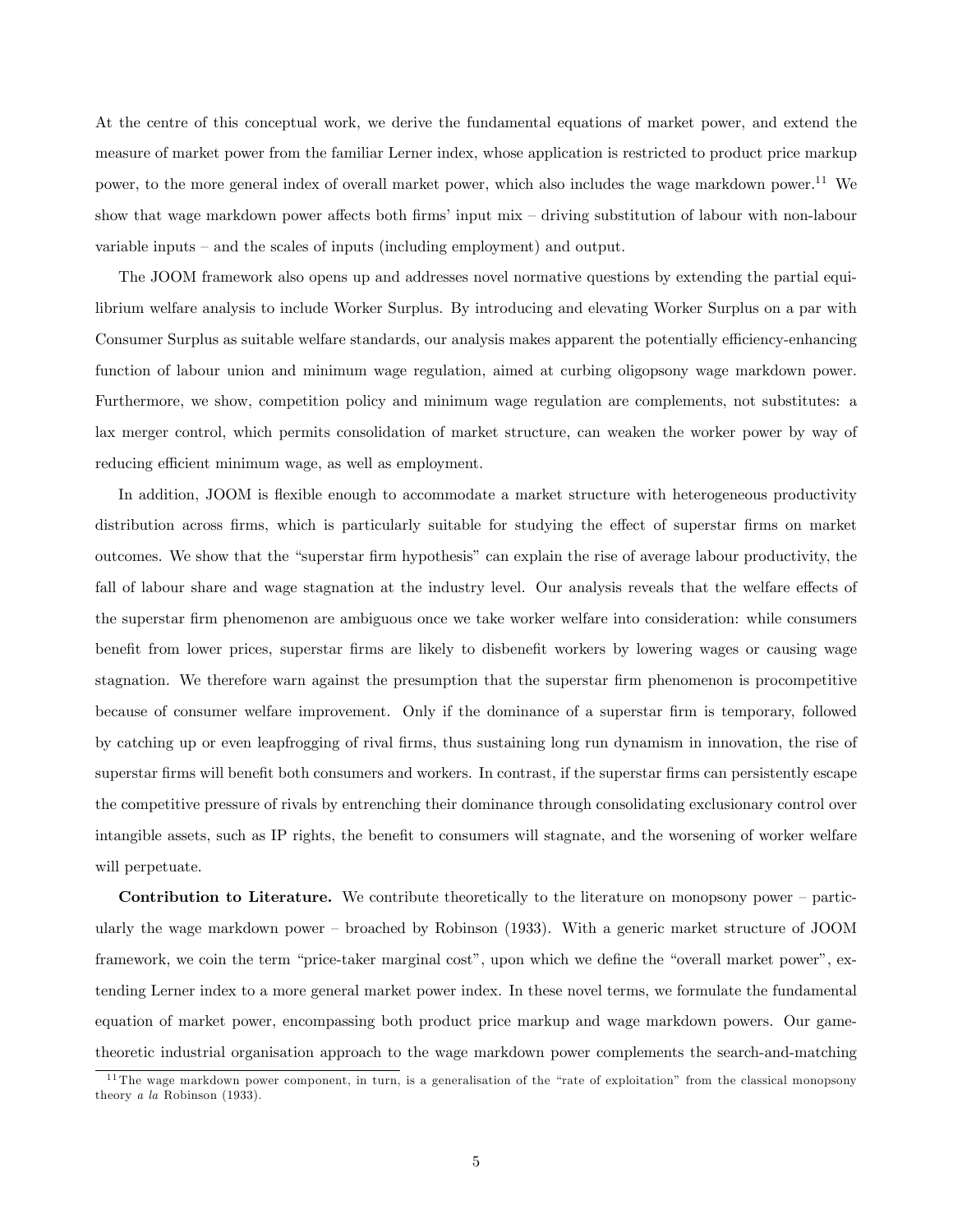model approach commonly used in labour economics, as are surveyed by Manning (2003, 2011). Our extended partial equilibrium approach to wage markdown power also complements the general equilibrium approach to the effects of oligopoly power on labour market outcomes, used by Azar and Vives (2021), and De Loecker *et al* (2021).

Our theoretical analysis also contributes to the global debate on the causes of the secular fall of labour share of GDP. Karabarbounis and Neiman (2014) attribute it to substitution of labour with capital, induced by a secular decline of the prices of capital goods. A necessary condition for this argument is that the elasticity of substitution between capital and labour must exceed unity. Elsby *et al*  $(2013)$  identify offshoring of the labour-intensive component of the U.S. supply chain as a leading potential explanation of the decline in the U.S. labour share.<sup>12</sup> Doraszelski and Jaumandreu (2018) also see substitution of labour with non-labour inputs as a key factor, but propose that the substitution is caused by labour-augmenting (biased) technological change. In contrast to these aforementioned explanations which do not rely on rise of market power, De Loecker et al (2020) and Autor et al (2020) both argue that the rise of superstar firms' product market power are a main cause of the fall of labour share. The superstar firms theory is particularly appealing because it fits well with the growing evidence based on micro panel data, featuring substantial within industry dispersion of firms' productivity, and their persistence (Bartelsman and Doms, 2000, Syverson, 2011, De Loecker and Syverson, 2021). While labour market plays no or minimal role in the existing superstar Örms theory, Stansbury and Summers (2020) point to the decline of workers' collective power as a cause of decline in labour share. JOOM provides a coherent framework to address all the aspects listed here: labour-capital substitution, rising market powers (including wage markdown power), and declining worker power. It shows that the rise of superstar firms' product price markup and wage markdown power can play important roles in causing the fall of labour share. Particularly, the rising wage markdown power can play this role through two mechanisms: first, it raises the share of gross profit and hence reduces the labour share of revenue; second, it induces substitution of labour with non-labour variable inputs. In addition, we show that the rise of superstar firms can also weaken worker power by way of reducing efficient minimum wage.

Our extended welfare analysis that includes worker surplus also provides theoretical support for the calls for reform of antitrust enforcement in order to protect labour market competition (between buyers), as exemplified by CEA (2016), Naidu et al (2018), and Marinescu and Hovenkamp (2018). We propose that a worker welfare standard should be introduced on a par with the prevalent consumer welfare standard.

The remainder of the paper is organised as follows: Section 2 explains the JOOM framework, derives a fundamental equation of market power, and explores its implications for input mix (i.e., substitution of labour with non-labour variable inputs) and scales of inputs and output. Sections 3 and 4 are devoted to the function of

<sup>&</sup>lt;sup>12</sup>This view is reminiscent of the capital-labour substitutability hypothesis originated from Hicks (1932) and revived by Karabarbounis and Neiman (2014).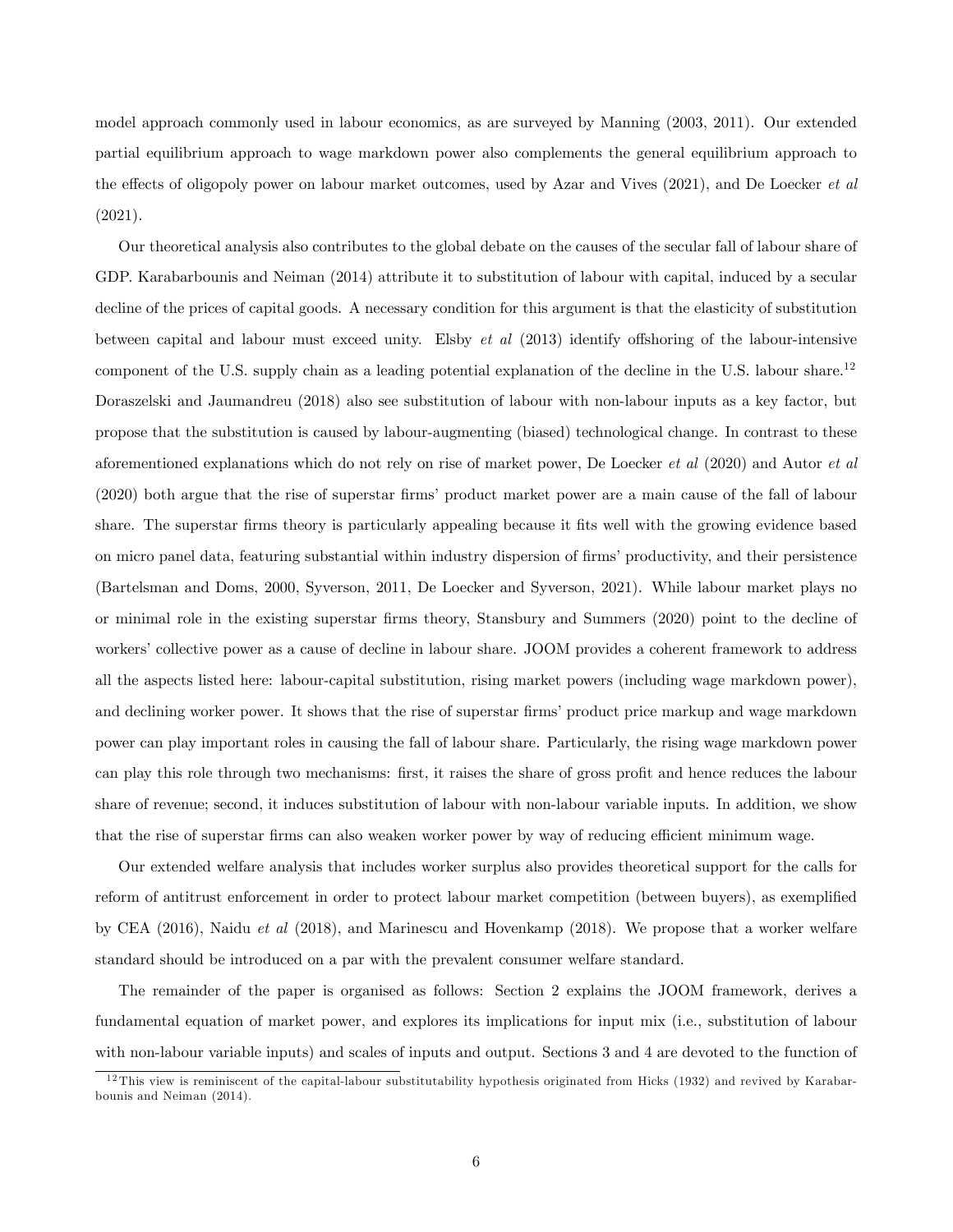trade union and minimum wage in the tradition of Robinson (1933), and to the role of superstar firms, respectively. Section 5 concludes.

## 2 The Model

Conventional partial equilibrium analysis of imperfect competition focuses on one market, e.g., the product market in a Cournot oligopoly model, or the labour market in the classical monopsony model. This paper develops a joint oligopoly-oligopsony model (JOOM) that studies these two imperfectly competitive markets simultaneously. This extended partial equilibrium analysis cannot be decomposed into two isolated conventional partial equilibrium analyses without losing one of its defining characteristics, namely, the interaction of the product pricing power and wage setting power exercised by each firm.

Consider a pair of input-output markets with a joint oligopoly-oligopsony industry structure, dominated by a set of independent firms  $\mathcal{N} \equiv \{1, \ldots, N\}$ . Let  $P(Q)$  be the downward-sloping demand function in the homogenous product market, where  $Q \equiv \sum_{i \in \mathcal{N}} q_i$  is the total output, and  $q_i$  is the output of firm i. Each firm uses labour  $l_i$ and V other variable inputs  $\mathbf{x}_i = (x_{vi})_{v=1}^V$ , as well as (sunk) fixed input  $f_i$  for production. Let the production function be  $q_i = F(\mathbf{x}_i, l_i; f_i)$  for each  $i \in \mathcal{N}$ . Let the supply of each variable input v be perfectly competitive, with constant price  $p_v$ . Let the supply of labour be characterised by the upward-sloping wage function  $W(L)$ , with  $L = \sum_{i \in \mathcal{N}} l_i$  indicating the total employment of labour. The joint oligopoly-oligopsony industry structure refers to the product and labour markets.<sup>13</sup>

For each  $i \in \mathcal{N}$ , the conditional demand functions for labour and other variables are  $l_i^*$  and  $\mathbf{x}_i^* = (x_{vi}^*)_{v=1}^V$ , which are functions of  $(q_i,(p_v)_{v=1}^V,W,L_{-i})$ , where  $L_{-i} \equiv \sum_{j \in \mathcal{N} \setminus \{i\}} l_j$  is the aggregate employment by all firms other than  $i^{14}$  The conditional demand functions are solutions to cost minimisation problems faced by the firms, a general treatment of which is given in Appendix A. We treat  $f_i$ , for  $i \in \mathcal{N}$ , as exogenous parameters of the game. The game has the output  $q_i$  and input levels  $x_i$  and  $l_i$  as strategic variables, thus featuring a sort of quantity (or Cournot) competition, as opposed to price competition. Our preference for quantity competition to price competition is motivated by the fundamental fact that it takes time and effort to fill job vacancies: it is then more realistic to model each employer as committed to employment quantity/capacity than the prices, which are dictated by market clearing taking quantity/capacity as given.

Let  $Q_{-i} \equiv \sum_{j \in \mathcal{N} \setminus \{i\}} q_j$  denote the aggregate output by all firms other than i. Then the profit (or more

<sup>&</sup>lt;sup>13</sup> To ensure the generality of the theory, an extension of JOOM to allow oligopsony in other input markets is provided in Appendices A.1, A.2 and B.

<sup>&</sup>lt;sup>14</sup>Given W and  $L_{-i}$ , the residual inverse labour supply function (or wage function) for firm i can be defined as  $W_i (l_i) \equiv$  $W(L_{-i} + l_i).$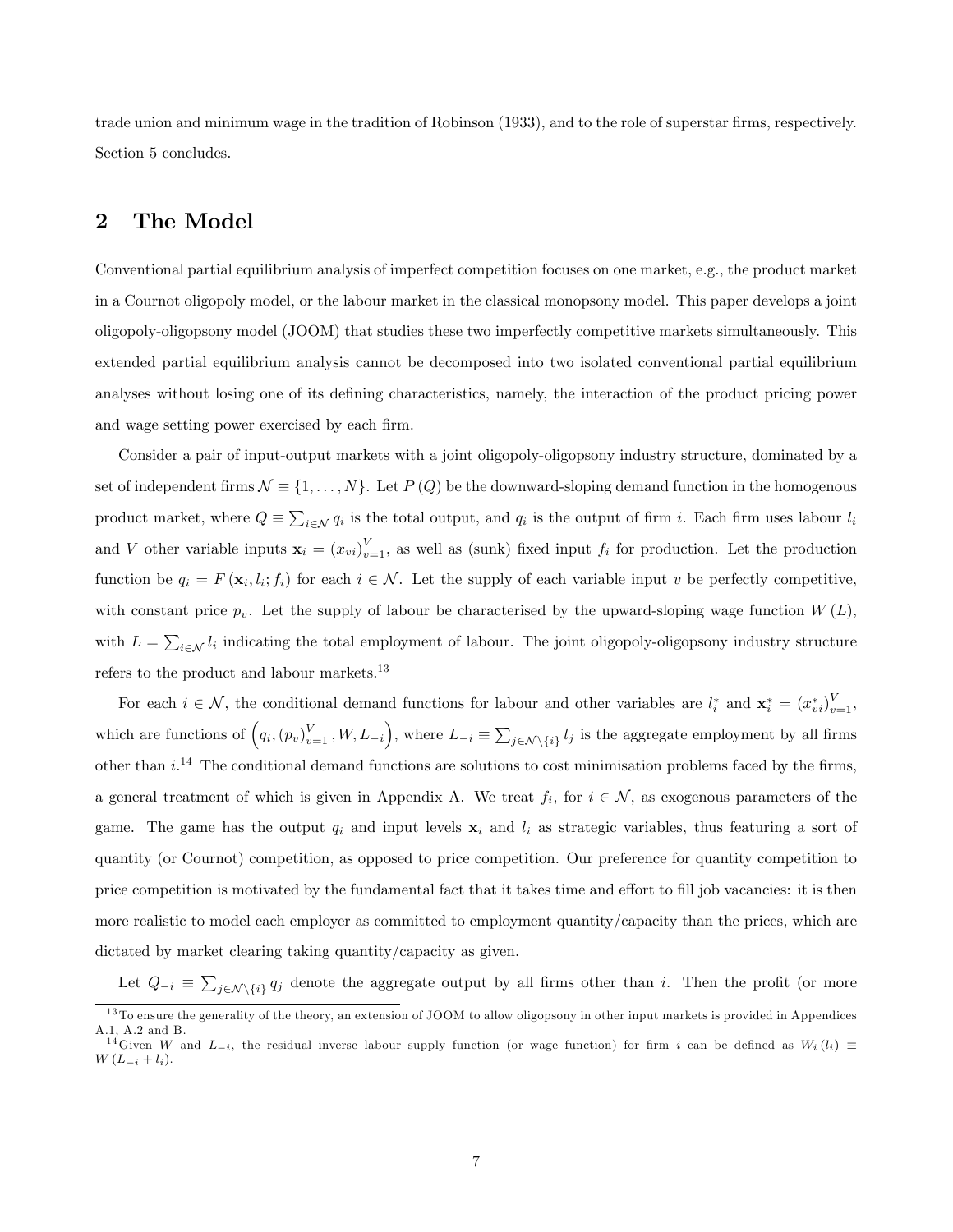precisely, the producer surplus<sup>15</sup>) of firm i is given by

$$
\pi_i (q_i, Q_{-i}, L_{-i}) = P (Q_{-i} + q_i) q_i - W (L_{-i} + l_i^*) l_i^* - \sum_{v=1}^V p_v x_{vi}^*.
$$
\n(1)

When each firm plays its best response in a Nash equilibrium, the first order condition is

$$
P'q_i + P - W'\frac{\partial l_i^*}{\partial q_i}l_i^* - W\frac{\partial l_i^*}{\partial q_i} - \sum_{v=1}^V p_v \frac{\partial x_{vi}^*}{\partial q_i} = 0.
$$
\n
$$
(2)
$$

By the standard definition, the marginal revenue for firm i is  $MR_i = P + P'q_i$  and its marginal cost is  $MC_i = \sum_{v=1}^{V} p_v \frac{\partial x_{vi}^*}{\partial q_i} + W(L) \frac{\partial l_i^*}{\partial q_i} + W'(L) \frac{\partial l_i^*}{\partial q_i} l_i^*.$  If  $W' = 0$ , i.e., the labour supply is perfectly elastic, then the firms are price takers on the buyer side of the labour market. We therefore define a novel term  $-$  the **price taker**  $\mathbf{marginal\ cost}$  –  $MC_i^{PT},\, \text{by}$ 

$$
MC_i^{PT} \equiv \sum_{v=1}^V p_v \frac{\partial x_{vi}^*}{\partial q_i} + W(L) \frac{\partial l_i^*}{\partial q_i},\tag{3}
$$

where the relation between marginal cost  $MC_i$  and  $MC_i^{\text{PT}}$  is given by

$$
MC_i = MC_i^{PT} + W'(L)\frac{\partial l_i^*}{\partial q_i}l_i^*,\tag{4}
$$

$$
MC_i = \begin{cases} MC_i^{PT} & \text{if } W'(L) = 0, \\ > MC_i^{PT} & \text{if } W'(L) > 0. \end{cases}
$$
 (5)

Appendix A.2 extends the definition of  $MC_i^{PT}$  to allow oligopsony markets for other variable inputs.

Accordingly, in the context of JOOM, the familiar Lerner index:

$$
\rho_i \equiv \frac{P - MC_i}{P} \tag{6}
$$

can be extended to

$$
\tau_i \equiv \frac{P - MC_i^{PT}}{P},\tag{7}
$$

as a measure of overall market power, while  $\rho_i$  only measures the product price markup power. If the firm is a price-taker in each input market, then  $MC_i = MC_i^{PT}$ , and  $\rho_i = \tau_i$ . However, if  $W' > 0$  then  $\rho_i < \tau_i$ , which means  $\rho_i$  fails to capture the full extent of market power exercised by firm i.

As will transpire, the overall market power index  $\tau_i$  plays an important role in understanding pricing power in its entirety. Similarly, its measurement is crucial for empirical research. The following equation, in conjunction

<sup>&</sup>lt;sup>15</sup> This is not the net profit because there is no deduction of the sunk fixed cost related to  $f_i$ . This can also be interpreted as the Marshaillian quasi-rent. It consists of the fixed cost and net profit.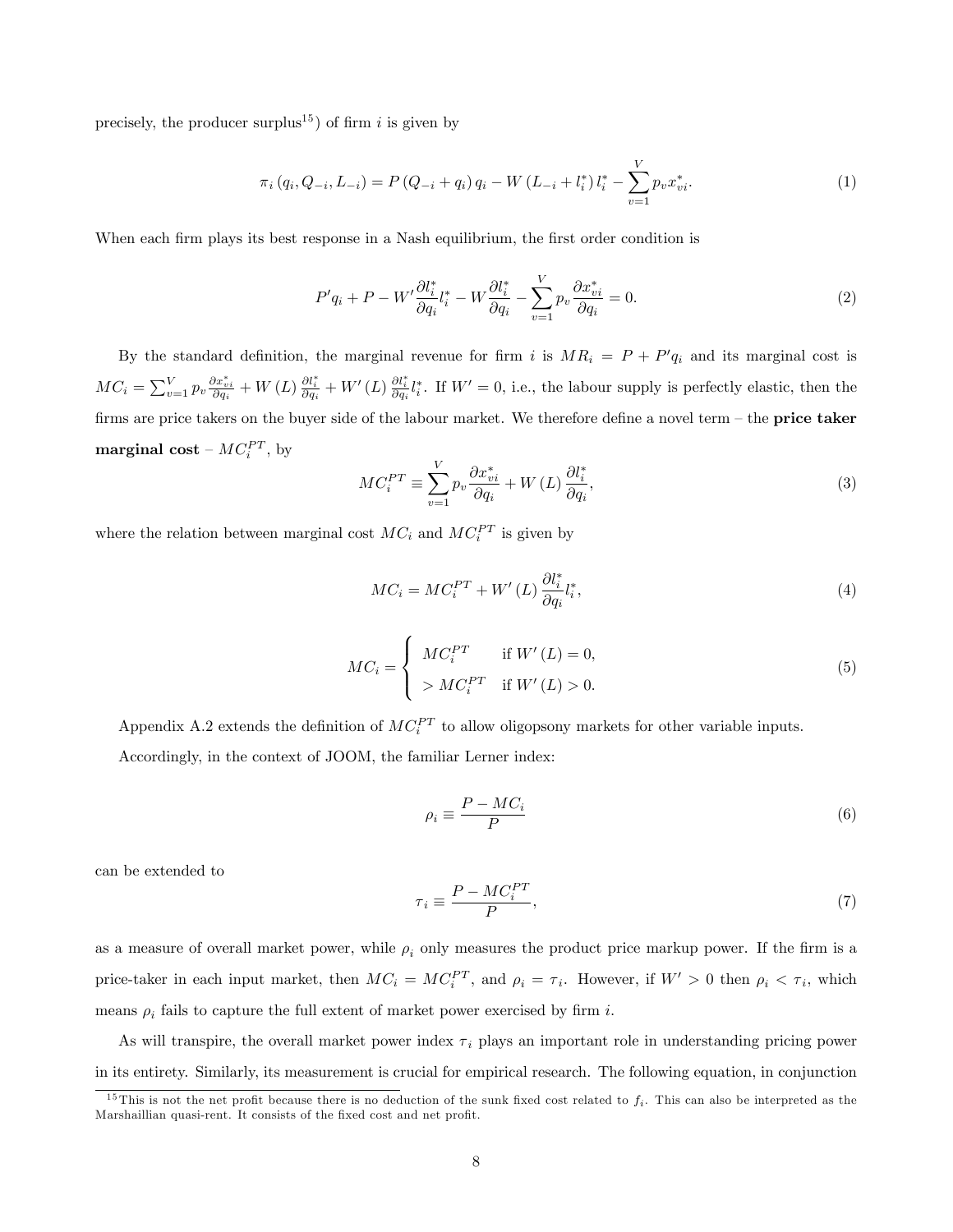with Appendix A.3, provides useful theoretical guidance for measuring  $\tau_i$ :

$$
\tau_i \equiv \frac{P - MC_i^{PT}}{P} = 1 - \sum_{v=1}^{V} \zeta_{vi} \phi_{vi} - \zeta_{Li} \phi_{Li},\tag{8}
$$

where  $\zeta_{vi} \equiv \frac{\partial x_{vi}^*}{\partial q_i} \frac{q_i}{x_{vi}^*}$  and  $\zeta_{Li} \equiv \frac{\partial l_i^*}{\partial q_i} \frac{q_i}{l_i^*}$  are respectively the conditional demand elasticities of input v and labour w.r.t. output;  $\phi_{vi} \equiv \frac{p_v x_{vi}^*}{P q_i}$  and  $\phi_L \equiv \frac{W l_i^*}{P q_i}$  are respectively input v and labour shares of the firm's revenue. Empirically, the revenue shares of some variable inputs, including labour, can often be directly recovered from firms' financial data. If the conditional demand elasticities of these variable inputs can be estimated, then  $\tau_i$  can be recovered according to equation (8).

#### 2.1 Double Marginalisation in JOOM

In this section study the two components of the overall market power in high level abstraction: price markup and markdown of price-taker marginal cost.



Figure 1: The joint monopoly-monopsony model

For this purpose, it is convenient to use the following related measure of the overall market power:

$$
MP_i \equiv \frac{P}{MC_i^{PT}},\tag{9}
$$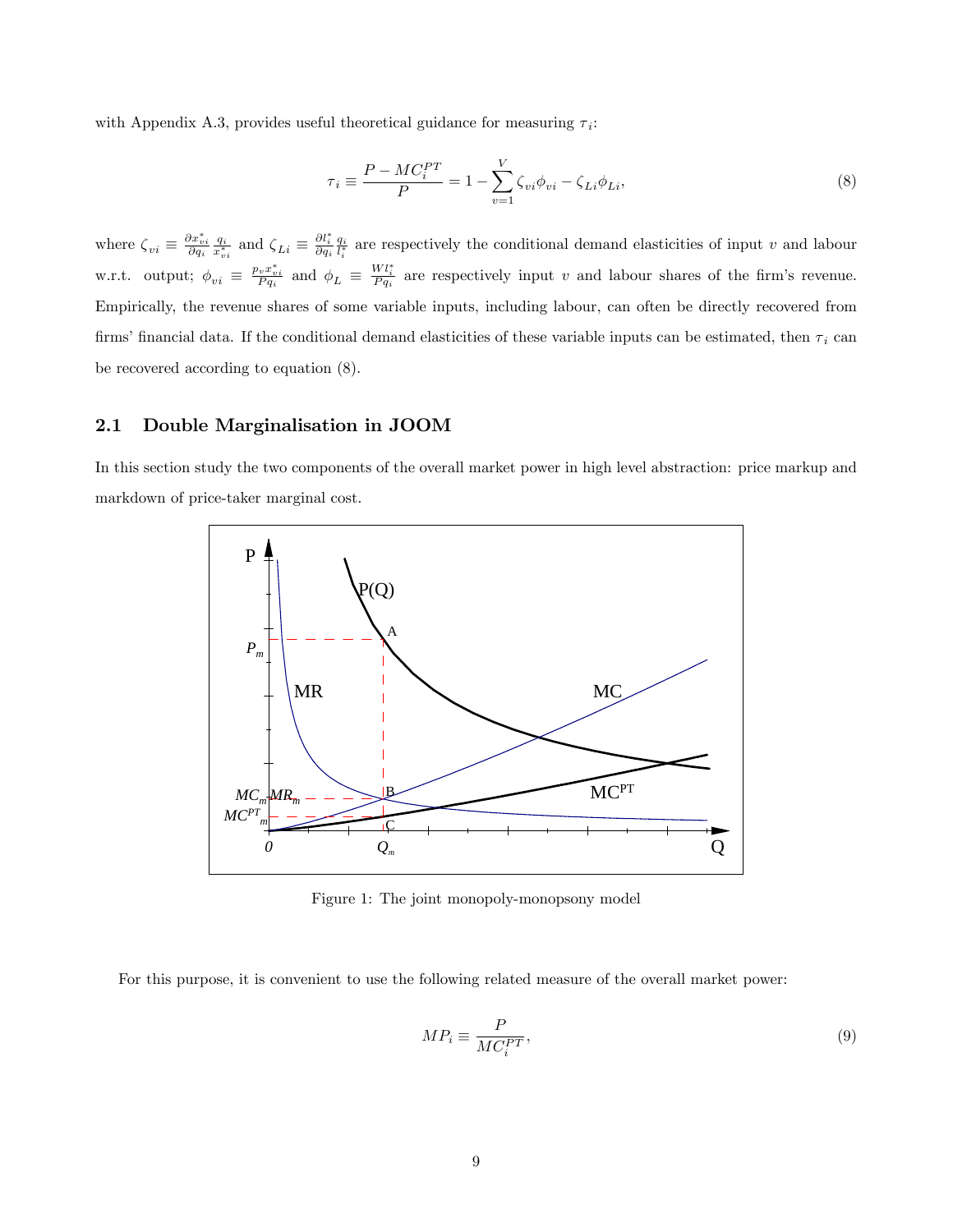with the one-to-one relation between  $MP_i$  and  $\tau_i$ :

$$
MP_i \equiv \frac{1}{1 - \tau_i}.\tag{10}
$$

The essence of the first order condition (2) is the familiar general equation of firm behaviour:  $MR_i = MC_i$ . For  $W'(L) > 0$ :

$$
MC_i^{PT} < MC_i = MR_i,\tag{11}
$$

which means the incremental inputs used to produce the marginal unit of output receive payments below the marginal revenue, reflecting an overall markdown power (against all inputs). Accordingly, we define the overall markdown as:

$$
MD_i \equiv \frac{MC_i^{PT}}{MR_i},\tag{12}
$$

which measures the oligopsonist firm's ability to markdown the price-taker marginal cost  $MC_i^{PT}$  below its marginal revenue  $MR_i$ . This is the second source of a joint oligopolist-oligopsonist market power.

The familiar notion of markup  $(MU)$  is defined by  $MU_i \equiv \frac{P}{MC_i}$ . The following equations:

$$
M P_i \equiv \frac{P}{M C_i^{PT}} = \frac{P}{M C_i} \frac{M C_i}{M C_i^{PT}} \equiv M U_i \frac{M C_i}{M C_i^{PT}} = M U_i \frac{M R_i}{M C_i^{PT}}
$$

imply

$$
MP_i = \frac{MU_i}{MD_i}.\tag{13}
$$

The last equation reveals that a joint oligopolist-oligopsonist firm imposes double marginalisations<sup>16</sup> with respect to product price and price-taker marginal cost: a first marginalisation between price and marginal cost, measured by the markup  $MU_i$ , and a second wedge between price-taker marginal cost and marginal cost, measured by the inverse of overall markdown  $\frac{1}{MD_i}$ . The market power index  $MP_i$  measures the overall effect of the double marginalisation.

Figure 1 illustrates the relations among  $MP_i$ ,  $MU_i$  and  $MD_i$  with the example of joint monopoly-monopsony model. Let subscript  $_m$  indicate the monopoly-monopsony equilibrium. Graphically, this equilibrium is determined by the intersection of the marginal revenue  $(MR)$  and marginal cost  $(MC)$  curves (point B), with  $MR_m = MC_m$ . The wedges respectively between the inverse price curve  $P(Q)$  and the marginal revenue curve MR, and between the marginal cost curve MC and the price-taker marginal cost curve  $MC^{PT}$ , are the causes

 $16$  The term "double marginalisation" in the joint oligopoly-oligopsony model here has a different sense from the more familiar meaning in the context of upstream (e.g., a manufacturer) monopoly and downstream (e.g., a retailer) monopoly, where each firm has a markup over its own marginal cost. In the JOOM context, each single firm makes double marginalisations in the form of respective markup and markdown with respect to product and input prices.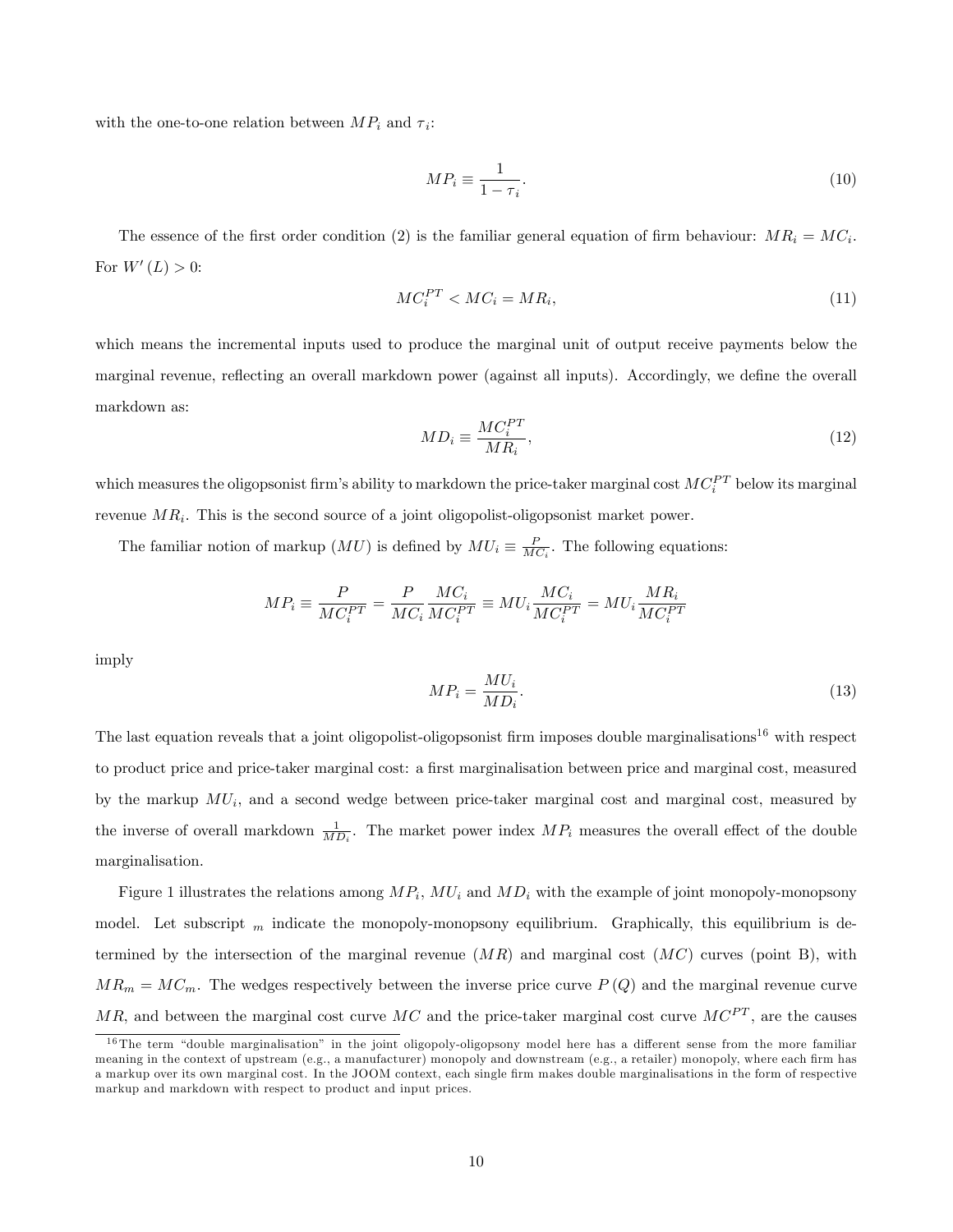of the markup and overall markdown. The equilibrium product price markup is  $MU_m = P_m/MC_m$ . The overall markdown is  $MD_m = MC_m^{PT}/MR_m$ . The market power index is

$$
MP_m = P_m/MC_m^{PT} = \frac{P_m/MC_m}{MC_m^{PT}/MR_m} = \frac{MU_m}{MD_m}.
$$

#### 2.2 The Fundamental Equation of Market Power

For firms which are price-takers in all input markets, the Lerner index can be used as a measure of overall market power. When  $MC_i > MC_i^{PT}$ ,  $\tau_i$  measures the overall departure of product price and wage rate from the perfectly competitive levels. Using the first order condition (2), we derive the fundamental equaiton of market power:

$$
\frac{P - MC_i^{PT}}{P} = -\frac{P'Q}{P}\frac{q_i}{Q} + \frac{W'L}{W}\frac{l_i^*}{L}\left(\frac{\partial l_i^*}{\partial q_i}\frac{q_i}{l_i^*}\right)\frac{Wl_i^*}{Pq_i}
$$

and equivalently

$$
\tau_i \equiv \frac{P - MC_i^{PT}}{P} = \frac{s_i}{\epsilon} + \frac{s_{Li}}{\epsilon_L} \zeta_{Li} \phi_{Li},\tag{14}
$$

where  $s_i \equiv \frac{q_i}{Q}$  is the product market share (and equivalently sales share) of firm i;  $s_{Li} \equiv \frac{l_i^*}{L}$  is the labour input market share (and equivalently labour expenses share) of firm  $i$ .

To interpret the economic meaning of this fundamental equation of market power, it is essential to define the marginal revenue product of labour  $MRPL_i \equiv MR_i \frac{\partial F}{\partial l_i}$  and marginal cost of labour  $MC_{Li} \equiv W + W'(L)l_i^*$ . Note that the first order conditions of profit maximisation entail both

$$
MR_i = MC_i \tag{15}
$$

and

$$
MRPL_i = MC_{Li}.\tag{16}
$$

It follows that for  $W'(L) > 0$ :

$$
\frac{W\left(L\right)}{MRPL_i} = \frac{W\left(L\right)}{MC_{Li}} = \frac{W\left(L\right)}{W + W'\left(L\right)l_i^*} = \frac{1}{1 + \frac{s_{Li}}{\epsilon_L}} < 1,\tag{17}
$$

which shows that the wage setting power component  $\frac{s_{Li}}{\epsilon_L}$  of  $\tau_i$  enables the firm to mark the wage  $W(L)$  down below the marginal revenue product of labour  $MRPL_i$ , that is, labour is paid less than its marginal contribution to the Örmís revenue. This is what the notion of exploitation of labour means in classical monopsony theory.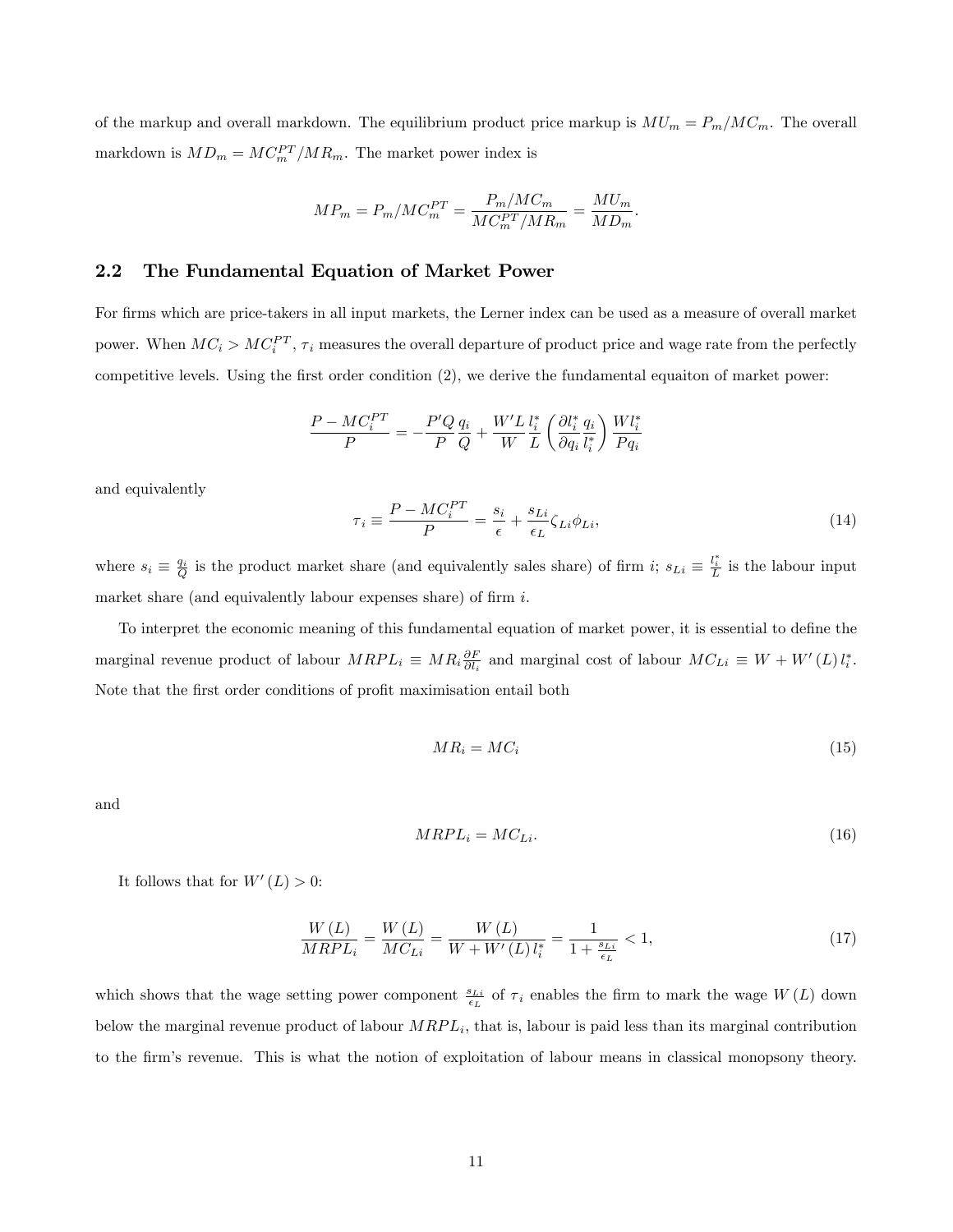Following this tradition, we define the rate of exploitation of labour:

$$
\chi_{Li} \equiv \frac{MRPL_i - W}{W},\tag{18}
$$

which measures the wage markdown power in terms of the extent to which the wage is below the marginal revenue product of labour.<sup>17</sup> Notably, our definition of rate of exploitation  $\chi_{Li}$  is consistent with the one given by Manning (2003).

In the Cournot-Nash equilibrium, the solutions to  $\rho_i$  and  $\chi_{Li}$  have the following elegant and intuitive results:

$$
\rho_i = \frac{s_i}{\epsilon},\tag{19}
$$

$$
\chi_{Li} = \frac{s_{Li}}{\epsilon_L}.\tag{20}
$$

The fundamental equation (14) thereby implies:

$$
\tau_i = \rho_i + \chi_{Li} \zeta_{Li} \phi_{Li}.\tag{21}
$$

Eq. (21) shows that the rate of exploitation of labour  $\chi_{Li}$  is a contributing factor of the overall market power  $\tau_i$ .

Conceptually we can simply define the notion of **exploitation** as the behaviour of the advantaged party in an exchange relation to take advantage of the inequality of bargaining power against the disadvantaged party. In the context of joint oligopoly-oligopsony industry with wage markdown power, because the consumers and workers are respectively of larger numbers and in perfect competition within each group, their bargaining strength are weaker vis-a-vis the firms for  $N < \infty$ . In this sense, the Lerner index  $\rho_i$  is the rate of exploitation of the consumers by an oligopolist producer, just like  $\chi_{Li}$  is the rate of exploitation of worker by an oligopsonist employer. The novel insight here is that  $\chi_{Li} = \frac{s_{Li}}{\epsilon_L}$  shows the rate of exploitation of labour depends on the market structure, as indicated by market share  $s_{Li} \in [0, 1]$ , in addition to the labour supply elasticity  $\epsilon_L < \infty$ . Market concentration and market powers are determinants in the theory of exploitation.

#### 2.3 Wage Markdown Power: A Driver for Substituting Labour with Capital

Each profit maximising firm is necessarily a cost minimiser. In general, cost minimisation entails that the technical rate of substitution between two variable inputs equals the ratio of marginal costs of them. For example, for firm

<sup>&</sup>lt;sup>17</sup> The notion of "exploitation" was used by Pigou (1924), Hicks (1932) and Robinson (1933) to mean the gap between the marginal revenue product of labour  $MRPL_i$  and wage W. Hicks (1932) also applied the notion of "exploitation" to consumers. In that sense, the Lerner index, which measures product price markup power, can be called the "rate of exploitation of consumers".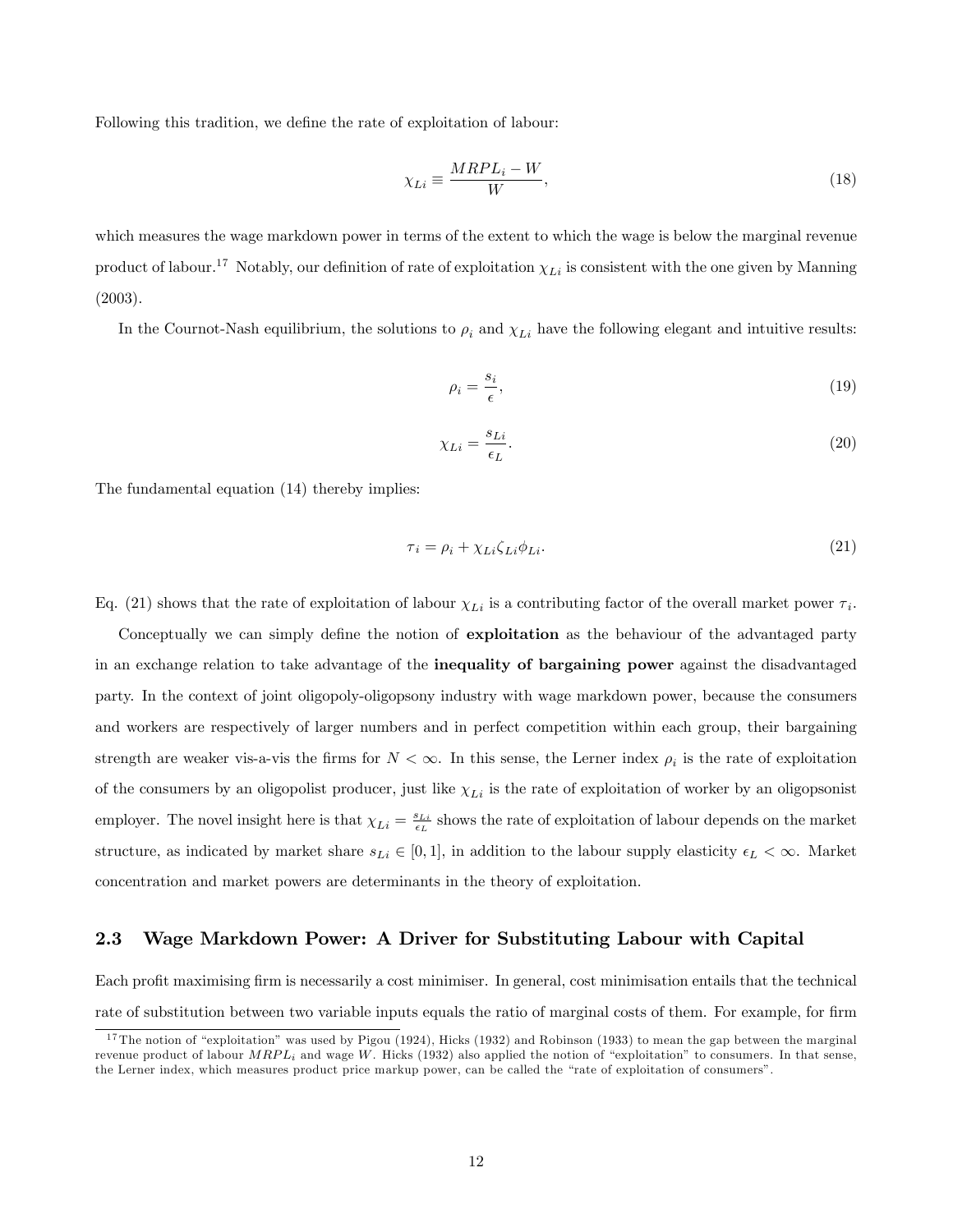i, the technical rate of substitution between input  $v$  and labour is:

$$
TRS_{vL,i} \equiv \frac{\frac{\partial F_i}{\partial x_{vi}}}{\frac{\partial F_i}{\partial l_i}} = \frac{MC_{vi}}{MC_{Li}} = \frac{p_v}{W + W'l_i^*} = \frac{p_v}{\left(1 + \frac{s_{Li}}{\epsilon_L}\right)W} = \frac{p_v}{\left(1 + \chi_{Li}\right)W}.
$$
\n(22)

When the input markets (including labour market) are all perfectly competitive, cost saving is always efficiency improving. In the presence of oligopsony buyer power, e.g., in labour market, this is no longer a generally valid statement. It is worth noting that the rate of exploitation of labour  $\chi_{Li} = \frac{s_{Li}}{\epsilon_L}$  affects the optimal substitution between labour and variable input v: The larger a firm's labour market share  $s_{Li}$ , the larger its wage markdown power measured by  $\chi_{Li}$ , and the stronger its incentive to substitute labour with non-labour variable inputs.

This insight can be sharpened with the example of Cobb-Douglas production function with two variable inputs and constant returns to scale:

$$
F(x_i, l_i; f_i) = F_i(x_i, l_i) = A_i x_i^{\alpha} l_i^{1-\alpha} \text{ for } i \in \mathcal{N},
$$

where  $A_i$  is Hicks neutral productivity of firm i, which depends on the fixed asset  $f_i$  and does not affect its technical rate of substitution between input  $x$  and labour:

$$
TRS_{xL,i} \equiv \frac{\frac{\partial F_i}{\partial x_i}}{\frac{\partial F_i}{\partial l_i}} = \frac{\alpha}{1 - \alpha} \frac{l_i^*}{x_i^*} = \frac{p_x}{\left(1 + \frac{s_{Li}}{\epsilon_L}\right)W}.\tag{23}
$$

**Proposition 1** Letting the production function of JOOM be  $F_i(x_i, l_i) = A_i x_i^{\alpha} l_i^{1-\alpha}$  for  $i \in \mathcal{N}$ . The implied ratio of expenditures of input x and labour is

$$
\frac{p_x x_i^*}{W l_i^*} = \frac{\alpha}{1 - \alpha} + \frac{\alpha}{1 - \alpha} \frac{1}{\epsilon_L} s_{Li} = \frac{\alpha}{1 - \alpha} + \frac{\alpha}{1 - \alpha} \chi_{Li}.
$$
\n(24)

Equation (24) predicts the ratio of expenditures of non-labour variable inputs and labour depends on labour market share  $s_{Li}$  and wage markdown power measured by  $\chi_{Li}$ . If there is substantial dispersion in labour market share  $s_{Li}$  among firms in an industry, then equation (24) predicts substantial dispersion of variable input expenditure ratio  $\frac{p_x x_i^*}{W_i^*}$ . This also provides a novel theoretical explanation and, in turn, a prediction that can be tested empirically for the dispersion in capital deepening, measured by  $\frac{x_i^*}{l_i^*}$  (where the term "capital" includes non-labour variable inputs).

Equation (24) can also be used to guide empirical measurement of markdown power  $\chi_{Li} = \frac{s_{Li}}{\epsilon_L}$ , recoverable from firm level data on variable input expenditure ratios  $\frac{p_x x_i^*}{W l_i^*}$  and labour market share  $s_{Li}$ .

Having treated the role of wage markdown power in firms' decision on substituting labour with non-labour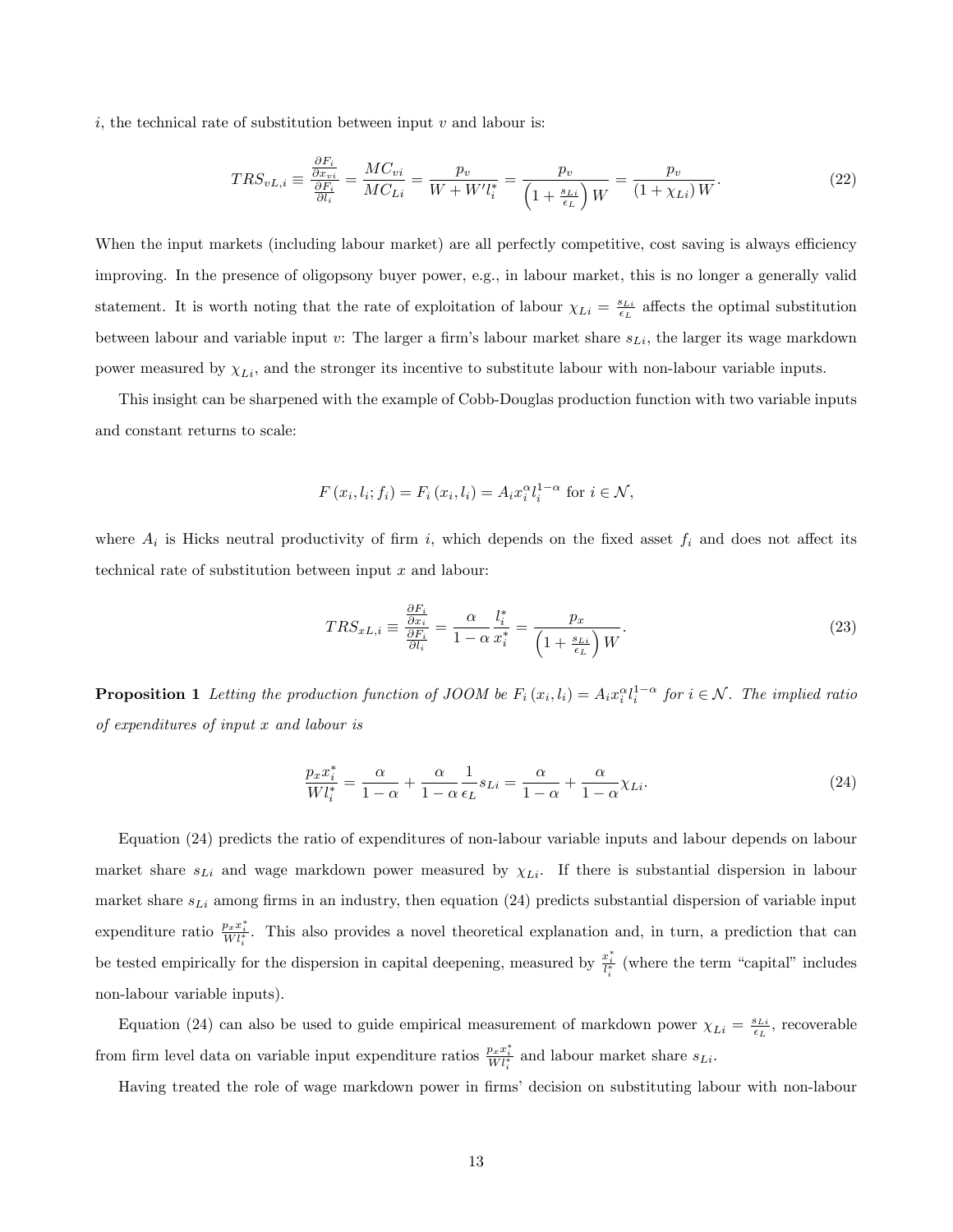variable inputs, for the rest of the paper, we abstract from this important issue by assuming labour is the sole variable input, thus highlighting the effects of markdown power on input and output scales, rather than input mix. This leads to a simple canonical model satisfying the following conditions: (i) the production function is  $F(\mathbf{x}_i, l_i; f_i) = \frac{l_i}{a_i}$  for all  $i \in \mathcal{N}$ , with input elasticity  $\zeta_{Li} = 1$ . (ii) The elasticities of product demand and labour supply are constant, with  $\epsilon > 1$  and  $\epsilon_L \in (0, \infty)$ . Thus we can write  $P = P_0 Q^{-\frac{1}{\epsilon}}$  and  $W(L) = W_0 L^{\frac{1}{\epsilon_L}}$ .

This canonical model simplifies the analysis by (a) abstracting from the issue of substitution between multiple variable inputs; and by (b) allowing closed form solutions. The assumption  $\epsilon > 1$  implies the industry revenue, denoted by  $\Theta \equiv PQ = P_0 Q^{1-\frac{1}{\epsilon}}$ , satisfies  $\frac{\partial \Theta}{\partial Q} > 0$ ,  $\frac{\partial \Theta}{\partial P} < 0$  and  $\lim_{Q\to\infty} \Theta = \infty$ , which means the size of the market can expand without bound if the price is reduced toward zero. This assumption serves the purpose of using a single industry to mimic boundless economic growth driven by technological progress. The restriction:  $\zeta_{Li} = 1$  assumes away the possibility of  $\zeta_{Li} < 1$ , i.e., labour demand increases less than proportionally to output expansion because firm  $i$  substitutes labour with other variable inputs. An additional related possibility is that firms that have higher labour market shares and more wage markdown power tend to have smaller values of  $\zeta_{Li}$ , that is, the tendency to substitute labour with non-labour variable inputs increases with labour market share and wage markdown power. Conditions for these possibilities are studied in Appendix A.3.

#### 2.4 Market Structure, Markdown Power and Scales of Input and Output

In this section, we use the symmetric model with  $a_i = a$ . This makes each among the N to be a representative firm of the industry. Heterogeneity in firms' productivity, a robust stylised fact across most industries, is introduced in Section 4 when we study superstar firms and their laggard rivals.

For the symmetric model,  $\frac{MC_i^{PT}}{P} = \frac{WL}{PQ}$  and  $s_i = s_{Li} = \frac{1}{N}$ ,  $\phi_i = \phi = \frac{WL}{PQ}$ ,  $\rho_i = \rho$ ,  $\chi_{Li} = \chi$ , and  $\tau_i = \tau$ . Accordingly, the fundamental equation of market power (14) becomes:

$$
\tau = 1 - \frac{WL}{PQ} = \left(\frac{1}{\epsilon} + \frac{1}{\epsilon_L} \frac{WL}{PQ}\right) \frac{1}{N}.\tag{25}
$$

In the absence of real improvement of productivity in terms of reducing a, consolidation of market structure, say, through horizontal merger, implies a fall of the labour share and an increase of market power, that is  $N \downarrow \Rightarrow \frac{WL}{PQ} \downarrow$  and  $\tau \uparrow$ . Formally, these results and their cause through the wage markdown channel are captured below.

**Proposition 2** For the symmetric canonical model, there exists a unique symmetric equilibrium where the labour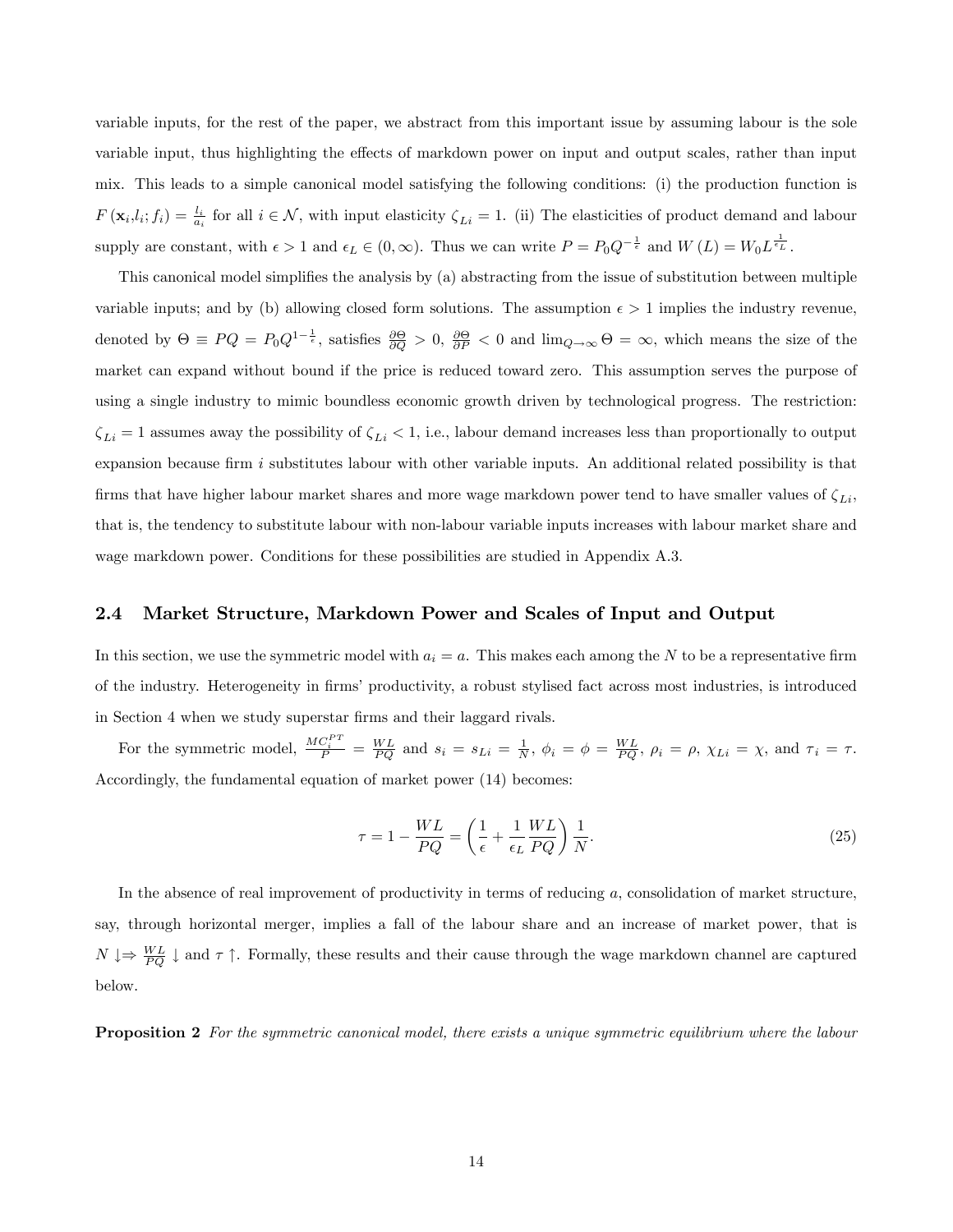share of revenue (at the Örm and industry levels) and the overall market power are respectively given by

$$
\frac{WL}{PQ} = \frac{1 - \frac{1}{\epsilon} \frac{1}{N}}{1 + \frac{1}{\epsilon_L} \frac{1}{N}} = \frac{1 - \rho}{1 + \chi},\tag{26}
$$

$$
\tau = \frac{\frac{1}{\epsilon} + \frac{1}{\epsilon_L}}{N + \frac{1}{\epsilon_L}} = \frac{\rho + \chi}{1 + \chi},\tag{27}
$$

with

$$
\rho = \frac{1}{\epsilon} \frac{1}{N}, \chi = \frac{1}{\epsilon_L} \frac{1}{N},\tag{28}
$$

and comparative statics:

$$
\frac{\partial \chi}{\partial N} < 0, \frac{\partial \left(\frac{WL}{PQ}\right)}{\partial \chi} \frac{\partial \chi}{\partial N} > 0, \frac{\partial \tau}{\partial \chi} \frac{\partial \chi}{\partial N} < 0. \tag{29}
$$

A consolidation of the market structure  $N \downarrow$  increases not only firms' product price markup power, but also their wage markdown power, resulting in a decrease of labour share of income, wage stagnation<sup>18</sup> and higher overall market power. These effects can arise from the Cournot model alone. What JOOM adds is that there exists a second channel: the oligopsony wage markdown power channel, through which market concentration can cause these effects.

The inequality of bargaining power between the firms and consumers is measured by the equilibrium value of the Lerner index  $\rho = \frac{1}{\epsilon} \frac{1}{N}$  and that between the firms and workers is measured by the rate of exploitation  $\chi = \frac{1}{\epsilon_L} \frac{1}{N}$ . Hereby, market structure – a measure of the extent to which the ownership of the capital assets of the industry is divided, independent and competitive  $\overline{\phantom{a}}$  is a determinant of inequalities of bargaining powers in both product and labour markets. Ultimately, it is against these inequalities that corrective public policy interventions such as competition policy, trade union law, and minimum wage regulation are justified. A novel insight from JOOM is that competition policy can play a role in reducing the rate of exploitation of labour: merger control that reduces  $\frac{1}{N}$  can decrease  $\chi$ .

The symmetric canonical model delivers the following closed-form solutions to market outcomes, which reveal the effects of consolidation of market structure.

Lemma 3 For the symmetric canonical model, there exists a unique symmetric equilibrium where employment <sup>18</sup>It is worth noting that a fall of the labour share  $\phi = \frac{WL}{PQ}$  is closely related to wage stagnation in that

$$
\phi = \frac{WL}{PQ} = \frac{W}{PQ/L},
$$

i.e., labour share of revenue equals the wage to labour productivity ratio, and

$$
\frac{d\ln\phi}{dt} = \frac{d\ln W}{dt} - \frac{d\ln\left(PQ/L\right)}{dt},
$$

where  $\frac{d \ln \phi}{dt}$ ,  $\frac{d \ln W}{dt}$  and  $\frac{d \ln(PQ/L)}{dt}$  are the growth rates of  $\phi$ , W and  $PQ/L$  (average labour productivity).  $\frac{d \ln \phi}{dt} < 0$  is equivalent to  $\frac{d \ln W}{dt} - \frac{d \ln (PQ/L)}{dt} < 0$ , i.e., the wage growth trailing behind the labour productivity growth.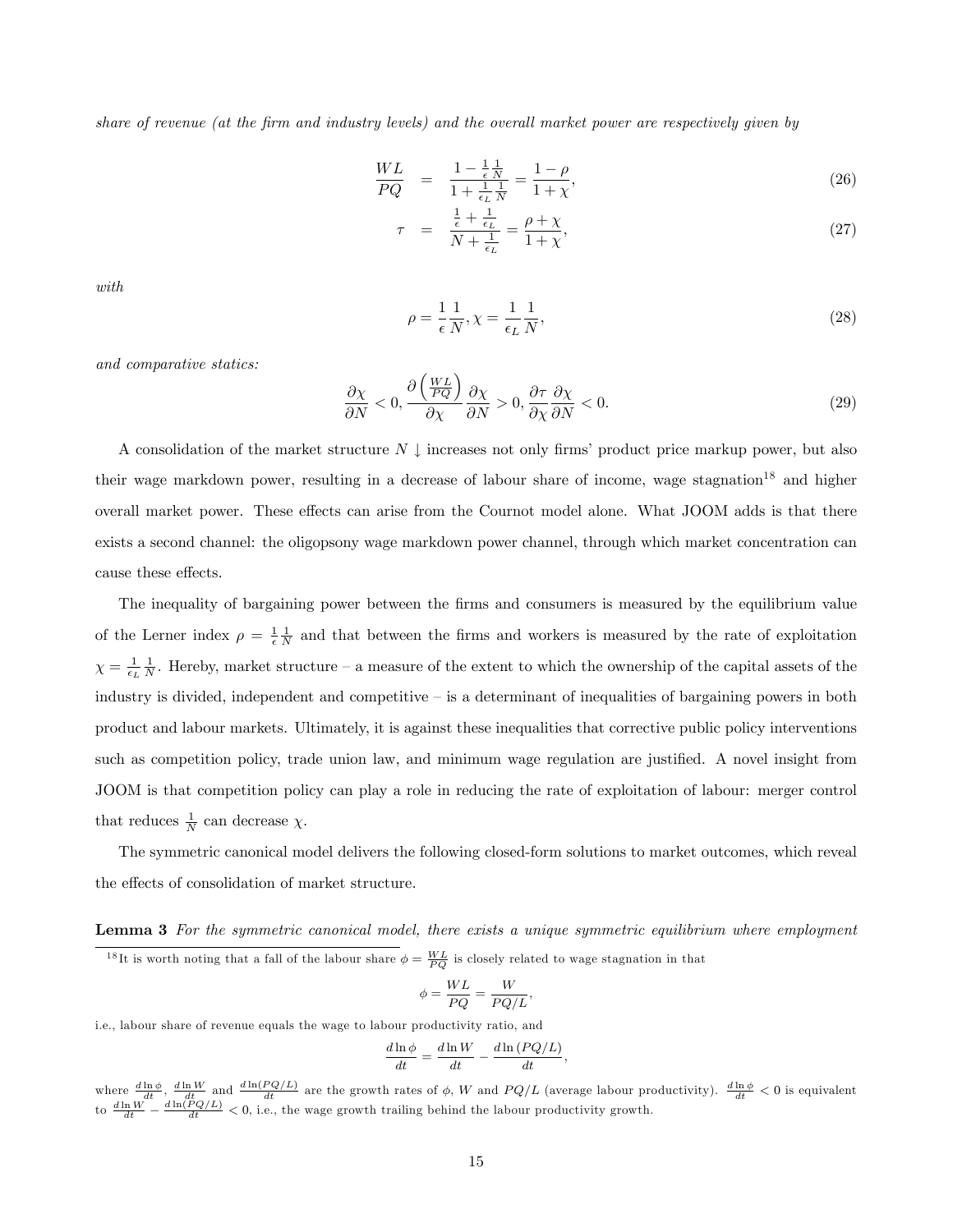L, wage rate W, output Q, price P and industry labour productivity  $\frac{PQ}{L}$  are:

$$
L = L_s \left(\frac{1-\rho}{1+\chi}\right)^{\frac{1}{\epsilon_L} + \frac{1}{\epsilon}}, W = W_s \left(\frac{1-\rho}{1+\chi}\right)^{\frac{1}{\frac{\epsilon_L}{\epsilon_L} + \frac{1}{\epsilon}}},
$$
  
\n
$$
Q = Q_s \left(\frac{1-\rho}{1+\chi}\right)^{\frac{1}{\epsilon} + \frac{1}{\epsilon_L}}, P = P_s \left(\frac{1+\chi}{1-\rho}\right)^{\frac{1}{\frac{\epsilon}{\epsilon} + \frac{1}{\epsilon_L}}},
$$
  
\n
$$
\frac{PQ}{L} = \frac{P_s Q_s}{L_s} \left(\frac{1+\chi}{1-\rho}\right)^{\frac{1}{\frac{\epsilon}{\epsilon} + \frac{1}{\epsilon_L}}},
$$

where  $L_s \equiv$  $\begin{pmatrix} P_0 \end{pmatrix}$  $a^{1-\frac{1}{\epsilon}}W_0$  $\Bigg)^{\frac{1}{\epsilon_L}+\frac{1}{\epsilon}}\,,\,W_s\equiv$  $\left(\frac{1}{(P_0)^{\frac{1}{\epsilon_L}}}(W_0)^{\frac{1}{\epsilon_L}}\right)$  $a^{\frac{1}{\epsilon_L}\left(1-\frac{1}{\epsilon}\right)}$  $\Big)^{\frac{1}{\epsilon_L}+\frac{1}{\epsilon}}$ ,  $Q_s \equiv$  $\begin{pmatrix} P_0 \end{pmatrix}$  $a^{1+\frac{1}{\epsilon_L}}W_0$  $\int^{\frac{1}{\epsilon}+\frac{1}{\epsilon_{L}}} and P_{s}\equiv \left((P_{0})^{\frac{\epsilon}{\epsilon_{L}}} a^{1+\frac{1}{\epsilon_{L}}} W_{0}\right)^{\frac{1}{\frac{1}{\epsilon}+\frac{1}{\epsilon_{L}}}$ are the limiting values of L, W, Q and P for  $N \to \infty$ 

Proposition 4 For the symmetric canonical model, there exists a unique symmetric equilibrium where the consolidation of market structure causes decreases of output, employment and wage rate through the channel of wage markdown power, i.e.,

$$
\frac{\partial Q}{\partial \chi} \frac{\partial \chi}{\partial N} > 0, \frac{\partial L}{\partial \chi} \frac{\partial \chi}{\partial N} > 0, \frac{\partial W}{\partial \chi} \frac{\partial \chi}{\partial N} > 0.
$$
\n(30)

**Proof.** See appendix C. ■

The effect of market structure on wage rate is what JOOM delivers beyond the Cournot model. In Cournot model, i.e., imposing  $\epsilon_L = \infty$ , market structure does not affect wage rate. JOOM with  $\epsilon_L < \infty$  shows it can, through the wage markdown mechanism. Also, through the wage markdown channel, consolidation of market structure can reduce the scales of input and output further than the product price markup mechanism per se.

**Proposition 5** For the symmetric canonical model, there exists a unique symmetric equilibrium where industry average labour productivity  $PQ/L$  can be increased by real improvement of marginal product of labour, or consolidation of market structure,

$$
\frac{\partial (PQ/L)}{\partial a} < 0, \frac{\partial \left(\frac{PQ}{L}\right)}{\partial N} < 0. \tag{31}
$$

Proposition 5 distinguishes two distinct possible causes of increase in labour (revenue) productivity  $\frac{PQ}{L}$ . The first is technological progress that increases efficiency in the form of  $a \downarrow$  with market concentration (and market structure) unchanged. The second is consolidation of market structure (say, because of lax merger control) while keeping a constant. The effects of these causes on income distribution are distinctively different because

$$
\frac{\partial \left(\frac{LW}{PQ}\right)}{\partial a} = 0; \frac{\partial \left(\frac{LW}{PQ}\right)}{\partial N} > 0,
$$
\n(32)

i.e., (symmetrical) technological progress does not reduce labour share of revenue or cause wage stagnation, while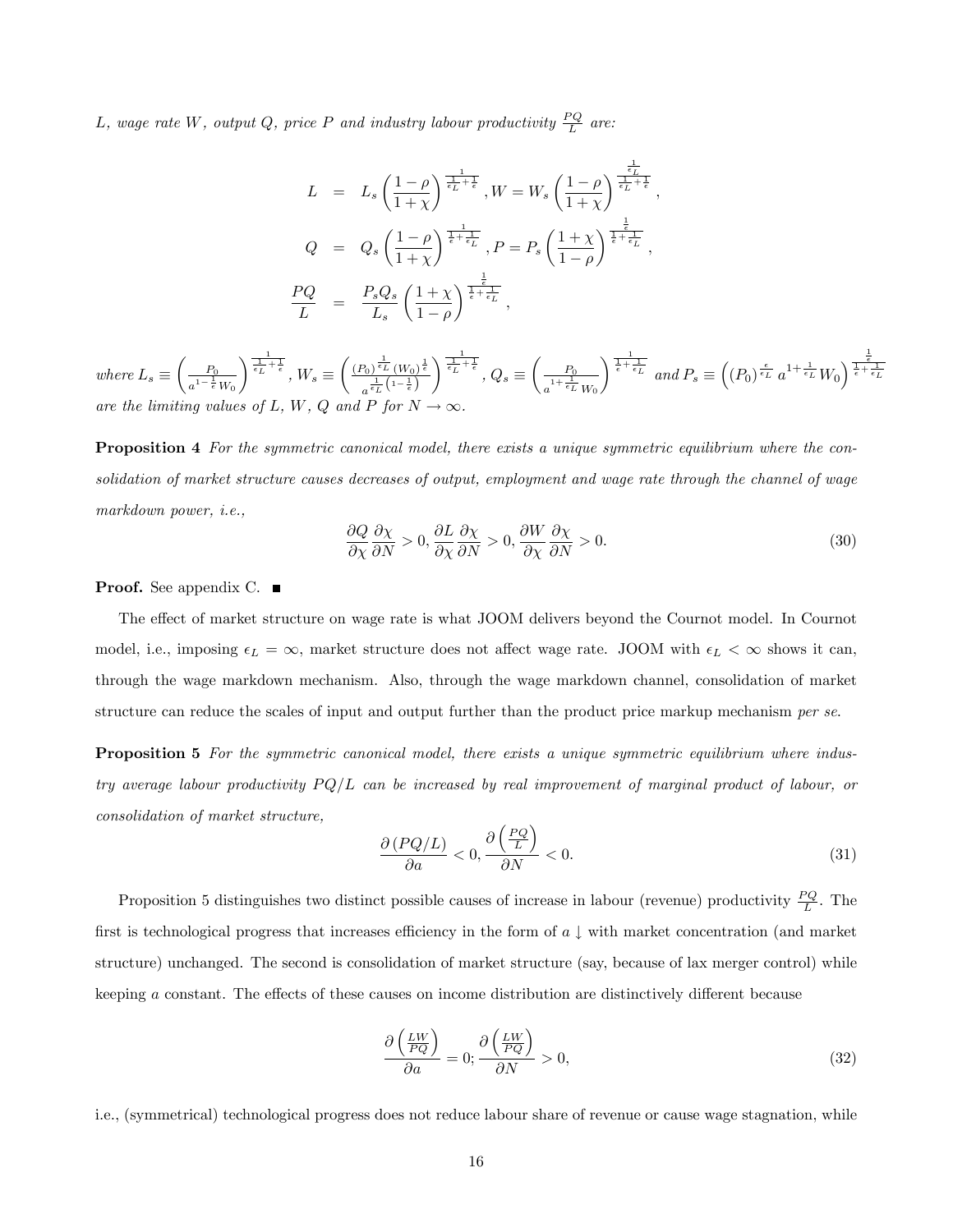consolidation of market structure does.

The canonical model has labour as the only variable input. The technological progress represented by  $a \downarrow$ , is labour saving. Intuitively, on the one hand, this fact tends to reduce employment, and wage rate because labour supply is imperfectly elastic. On the other hand, reduced labour cost tends to induce higher output, which then tends to increase demand for labour. The net effect on employment can, in general, be ambiguous. Here the assumption:  $\epsilon > 1$  does determine the net effects, as is shown below:

**Proposition 6** For the symmetric canonical model, there exists a unique symmetric equilibrium where an improvement of marginal product of labour, and a consolidation of market structure have the following effects on market outcomes:

$$
\frac{\partial W}{\partial a} < 0, \frac{\partial L}{\partial a} < 0 \tag{33}
$$

and

$$
\frac{\partial \Theta}{\partial a} < 0, \frac{\partial \Theta}{\partial N} > 0. \tag{34}
$$

These results show that, controlling market structure, technological progress has desirable effects on labour market outcomes and product market size. The key to these results is that technological progress causes product market expansion, which then causes increase in demand for labour. These features of the canonical model thus provide an ideal framework to analyse the effects of rise of superstar firms, as they foster technological progress (in the form of improvement of marginal product of labour) as well as increase of market concentration. This is the object of Section 4.

#### 2.5 Welfare Implications of Joint Oligopoly-Oligopsony Power

In the conventional partial equilibrium welfare analysis of market power, the stake holders include only the consumers and producers, but not the workers because the labour market is assumed to be perfectly competitive and there is no (non-trivial) worker surplus. This is not the case when the inverse labour supply function is upward sloping.<sup>19</sup> The upward-sloping inverse labour supply function is a measure of the marginal willingness to accept (WTA), or reservation wage of workers  $-$  this is the counterpart of interpreting a downward-sloping inverse demand function as quantifying the willingness to pay (WTP) or reservation price of consumers. Thus the worker surplus,  $WS$ , as defined by

$$
WS \equiv \int_0^L \left( W\left( L\right) - W\left( y\right) \right) dy,\tag{35}
$$

 $19$ Writing for the Handbook of Labour Economics, Alan Manning (2010) states: "It is increasingly recognized that labor markets are pervasively imperfectly competitive, that there are rents to the employment relationship for both worker and employerî. This means, as the author explains, "the loss of the current job makes the worker worse off".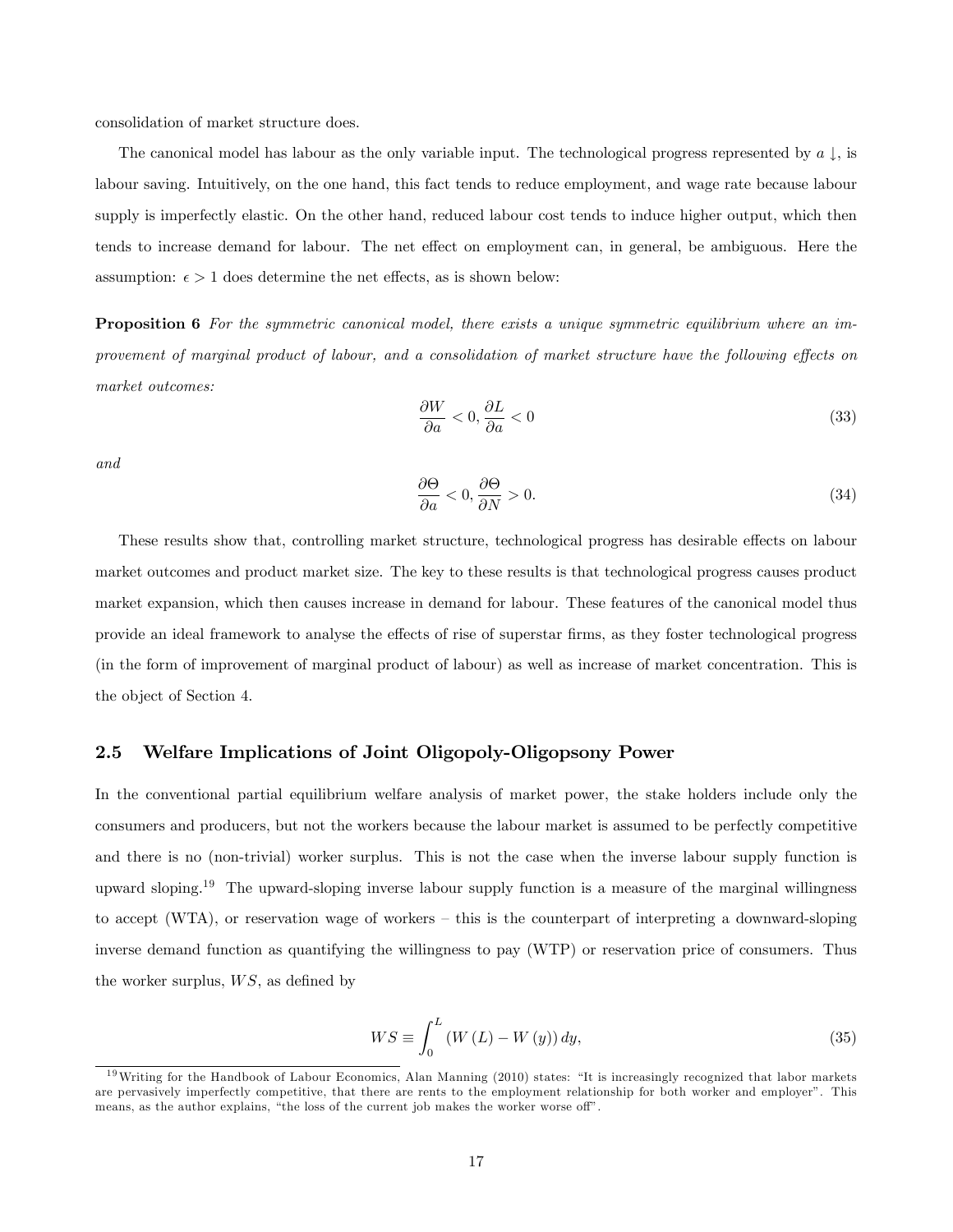measures the gain of workers from their current employment relationship. For the canonical model, with constant elasticity of labour supply:  $W(L) = W_0 L^{\frac{1}{\epsilon_L}}$ ,

$$
WS = W_0 \int_0^L \left( L^{\frac{1}{\epsilon_L}} - y^{\frac{1}{\epsilon_L}} \right) dy
$$
  
=  $W_0 \left[ L^{\frac{1}{\epsilon_L}} y - \frac{1}{\frac{1}{\epsilon_L} + 1} y^{\frac{1}{\epsilon_L} + 1} \right]_0^L$   
=  $\frac{\frac{1}{\epsilon_L} W_0 L^{\frac{1}{\epsilon_L} + 1}}{\frac{1}{\epsilon_L} + 1}.$ 

If  $\epsilon_L = \infty$  (i.e., labour supply is perfectly elastic), then  $WS = 0$  and consequently  $\triangle WS = 0$ . For  $\epsilon_L < \infty$ , labour market does matter for partial equilibrium welfare analysis and competition policy.

With the introduction of the worker welfare standard, anticompetitive harm (to workers) in the labour market, e.g., caused by a horizontal merger, can be defined by the condition:  $\triangle WS < 0$ . If  $\triangle WS > 0$  then the merger is actually procompetitive in the labour market.

Similarly the standard definition of consumer surplus,  $CS$ , is:

$$
CS \equiv \int_{0}^{Q} \left( P\left(x\right) - P\left(Q\right) \right) dx. \tag{36}
$$

For canonical model, with constant elasticity of demand:  $P(Q) = P_0 Q^{-\frac{1}{\epsilon}}$ , we have

$$
CS \equiv \int_0^Q \left( P_0 x^{-\frac{1}{\epsilon}} - P_0 Q^{-\frac{1}{\epsilon}} \right) dx
$$
  
=  $P_0 \left[ \frac{1}{1 - \frac{1}{\epsilon}} x^{1 - \frac{1}{\epsilon}} - Q^{-\frac{1}{\epsilon}} x \right]_0^Q$   
=  $\frac{\frac{1}{\epsilon} P_0 Q^{1 - \frac{1}{\epsilon}}}{1 - \frac{1}{\epsilon}}.$ 

It is clear that the product market price  $P$  and total output  $Q$ , and the labour market wage  $W$  and employment  $L$  are the most welfare-relevant variables for defining competitive harms. If an increased market concentration and market power reduces CS, then by definition (based on welfare test) it causes consumer harm ( $\triangle CS < 0$ ) in the product market. Similarly, if it reduces  $WS$  then by definition it causes worker harm in the labour input market. The indications of these harms can boil down, respectively, to the price effect  $P \uparrow$  and output reduction  $Q \downarrow$ , and wage suppression  $W \downarrow$  and employment reduction  $L \downarrow$ .

Conventional welfare analysis and antitrust policy have paid a lot attention to the price effect of market concentration and market power, but little to wage or employment effect. Traditionally, worker welfare has been the concern of labour and employment laws, relating to unionisation, collective wage bargaining and minimum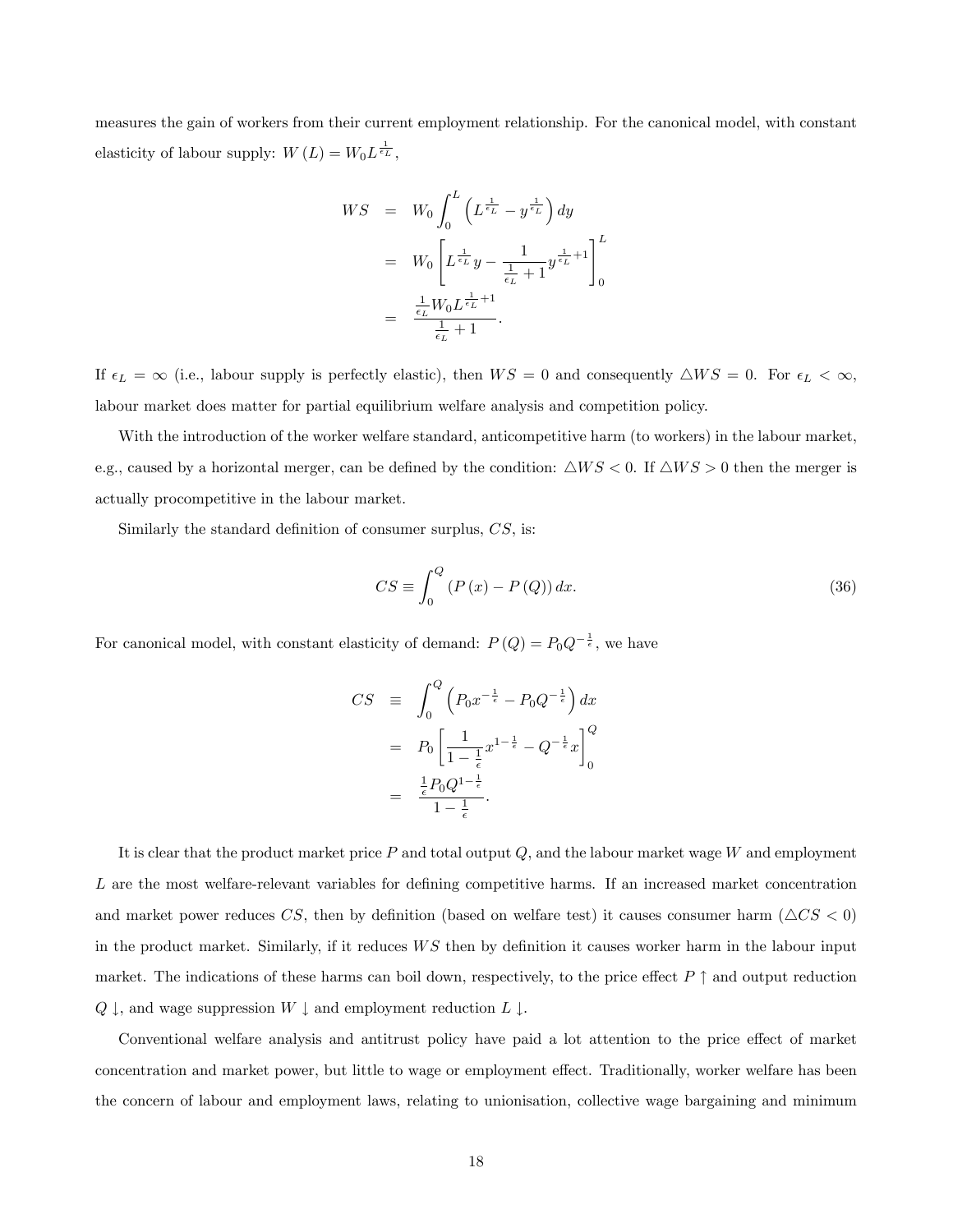wage regulation, instead of antitrust law. However, the protection of competition on the buyer side of the labour market is, in principle, as important as protection of competition in the product market in antitrust law. Hereby, we argue for extending partial equilibrium welfare analysis to include both the product price markup power and the wage markdown power.

Considering the producer surplus

$$
PS \equiv \sum_{i \in \mathcal{N}} \pi_i. \tag{37}
$$

For the canonical model

$$
PS = PQ - WL = \Theta(1 - \phi).
$$

The extended notion of total surplus is defined as

$$
TS \equiv CS + PS + WS. \tag{38}
$$

Let  $TS_s$  denote the total surplus under perfect competition in all markets.<sup>20,21</sup> Then the deadweight loss is given by

$$
DWL = TS_s - TS.
$$
\n(39)

The deadweight loss is a measure of inefficiency of resource allocation caused by the firms' overall market power. Intuitively, the deadweight loss includes the welfare losses to the consumers as well as the workers, which are not compensated by welfare transfers to the producers. The inefficiencies of resource allocation include underproduction and underconsumption of the product,  $Q < Q_s$ , and the underemployment of labour in this industry,  $L < L<sub>s</sub>$ . The labour misallocation implication is absent in the convention partial equilibrium welfare analysis.

We can derive solutions to welfare metrics for the symmetric canonical model as follow:

$$
WS = WS_s \phi^{\frac{\frac{1}{\epsilon_L} + 1}{\epsilon_L} },
$$
  
\n
$$
CS = CS_s \phi^{\frac{1 - \frac{1}{\epsilon}}{\frac{1 - \frac{1}{\epsilon}}{\epsilon_L}}},
$$
  
\n
$$
PS = \Theta_s \phi^{\frac{1 - \frac{1}{\epsilon}}{\frac{1 - \frac{1}{\epsilon}}{\epsilon_L}}} (1 - \phi),
$$
  
\n
$$
TS = \int_0^Q \left( P_0 x^{-\frac{1}{\epsilon}} - aW_0 (ax)^{\frac{1}{\epsilon_L}} \right) dx,
$$
  
\n
$$
DWL = \int_Q^{Q_s} \left( P_0 x^{-\frac{1}{\epsilon}} - aW_0 (ax)^{\frac{1}{\epsilon_L}} \right) dx,
$$

 $^{20}$ The subscript  $_s$  indicates the perfectly competitive values of the relevant variables.

 $^{21}$ When firms are heterogeneous, the corresponding perfect competition equilibrium may not be well defined. This problem, however, does not affect our main results.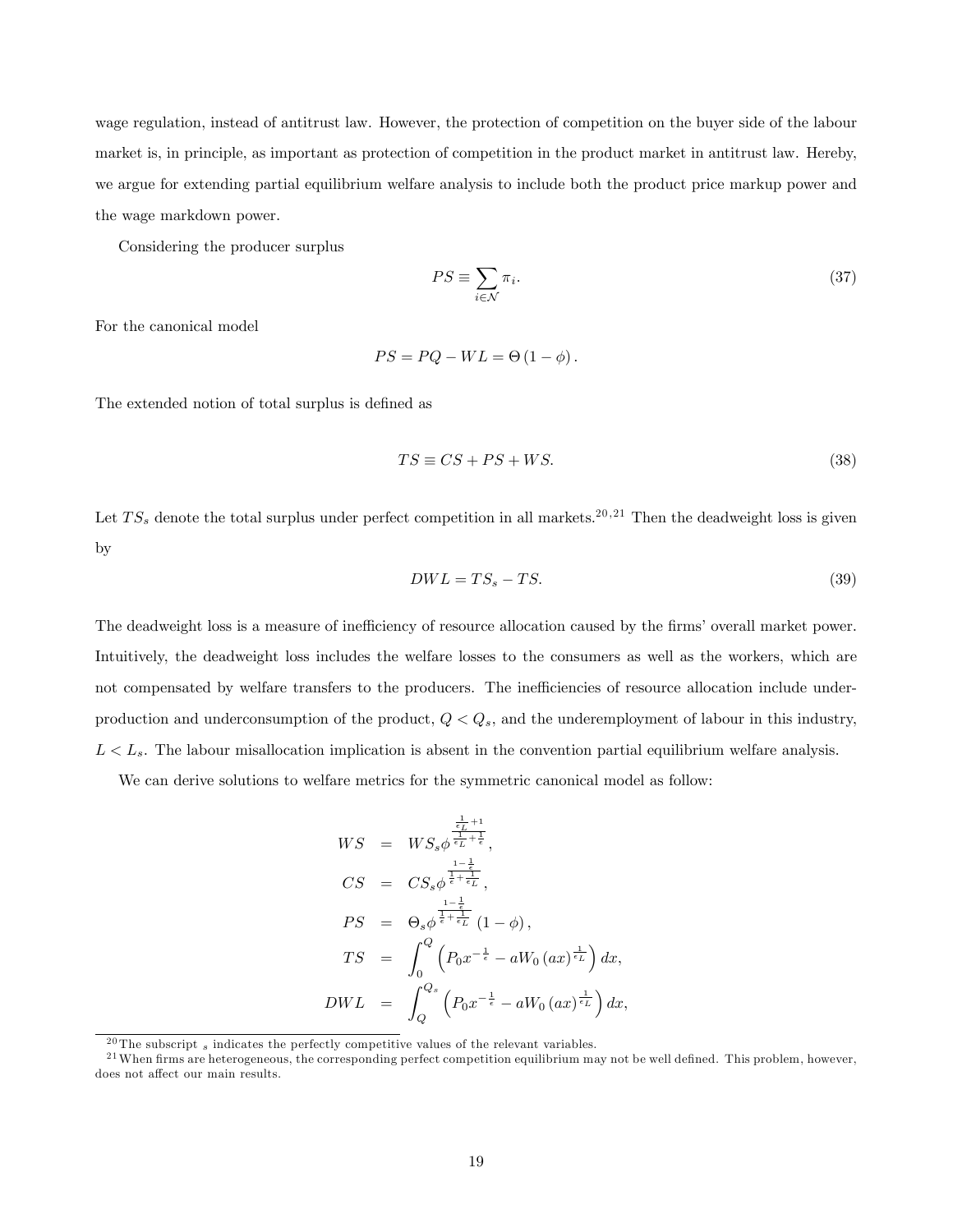where  $WS_s \equiv \frac{\frac{1}{\epsilon_L}W_0L_s^{\frac{1}{\epsilon_L}+1}}{\frac{1}{\epsilon_L}+1}$ ,  $CS_s \equiv \frac{\frac{1}{\epsilon}P_0Q_s^{1-\frac{1}{\epsilon}}}{1-\frac{1}{\epsilon}}$  and  $\Theta_s \equiv P_sQ_s$ .

**Proposition 7** For the symmetric canonical model, there exists a unique symmetric equilibrium where the welfare  $e$ ffects of consolidation of market structure are captured by the following comparative statics:

$$
\frac{\partial WS}{\partial N} = \frac{\frac{1}{\epsilon_L} + 1}{\frac{1}{\epsilon_L} + \frac{1}{\epsilon}} WS_s \phi^{\frac{\frac{1}{\epsilon_L} + 1}{\epsilon_L} - 1} \frac{\partial \phi}{\partial N} > 0,
$$
  

$$
\frac{\partial CS}{\partial N} = \frac{1 - \frac{1}{\epsilon}}{\frac{1}{\epsilon} + \frac{1}{\epsilon_L}} CS_s \phi^{\frac{1 - \frac{1}{\epsilon}}{\frac{1}{\epsilon} + \frac{1}{\epsilon_L}} - 1} \frac{\partial \phi}{\partial N} > 0,
$$
  

$$
\frac{\partial PS}{\partial N} = \Theta_s \phi^{\frac{1 - \frac{1}{\epsilon}}{\frac{1}{\epsilon} + \frac{1}{\epsilon_L}} \frac{1 - N}{N - \frac{1}{\epsilon}} \frac{\partial \phi}{\partial N} < 0,
$$
  

$$
\frac{\partial TS}{\partial N} = \left( P_0 Q^{-\frac{1}{\epsilon}} - aW_0 (aQ)^{\frac{1}{\epsilon_L}} \right) \frac{\partial Q}{\partial N} > 0,
$$
  

$$
\frac{\partial DWL}{\partial N} = - \left( P_0 Q^{-\frac{1}{\epsilon}} - aW_0 (aQ)^{\frac{1}{\epsilon_L}} \right) \frac{\partial Q}{\partial N} <
$$

The conventionally-defined total surplus,  $CTS\equiv CS+PS,$  ignores workers surplus  $WS.$ 

$$
\frac{\partial CTS}{\partial N} = \left( \frac{1 - \frac{1}{\epsilon}}{\frac{1}{\epsilon} + \frac{1}{\epsilon_L}} CS_s \phi^{\frac{1 - \frac{1}{\epsilon}}{\frac{1}{\epsilon} + \frac{1}{\epsilon_L}} - 1} + \Theta_s \phi^{\frac{1 - \frac{1}{\epsilon}}{\frac{1}{\epsilon} + \frac{1}{\epsilon_L}}} \frac{1 - N}{N - \frac{1}{\epsilon}} \right) \frac{\partial \phi}{\partial N} < 0
$$
\nif  $\frac{CS_s}{\Theta_s} < \frac{1 - \frac{1}{N}}{1 + \frac{1}{\epsilon_L} \frac{1}{N}} \frac{\frac{1}{\epsilon} + \frac{1}{\epsilon_L}}{1 - \frac{1}{\epsilon}}$  or, equivalently,  $N > \left( 1 + \frac{1}{\epsilon} \right) (1 + \epsilon_L).$ 

\n(40)

 $0.$ 

That is, conditional on  $N > (1 + \frac{1}{\epsilon}) (1 + \epsilon_L)$ , conventional partial equilibrium welfare analysis could incorrectly treat consolidation of market structure (without real improvement of productive efficiency in terms of reducing  $a)$  as welfare improving or efficiency enhancing. This shows that the conventional partial equilibrium welfare analysis of events associated with increasing market concentration could be deeply flawed because of failing to take into account the wage markdown power.

#### 2.5.1 Joint Monopoly-Monopsony Power: A Simple Illustration

To further illustrate the importance of including the worker surplus as part of the efficiency measurement, let's consider the case of  $N = 1$  (i.e., the joint monopoly-monopsony model). The price-taker marginal cost is

$$
MC^{PT}(Q) = aW(aQ).
$$

The extended partial equilibrium analysis is shown in Figure 2. The intersection of the inverse demand curve  $P(Q)$  and the  $MC^{PT}$  curve defines the perfectly competitive equilibrium, S, which determines the output  $Q_s$  and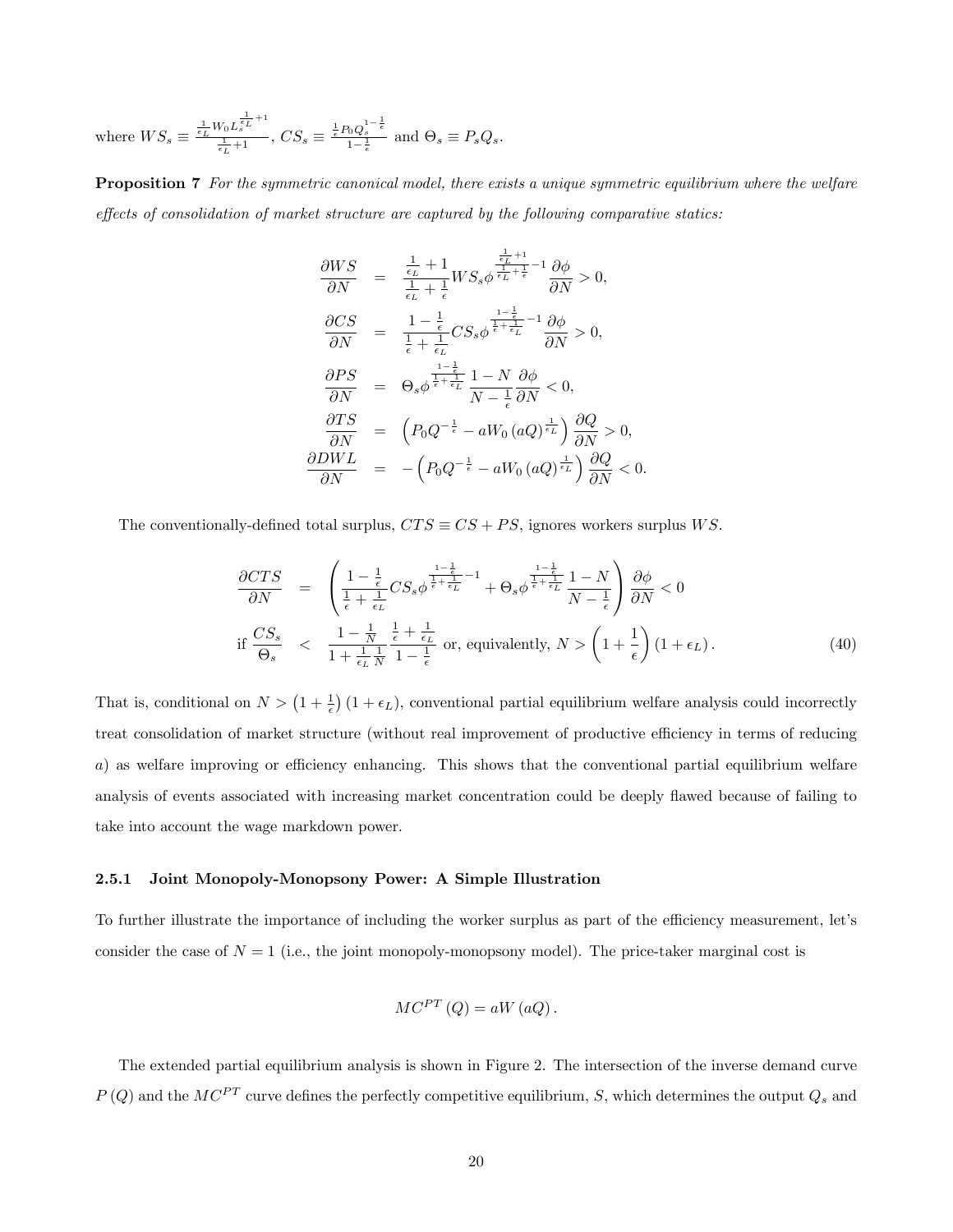price  $P_s$ . Point B is the intersection of MR and MC curves, which determines the joint monopoly-monopsony output  $Q_m$  and price  $P_m$ . It is evident that

$$
Q_m < Q_s, P_m > P_s
$$

and implicitly

$$
L_m < L_s, W_m < W_s,
$$

where  $L_m$ ,  $L_s$ ,  $W_m$  and  $W_s$  are, respectively, the employments and wage rates.

Under perfect competition, the total surplus is  $TS_s$ , represented by the area enclosed by the  $P(Q)$  and  $MC^{PT}(Q)$  curves and the vertical axis, which equals the sum of  $CS_s$  and  $WS_s$  (i.e., the area of the shape ESO). That is,

$$
TS_s = CS_s + WS_s, \text{ as } PS_s = 0.
$$

Under the joint monopoly-monopsony industry structure, the total surplus is  $TS_m$ , represented by the area enclosed by the  $P(Q)$  and  $MC^{PT}(Q)$  curves, the vertical axis and the vertical line MABC, which equals the sum of  $CS_m$ ,  $PS_m$  (area of FMCD) and  $WS_m$  (area of DCO). Thus

$$
TS_m = CS_m + PS_m + WS_m.
$$



Figure 2: The joint monopoly-monopsony model

The welfare consequence of the monopolisation of the markets includes: (i) a reduction of consumer surplus,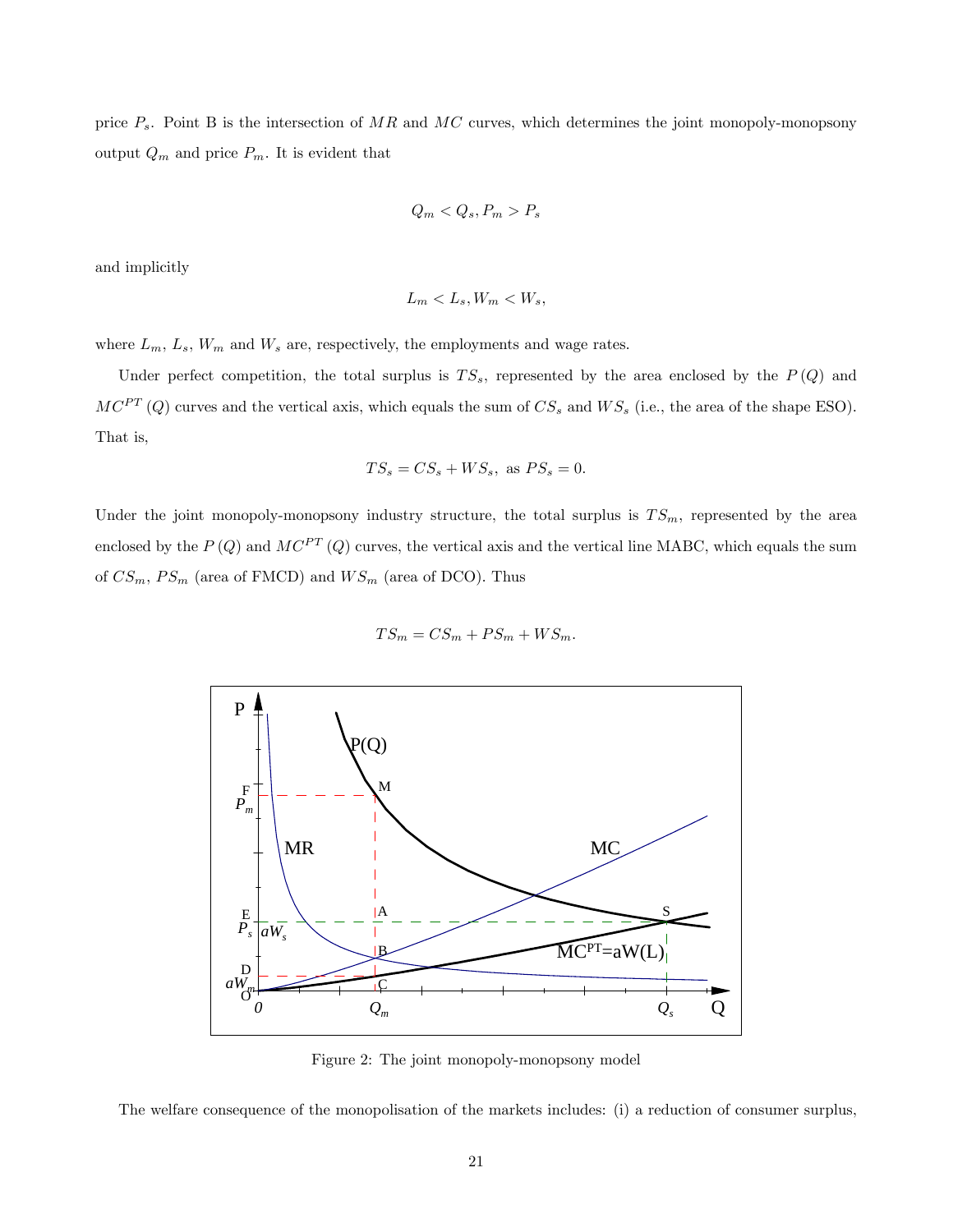with the magnitude of  $\triangle CS$  equals the area: FMSE, (ii) a reduction of worker surplus, with the magnitude of  $\triangle WS$  equals the area: ESCD, and (iii) an increase of producer surplus,  $\triangle PS$ , equaling the area: FMCD.

In this illustrative example, there is no increase of productive efficiency. Thus, the gain in producer surplus is caused by pure transfer of surplus from the consumers and workers to the firm's owners. Meanwhile, there is a net welfare loss, i.e., the deadweight loss  $DWL_m$ , equaling the area of the shape: MSC, that is,

$$
DWL_m = TS_s - TS_m > 0.
$$

As a measure of inefficiencies in resource allocation, the deadweight loss  $DWL_m$  has two parts: the area of MSA, which is attributable to the product price markup power and the underproduction and underconsumption of the product, and the area of ASC, which is attributable to the wage markdown power, and measures the net efficiency loss caused by job destruction and underemployment of labour in this industry.

This insight can be generalised to JOOM with  $N > 1$ . To the extent that each firm is a monopolist-monopsonist facing the residual product demand and labour supply functions, these two components of inefficiencies attributable to product price markup and wage down powers are also present.

With the conventional partial equilibrium welfare analysis, worker surplus  $WS$  is ignored. Conventionallydefined total surplus under atomistical and monopoly-monopsony market structure are respectively

$$
CTS_s = CS_s,
$$

and

$$
CTS_m = CS_m + PS_m
$$
  
=  $CS_s \left(\frac{1-\frac{1}{\epsilon}}{1+\frac{1}{\epsilon_L}}\right)^{\frac{1-\frac{1}{\epsilon}}{\frac{1}{\epsilon}+\frac{1}{\epsilon_L}}} + \Theta_s \left(\frac{1-\frac{1}{\epsilon}}{1+\frac{1}{\epsilon_L}}\right)^{\frac{1-\frac{1}{\epsilon}}{\frac{1}{\epsilon}+\frac{1}{\epsilon_L}}} \left(1-\frac{1-\frac{1}{\epsilon}}{1+\frac{1}{\epsilon_L}}\right).$ 

 $\sqrt{1}$ 

It can be shown that

$$
CTS_{m} > CTS_{s} \text{ if } \frac{\left(\frac{1-\frac{1}{\epsilon}}{1+\frac{1}{\epsilon_{L}}}\right)^{\frac{1-\frac{1}{\epsilon}}{\frac{1}{\epsilon}+\frac{1}{\epsilon_{L}}}}}{1-\left(\frac{1-\frac{1}{\epsilon}}{1+\frac{1}{\epsilon_{L}}}\right)^{\frac{1-\frac{1}{\epsilon}}{\frac{1}{\epsilon}+\frac{1}{\epsilon_{L}}}} > \frac{\frac{1}{\epsilon}}{\frac{1}{\epsilon}+\frac{1}{\epsilon_{L}}} \frac{1+\frac{1}{\epsilon_{L}}}{1-\frac{1}{\epsilon}}.
$$
\n
$$
(41)
$$

The condition in (41) is satisfied for plausible values of the elasticities, for example  $\epsilon = 1.2$  and  $\epsilon_L = 0.5$ .<sup>22</sup> In such

 $22$ For example, the estimates by Azar, Berry, and Marinescu (2019) are: market-level labour supply elasticity is about 0.6, while the Örm-level labour supply elasticity is about 5:8. Using the Longitudinal Employer-Household Dynamics (LEHD) data from the United States Census Bureau, Webber (2015) estimate the average firm-specific elasticity of labour supply at 1.08, far from perfect competition.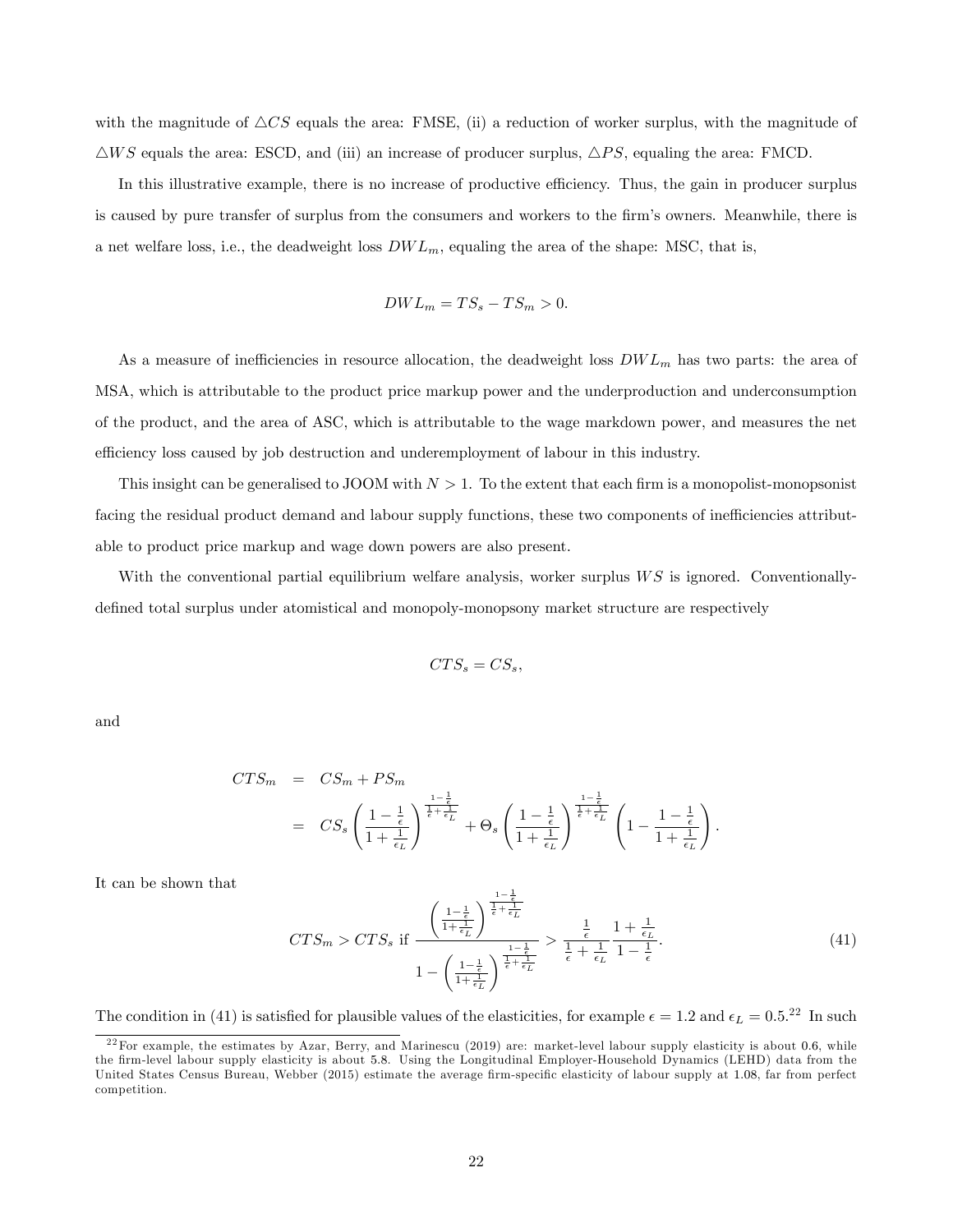cases, monopolisation of a previously atomistically competitive market is judged as efficiency enhancing because monopolisation reduces the average cost of labour and the cost saving dominates the consumer part of the dead weight loss. However, there is no real improvement of marginal product of labour  $(1/a)$ . The saving on labour cost is not a social welfare gain, but a transfer of surplus from workers to the producer. Here the conventional partial equilibrium welfare analysis is deeply flawed: it omits the loss of worker surplus, and misinterprets part of the loss as efficiency gain.

## 3 The Function of Trade Union and Minimum Wage Law

The classical monopsony model pioneered a surprising prediction (or explanation) of the effect of trade union or minimum wage law, which has been a sharp contrast with the neoclassical theory of wage. Given the fact that the classical monopsony model is a special case of the JOOM setting, it is natural for us to explore the predictions of JOOM on the effect of minimum wage regulation more generally.

For the canonical model with production function  $F(\mathbf{x}_i, l_i; f_i) = \frac{l_i}{a_i}$ ,  $MC_i^{PT} = Wa_i$  and  $\zeta_{Li} = 1$ , the fundamental equation of market power simplifies to:

$$
\frac{P - W(L) a_i}{P} = \frac{s_i}{\epsilon} + \frac{s_{Li}}{\epsilon_L} \phi_{Li},\tag{42}
$$

which implies

$$
W\left(L\right) = \frac{P\left(1 - \frac{s_i}{\epsilon}\right)}{a_i} - \frac{\frac{s_{Li}}{\epsilon_L}\phi_{Li}P}{a_i} < \frac{P\left(1 - \frac{s_i}{\epsilon}\right)}{a_i} = MRPL_i.
$$

This extends the insight conveyed by the classical monopsony model that when the employer possesses wage markdown power, the wage rate is below the marginal revenue product of labour, that is, the worker is not paid for the full value the worker creates for the firm at the margin. The employer earns the markdown power rent from this employment relationship.

It has been well known from the classical monopsony model that the minimum wage regulation, targeted at appropriate level, can increase both wage rate and employment level. We now extend the analysis of the effect of minimum wage from the classical monopsony model to the JOOM setting. Let the minimum wage be set at the level of w. This alters the wage function from W to  $\bar{W}$ , satisfying:

$$
\bar{W}(L) \equiv \begin{cases} W(L) & \text{for } L > \bar{L}_w \\ w & \text{for } L \le \bar{L}_w \end{cases}
$$
\n(43)

where  $\bar{L}_w$  is a threshold of L satisfying  $W(\bar{L}_w) = w$ . Thus, the wage function  $\bar{W}(L)$  has a kink at the point  $\bar{L}_w$ ,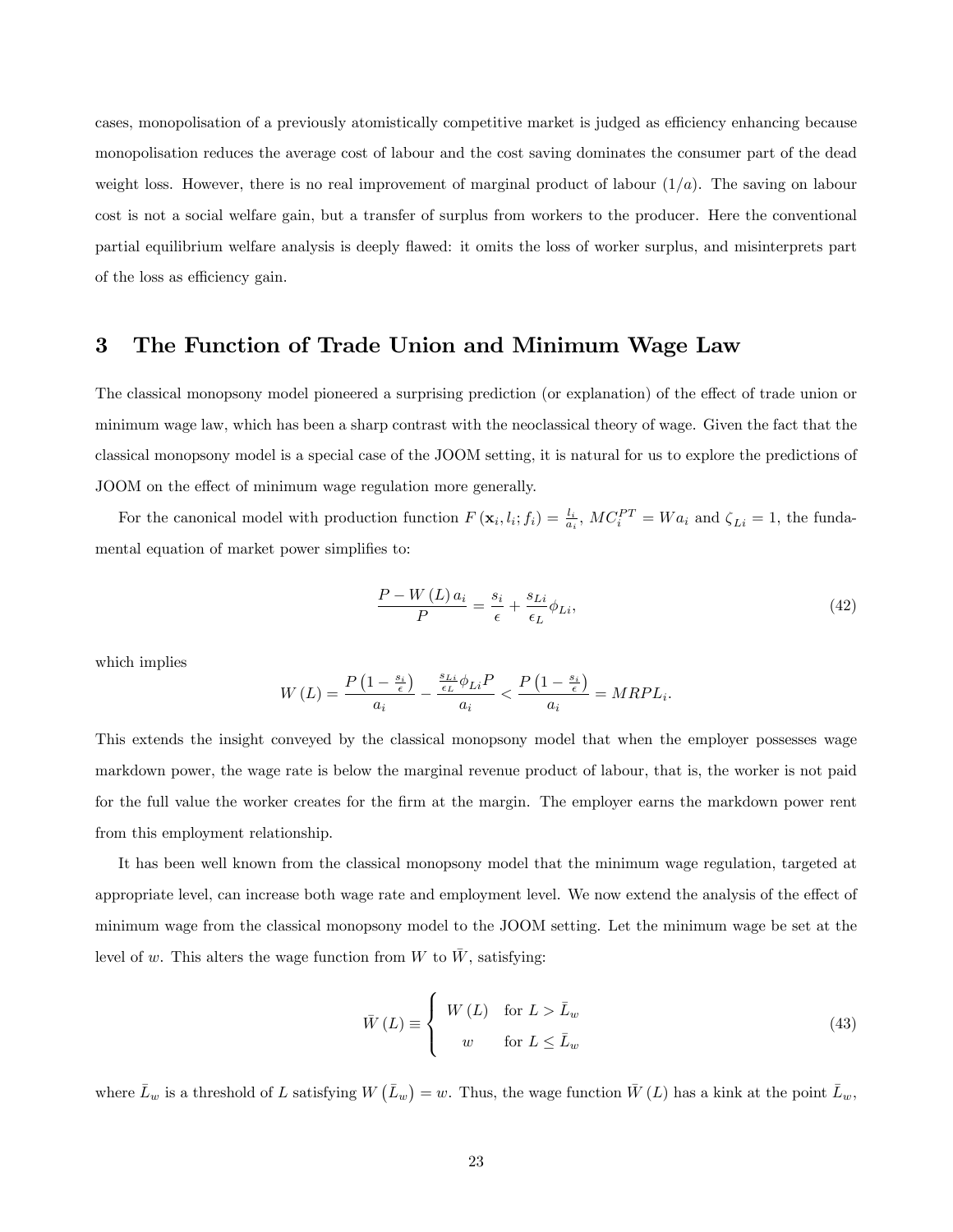where the marginal cost of labour faced by firm i:  $\overline{W}(L) + \overline{W}'(L) l_i$  has a discontinuity at the point  $\overline{L}_w$ .

Figure 3 illustrates the intuition for the limiting case of a joint monopoly-monopsony market structure, i.e.,  $N = 1$ , within the canonical model. To the extent that each firm in a joint oligopoly-oligopsony industry structure is like a joint monopolist-monopsonist facing its residual product demand and residual labour supply functions, the intuition carries over to the JOOM setting readily. The minimum wage regulation alters the price-taker marginal cost  $(MC^{PT})$  curve: it replaces the OZ section with the horizontal GZ section. The point Z is a kink in the altered  $MC^{PT}$  curve, and it creates the discontinuity in the althered marginal cost  $(MC)$  curve, for which the OX section is replaced with the GZX section. Let the minimum wage be above the joint monopoly-monopsony wage, i.e.,  $w > W_m$ . If the intersection of the MR curve and altered marginal cost curve is at a point like Y on the discontinuous (vertical) section of the altered  $MC$  curve, then it determines the output level  $Q_w$  and the product price  $P_w$ . Thus the minimum wage regulation leads to increased output  $Q_w > Q_m$ , lower product price, and increased employment  $L_w = W^{-1}(w) > W^{-1}(W_m) = L_m$ . As a result, it increases both consumer surplus and worker surplus, and also reduces the deadweight loss by the area of MWZC. Furthermore, if the minimum wage is slightly increased above w, the discontinuous (vertical) section of the altered  $MC$  curve will shift to the right, increasing the output and employment further as well as lowering the price. The minimum wage-employment relation, however, is not monotone: it has an inverted V shape, which has a peak of the employment linked to the point V, which is the intersection of the MR and  $MC^{PT}$  curves. If the minimum wage rises so that aw is above the point V, then the intersection of the new  $MC$  curve with the  $MR$  curve will be on the horizontal section of the new  $MC$  curve and to the left of the point of V, implying lower level of employment than point V.



Figure 3: The joint monopoly-monopsony industry with minimum wage regulation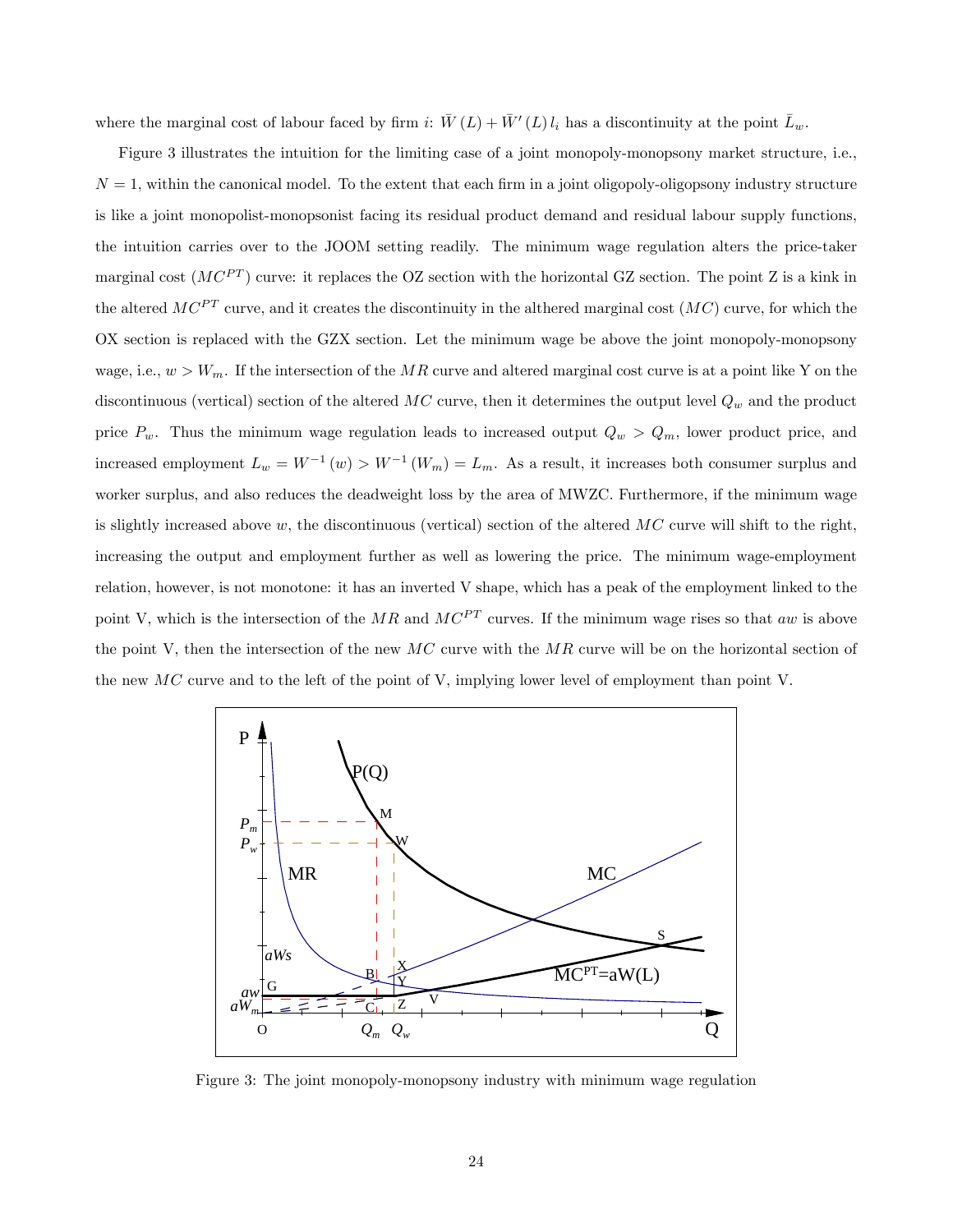Now we treat the generaic market structure with  $N \ge 1$  firms. Let  $(q_i^{**}, l_i^{**})_{i \in \mathcal{N}}$  denote a Nash equilibrium of the canonical JOOM game without the minimum wage regulation. Let  $Q^{**} \equiv \sum_{i \in \mathcal{N}} q_i^{**}$  and  $L^{**} \equiv \sum_{i \in \mathcal{N}} l_i^{**}$ . Let  $(q_i^{***}, l_i^{***})_{i \in \mathcal{N}}$  denote a Nash equilibrium of the canonical JOOM game with the minimum wage regulation. Let  $Q^{***} \equiv \sum_{i \in \mathcal{N}} q_i^{***}$  and  $L^{***} \equiv \sum_{i \in \mathcal{N}} l_i^{***}$ .

Proposition 8 If there exist a Nash equilibrium of the canonical JOOM game without the minimum wage regulation, denoted by  $(q_i^{**},l_i^{**})_{i\in\mathcal{N}}$ , and a Nash equilibrium of the canonical JOOM game with the minimum wage regulation, denoted by  $(q_i^{***},l_i^{**})_{i\in\mathcal{N}}$ , with the binding minimum wage  $w=W(\bar{L}_w)$  satisfying  $w>W(L^{**})$  and

$$
\frac{s_i^{**}}{\epsilon} < \frac{P^{**} - w a_i}{P^{**}} < \frac{s_i^{**}}{\epsilon} + \frac{s_{Li}^{**}}{\epsilon_L} \phi_{Li}^{**},\tag{44}
$$

for all  $i \in \mathcal{N}$ , where the superscript  $\ast\ast$  indicates the game without the minimum wage regulation, and

$$
\frac{s_i^{***}}{\epsilon} < \frac{P^{***} - w a_i}{P^{***}},\tag{45}
$$

where the superscript  $***$  indicates the game with the minimum wage regulation, then

$$
L^{***} > L^{**}, Q^{***} > Q^{**}, W^{***} > W^{**}, P^{***} < P^{**},
$$
\n
$$
(46)
$$

and

$$
WS^{***} > WS^{**}, CS^{***} > CS^{**}.
$$
\n
$$
(47)
$$

**Proof.** The condition  $w = W(\bar{L}_w) > W(L^{**})$  implies  $\bar{L}_w > L^{**}$ . Condition (45) implies that in the Nash Equilibrium  $(q_i^{***}, l_i^{***})_{i\in\mathcal{N}}$  each firm's best response is either a corner solution at  $W^{***} = w$ , as opposed to an interior solution at  $W^{***} = w$ , or  $W^{***} > w$ , and therefore  $W^{***} \geq w > W(L^{**}) = W^{**}$ , and  $L^{***} \geq \bar{L}_w > L^{**}$ . The rest of the proof is trivial.  $\blacksquare$ 

The above proposition not only extends the aforementioned insight from the classical monopsony model to the canonical JOOM setting, but also shows that appropriately set minimum wage rate not only can raise the employment level, the wage rate and worker surplus, but also can increase the output level, lower the product price and increase consumer surplus. More results about minimum wages are presented in Sections 3.1 and 4.1.1.

#### 3.1 Market Structure and Minimum Wage

For the canonical model, the minimum wage  $w$  alters the wage function (i.e., the inverse labour supply function) to:

$$
\bar{W}(L) = \max\left(w, W_0 L^{\frac{1}{\epsilon_L}}\right). \tag{48}
$$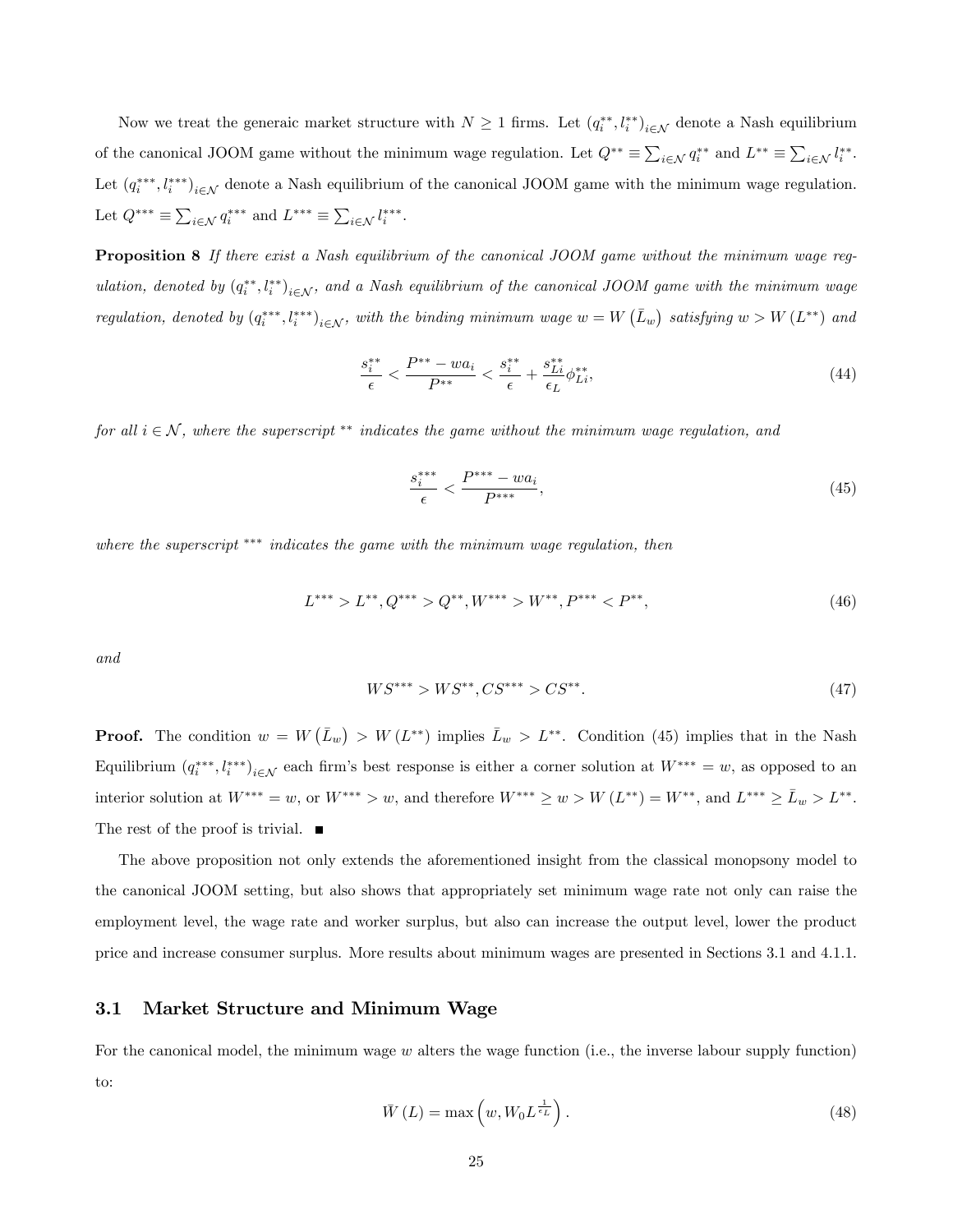This introduces a kink in the wage function at the point  $\left(\left(\frac{w}{W_0}\right)^{w}\right)$  $\int_{0}^{\epsilon_L}$ , w). If the equilibrium employment is below or equal to  $\left(\frac{w}{W_0}\right)$  $\int_{0}^{\epsilon_L}$ , the wage is equal to w; otherwise, the equilibrium wage is above w. By Proposition 8, it seems plausible that an appropriately chosen binding minimum wage can increase equilibrium employment. Denote by  $\bar{w}$  the minimum wage that maximises the equilibrium employment, which we refer to as the efficient minimum wage. At  $\bar{w}$ , the labour supply is  $L_{\bar{w}} = \left(\frac{\bar{w}}{W_0}\right)$  $\int_{0}^{\epsilon_L}$ . Firm i's (optimal) demand for labour  $l_i$  must equate its marginal revenue product of labour with the binding minimum wage  $\bar{w}$ , i.e.,

$$
MRPL_i = \left(1 - \frac{s_i}{\epsilon}\right) P \frac{1}{a_i} = \bar{w}.\tag{49}
$$

At  $\bar{w}$  the labour market clears, i.e.,

$$
\sum_{i \in \mathcal{N}} l_i = L_{\bar{w}} = \left(\frac{\bar{w}}{W_0}\right)^{\epsilon_L}.
$$

Let  $w^{\text{inf}}$  and  $w^{\text{sup}}$  respectively denote the infimum and supremum of the sets of minimum wages that are  $emplyment-enhancing relative to the unregulated equilibrium. Obviously  $w^{\text{inf}}$  equals the unregulated equilibrium$ wage rate; the demands for labour at  $w^{\text{inf}}$  and  $w^{\text{sup}}$  should be equal; and

$$
w^{\inf} < \bar{w} < w^{\sup}.
$$

For  $w \in (w^{\text{inf}}, \bar{w})$ , the demand for labour exceeds the supply, there is shortage of labour at the minimum wage w. For  $w \in (\bar{w}, w^{\text{sup}})$ , the supply of labour exceeds the demand, and there is involuntary unemployment. For  $w = \bar{w}$  there is neither labour shortage nor involuntary unemployment. This is why we refer to  $\bar{w}$  as the efficient minimum wage.

For the symmetric canonical model, we can derive the closed form solutions to  $w^{\text{inf}}$ ,  $w^{\text{sup}}$  and  $\bar{w}$  for the equilibrium. First,

$$
w^{\inf} \equiv W_s \left( \frac{1 - \frac{1}{\epsilon} \frac{1}{N}}{1 + \frac{1}{\epsilon_L} \frac{1}{N}} \right)^{\frac{1}{\epsilon_L} + \frac{1}{\epsilon}},\tag{50}
$$

where the right hand side of the above equation is the unregulated equilibrium wage rate, which gives an equivalent definition of  $w^{\text{inf}}$ .

Second, we solve for  $w^{\text{sup}}$ . To do this, we begin by characterising the regulated equilibrium with binding minimum wage  $w \in (\bar{w}, w^{\text{sup}})$ , then relate  $w^{\text{sup}}$  to its boundary case. Because the formulation of equilibrium outcomes provided by Lemma 3 is general, it can be applied to the regulated equilibrium with binding minimum wage  $w \in (\bar{w}, w^{\text{sup}})$ , if we substitute  $\epsilon_L$  and  $W_0$  with  $\infty$  and w respectively. This case has a binding minimum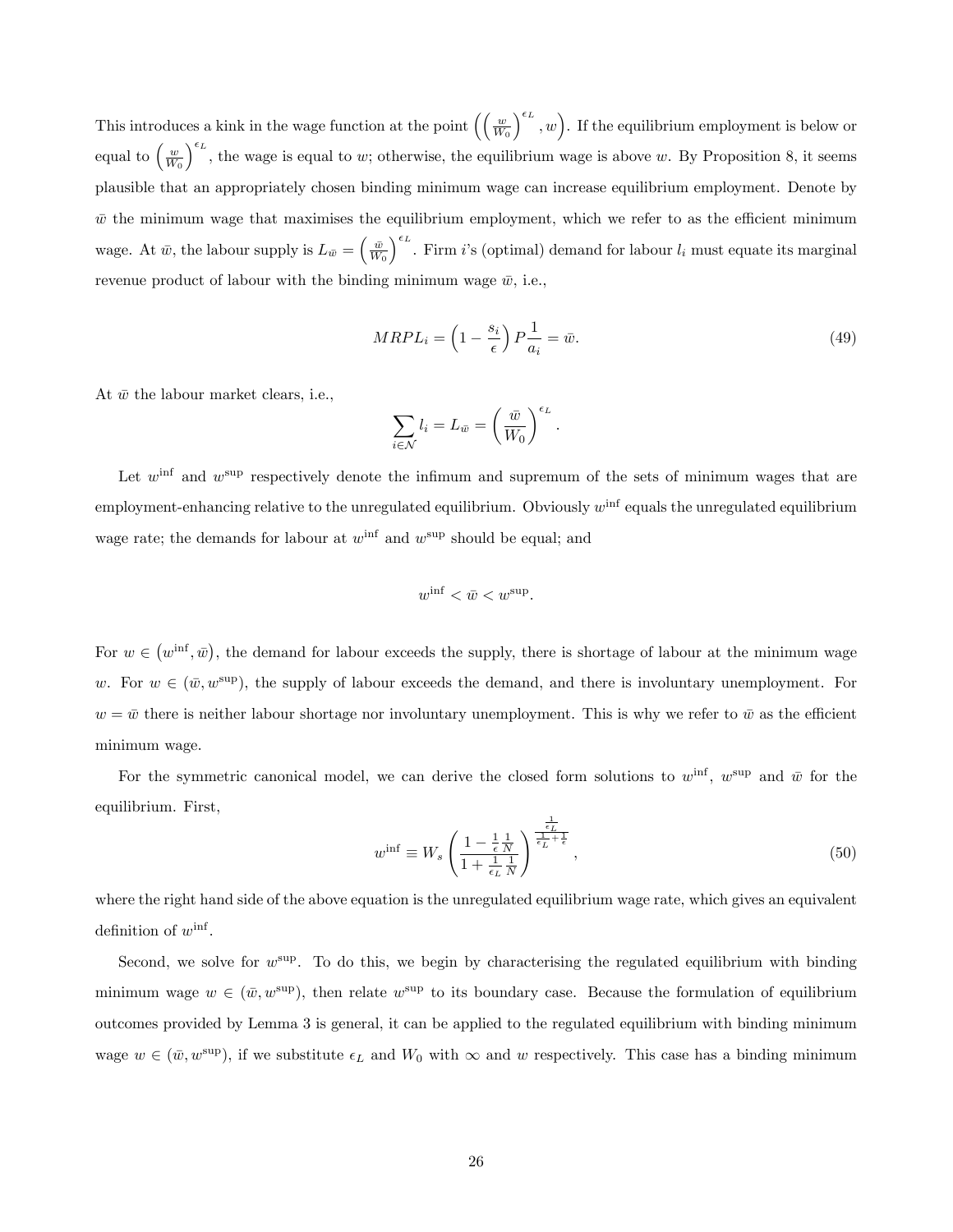wage constraint, and perfectly elastic labour supply. Lemma 3 then implies:

$$
Q_w = \left(\frac{P_0}{aw}\right)^{\epsilon} \left(1 - \frac{1}{\epsilon} \frac{1}{N}\right)^{\epsilon},
$$
  
\n
$$
P_w = aw \left(\frac{1}{1 - \frac{1}{\epsilon} \frac{1}{N}}\right),
$$
  
\n
$$
L_w = \left(\frac{P_0}{a^{1 - \frac{1}{\epsilon}w}}\right)^{\epsilon} \left(1 - \frac{1}{\epsilon} \frac{1}{N}\right)^{\epsilon},
$$
  
\n
$$
W_w = w,
$$
\n(51)

where the subscript  $_{w}$  indicates binding minimum wage constraint.

For the minimum wage regulation to have an employment enhancing effect, it is necessary that

$$
L_w = \left(\frac{P_0}{a^{1-\frac{1}{\epsilon}}w}\right)^{\epsilon} \left(1 - \frac{1}{\epsilon} \frac{1}{N}\right)^{\epsilon} > L_s \left(\frac{1 - \frac{1}{\epsilon} \frac{1}{N}}{1 + \frac{1}{\epsilon_L} \frac{1}{N}}\right)^{\frac{1}{\epsilon_L} + \frac{1}{\epsilon}},
$$

where the right hand side of the above inequality is the unregulated equilibrium employment level. This inequality is equivalent to:

$$
w < w^{\text{sup}} \equiv W_s \left( 1 - \frac{1}{\epsilon} \frac{1}{N} \right)^{\frac{1}{\frac{1}{\epsilon} + \frac{1}{\epsilon_L}}} \left( 1 + \frac{1}{\epsilon_L} \frac{1}{N} \right)^{\frac{1}{\frac{1}{\epsilon} + \frac{1}{\epsilon_L}}},\tag{52}
$$

where the right hand side of " $\equiv$ " gives an equivalent definition of  $w^{\sup}$ . Overall, the minimum wage regulation has an employment enhancing effect relative to the unregulated equilibrium iff

$$
w^{\inf} < w < w^{\sup}.\tag{53}
$$

This condition is feasible iff

$$
\frac{1}{\epsilon_L} \frac{1}{N} > 0. \tag{54}
$$

For the symmetric canonical model with  $N < \infty$  and  $\epsilon_L < \infty$ , the feasibility condition is satisfied.

Third, we solve for  $\bar{w}$ . Let  $L_{\bar{w}}$  denote the employment level at  $\bar{w}$ . Because  $\bar{w}$  is the boundary of interval  $(\bar{w}, w^{\text{sup}})$ , equation (51) must be satisfied, implying:

$$
L_{\bar{w}} = \left(\frac{P_0}{a^{1-\frac{1}{\epsilon}}\bar{w}}\right)^{\epsilon} \left(1 - \frac{1}{\epsilon}\frac{1}{N}\right)^{\epsilon}.
$$
\n(55)

Furthermore, labour market clearing at the point  $(L_{\bar{w}}, \bar{w})$  implies

$$
\bar{w} = W_0 \left( L_{\bar{w}} \right)^{\frac{1}{\epsilon_L}}.
$$
\n
$$
(56)
$$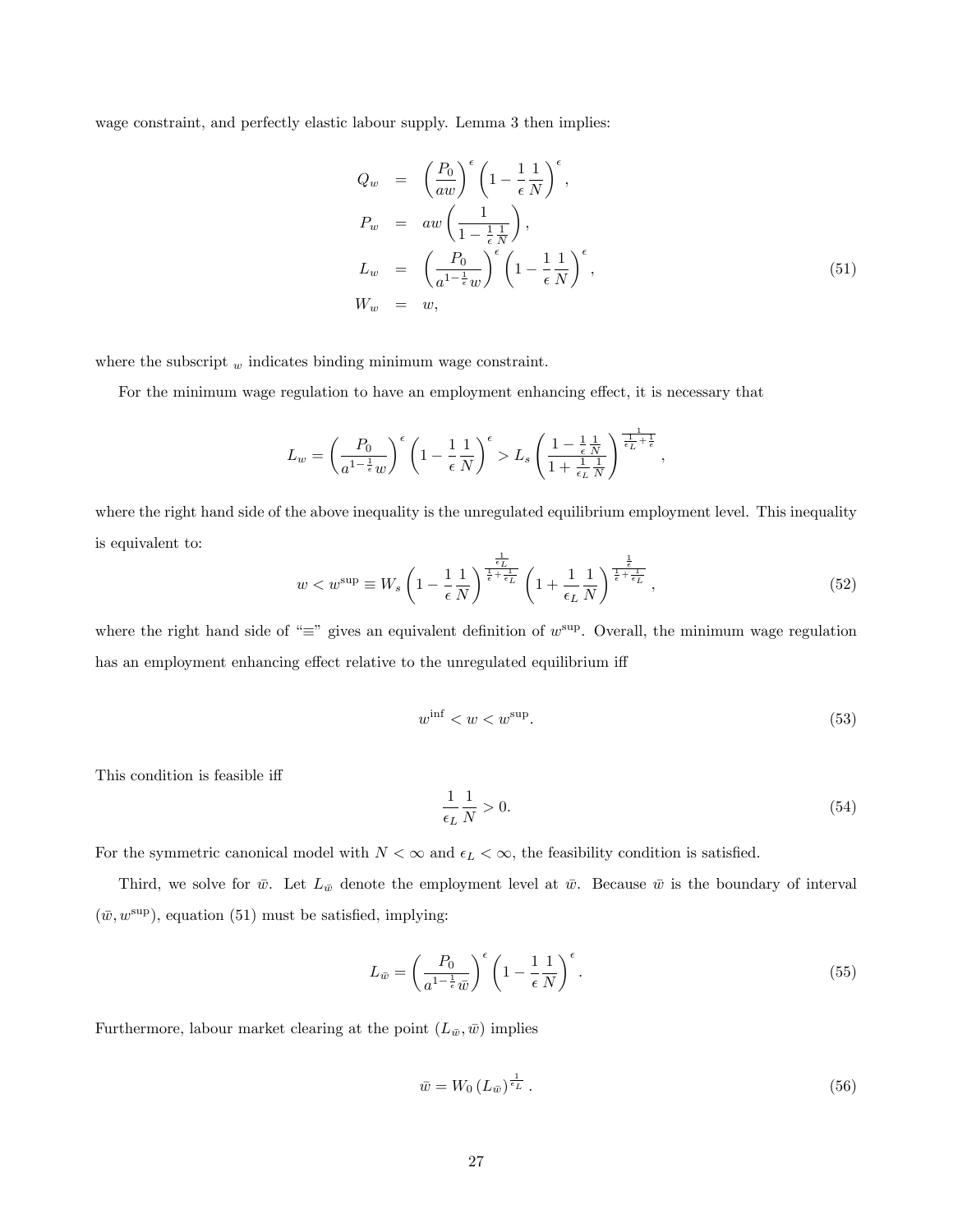Then equations (55) and (56) jointly determine:

$$
\bar{w} \equiv W_s \left( 1 - \frac{1}{\epsilon} \frac{1}{N} \right)^{\frac{1}{\frac{1}{\epsilon} + \frac{1}{\epsilon_L}}} \,,\tag{57}
$$

which also gives an equivalent definition of  $\bar{w}$ . Because  $\bar{w}$  not only maximises employment, but also maximises output and total surplus, it deserves to be called the "efficient minimum wage". The results above are summarised in Proposition 9.

**Proposition 9** For the symmetric canonical model with  $\frac{1}{\epsilon_L} \frac{1}{N} > 0$ , the minimum wage w has an employment  $enhancing$  effect iff

$$
W_s \left(\frac{1 - \frac{1}{\epsilon} \frac{1}{N}}{1 + \frac{1}{\epsilon_L} \frac{1}{N}}\right)^{\frac{1}{\epsilon_L} + \frac{1}{\epsilon}} \equiv w^{\inf} < w < w^{\sup} \equiv W_s \left(1 - \frac{1}{\epsilon} \frac{1}{N}\right)^{\frac{1}{\epsilon} + \frac{1}{\epsilon_L}} \left(1 + \frac{1}{\epsilon_L} \frac{1}{N}\right)^{\frac{1}{\epsilon} + \frac{1}{\epsilon_L}}.
$$
\n
$$
\tag{58}
$$

(i) If  $w < w^{\text{inf}}$  then the minimum wage constraint is not binding and therefore has no effect on the market outcome.

(ii) If  $w > w^{\text{sup}}$  then the minimum wage constraint is binding and reduces employment relative to the unregulated equilibrium outcomes.

(iii) If  $w^{\text{inf}} < w < \bar{w} \equiv W_s \left(1 - \frac{1}{\epsilon} \frac{1}{N}\right)$  $\frac{\frac{1}{\epsilon_L}}{\frac{1}{\epsilon}+\frac{1}{\epsilon_L}}$  then the minimum wage constraint is binding, and the regulated equilibrium outcomes feature labour shortage, satisfying:

$$
L_w = \left(\frac{w}{W_0}\right)^{\epsilon_L},
$$
  
\n
$$
Q_w = \frac{1}{a} \left(\frac{w}{W_0}\right)^{\epsilon_L},
$$
  
\n
$$
P_w = P_0 \left(\frac{1}{a} \left(\frac{w}{W_0}\right)^{\epsilon_L}\right)^{-\frac{1}{\epsilon}},
$$
  
\n
$$
\frac{\partial L_w}{\partial w} > 0, \frac{\partial Q_w}{\partial w} > 0, \frac{\partial P_w}{\partial w} < 0.
$$

(iv) If  $w = \bar{w}$  (the efficient minimum wage) the minimum wage constraint is binding, and the regulated equilibrium outcomes feature maximum employment and labour market clearing.

(v) If  $w > \bar{w}$  then the minimum wage constraint is binding, and the regulated equilibrium outcomes feature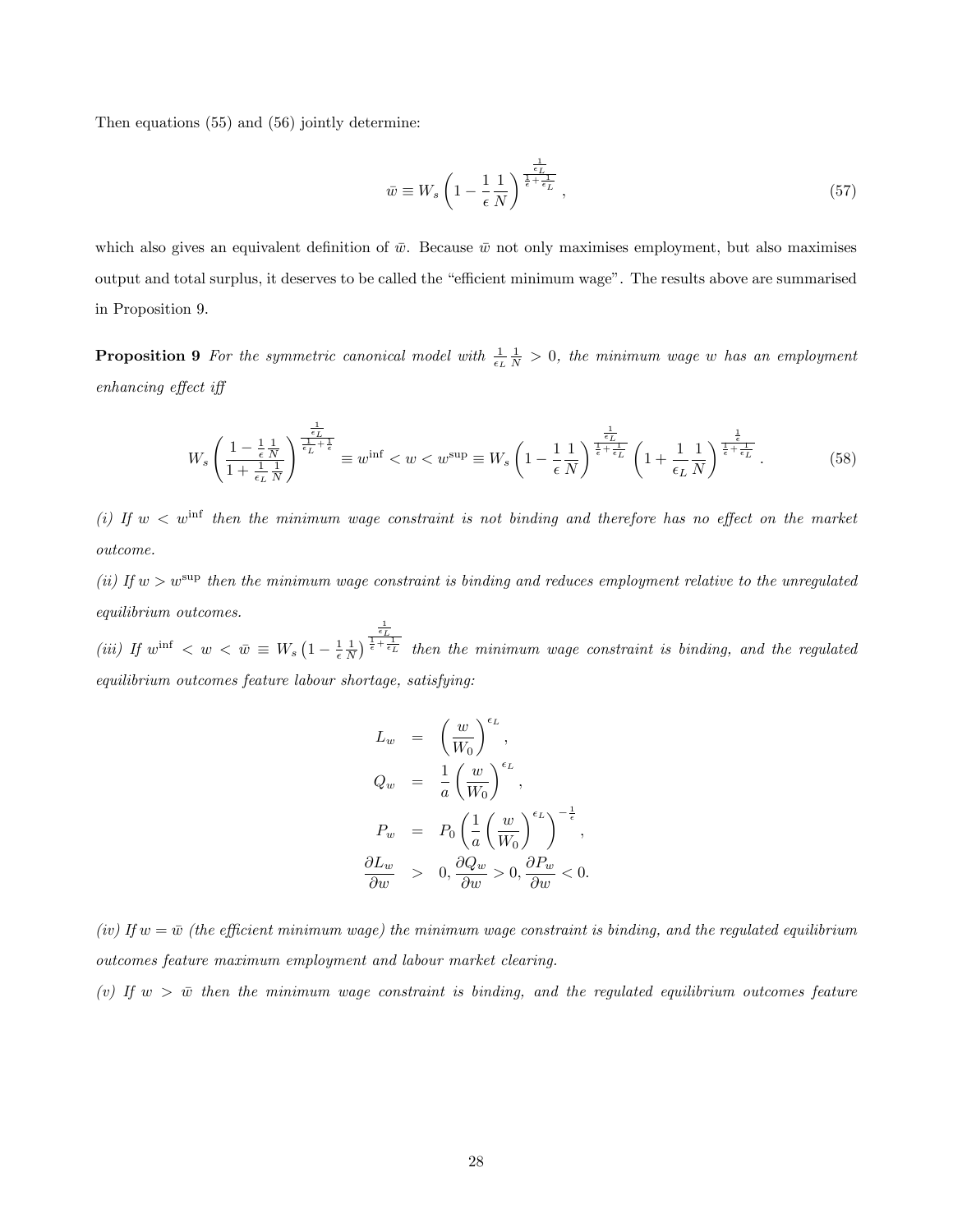involuntary unemployment, satisfying:

$$
L_w = \left(\frac{P_0}{a^{1-\frac{1}{\epsilon}}w}\right)^{\epsilon} \left(1 - \frac{1}{\epsilon} \frac{1}{N}\right)^{\epsilon},
$$
  
\n
$$
Q_w = \left(\frac{P_0}{aw}\right)^{\epsilon} \left(1 - \frac{1}{\epsilon} \frac{1}{N}\right)^{\epsilon},
$$
  
\n
$$
P_w = aw \left(\frac{1}{1 - \frac{1}{\epsilon} \frac{1}{N}}\right),
$$
  
\n
$$
\frac{\partial L_w}{\partial w} < 0, \frac{\partial Q_w}{\partial w} < 0, \frac{\partial P_w}{\partial w} > 0.
$$

**Corollary 10**  $\frac{\partial \bar{w}}{\partial N} > 0$  and  $\frac{\partial w^{\text{inf}}}{\partial N} > 0$ .  $\lim_{N \to \infty} w^{\text{inf}} = \lim_{N \to \infty} \bar{w} = \lim_{N \to \infty} w^{\text{sup}} = W_s$ .



Figure 4: Market structure and mimimum wage-employment relation

The minimum wage-employment relationship is depicted by the solid non-monotonic black curve in Figure 4. When the minimum wage w is below  $w^{\text{inf}}$ , it is not binding as the equilibrium wage rate stays at  $w^{\text{inf}}$ , and w does not affect the employment level either (see the flat line ending with point  $U$ , with  $U$  depicting the unregulated equilibrium). When w is between  $w^{\text{inf}}$  and  $\bar{w}$ , the demand for labour exceeds the supply, and therefore an increase of minimum wage  $w$  raises the employment level (see upward-sloping line between points U and T). For  $w > \bar{w}$ , the supply for labour exceeds the demand and there is involuntary unempolyment, and therefore increasing the minimum wage further increases involuntary unemployment and reduces employment (see the downward-sloping line starting from point  $T$ ). Interestingly, the effects of the minimum wage on employment depend on the market structure: a consolidation of market structure  $N \downarrow \Rightarrow w^{\text{inf}} \downarrow, \bar{w} \downarrow$ , this is illustrated by the solid thin (red) curve, with the kink points **U** and **T** shifting to **U'** and **T'**. If w is initially slightly below w<sup>inf</sup>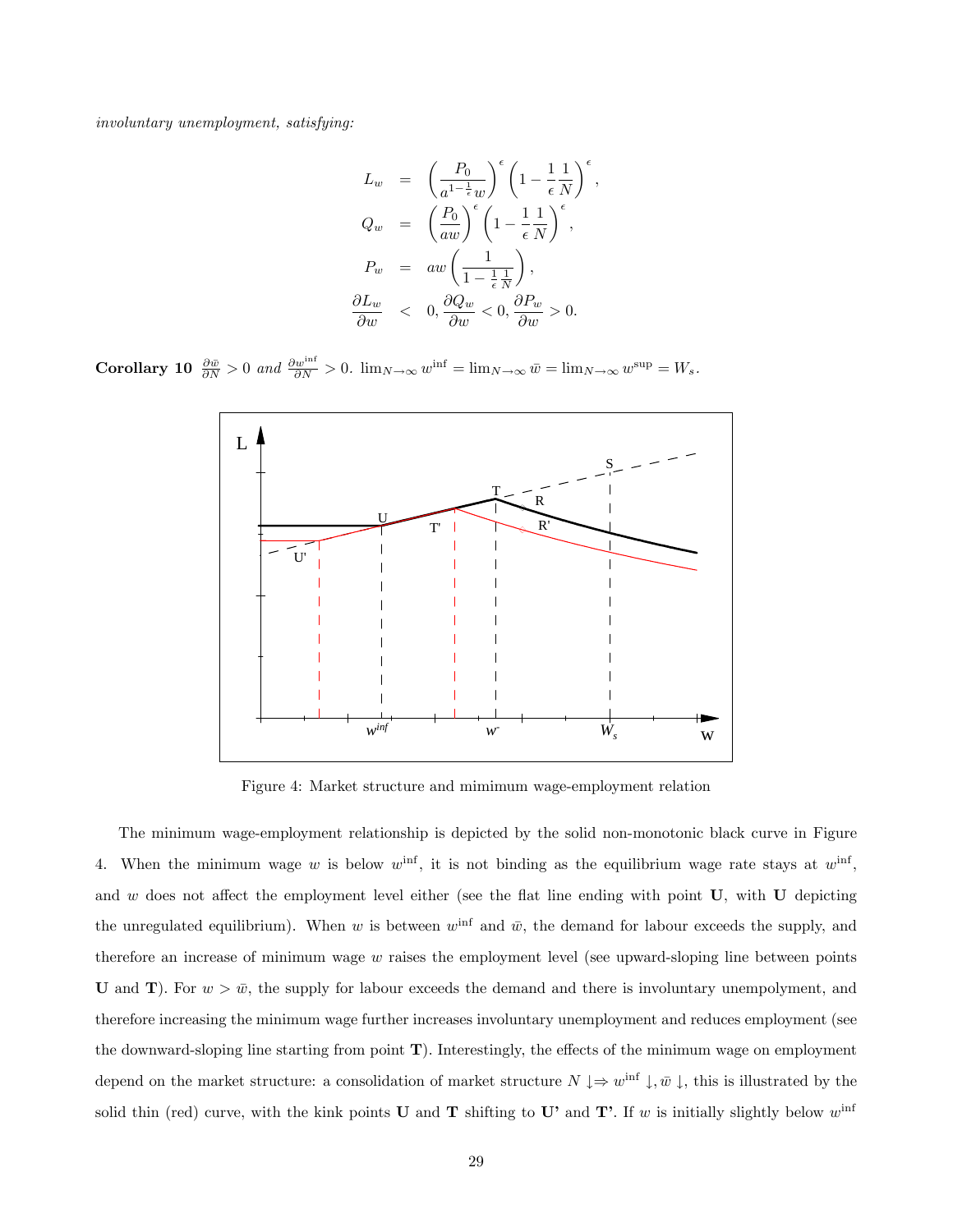(i.e., between  $\mathbf{U}'$  and  $\mathbf{U}$ ) then as N decreases the new equilibrium wage rate and employment level both decline. If, in contrast, w is initially between  $\bar{w}$  and  $W_s$ , as in point **R** (with **R** depicting the regulated equilibrium corresponding to w), then as N decreases, the equilibrium should shift from  $\bf R$  to  $\bf R'$ , reducing employment level. However, it is plausible that a weakening of trade union power or an erosion of real value of minimum wage rate occurs at the same time as N decreases. Then the new equilibrium can be at point  $T'$  instead of  $\mathbb{R}^3$ , resulting in simultaneous rise of market concentration, fall of wage rate and increase of employment. This last scenario is not only plausible but also relevant to the current debate about the cause of the secular trends of rising profitability, falling labour income share, and wage stagnation. Stansbury and Summers (2020) criticise the hypothesis of rising market concentration for not being able to explain the falling unemployment in the USA. Their alternative explanation is based on the hypothesis of declining worker power  $-$  a result of falling unionisation, that redistributes rents from labour to capital in a rent-sharing collective bargaining framework. They argue that the evidence of falling unemployment is not consistent with a rise of monopoly or monopsony power, which is inclined to decrease employment. Our JOOM is immune to the criticism of Stansbury and Summers (2020): It allows market concentration to rise and union power to fall simultaneously, and conditional on  $\bar{w} < w < W_s$ , it is plausible that  $(N \downarrow, w \downarrow) \Rightarrow (\rho \uparrow, \chi \uparrow, \tau \uparrow, \frac{wL}{PQ} \downarrow, L \uparrow)$ . Our JOOM theoretic explanation also allows us to see the function of trade union (and similarly for minimum wage) as protecting the workers from powerful firms' rent extraction – those rents belong to worker surplus in perfectly competitive markets. Trade union and minimum wage law can be employment enhancing relative to the unregulated equilibrium  $U$ , even though their effects are not necessarily employment maximising (i.e., point  $\bf{R}$  is below  $\bf{T}$ ).

For  $\epsilon_L < \infty$ , employers have wage markdown power. The consolidation of market structure results in an increase of employers' wage markdown power. When the employers' wage markdown power is restricted by worker power in the form of the minimum wage constraint, a consolidation of market structure can reduce the demand for labour and cause involuntary unemployment if the minimum wage is not reduced. It can be argued that this puts pressure on the collective wage bargaining and can cause a weakening of worker power and result in lower minimum wage. In contrast, if  $\epsilon_L = \infty$  and  $W_0 = W_s$  then there cannot be wage markdown. In this case, the consolidation of market structure results in a fall of demand for labour, but not a change in wage rate (see  $W_s$  in Figure 5). This analysis implies that our call for the inclusion of worker welfare into the welfare standard of antitrust enforcement remains valid even when there exist trade union, collective wage bargaining or minimum wage regulation in the labour markets, aimed at curbing oligopsony wage markdown power.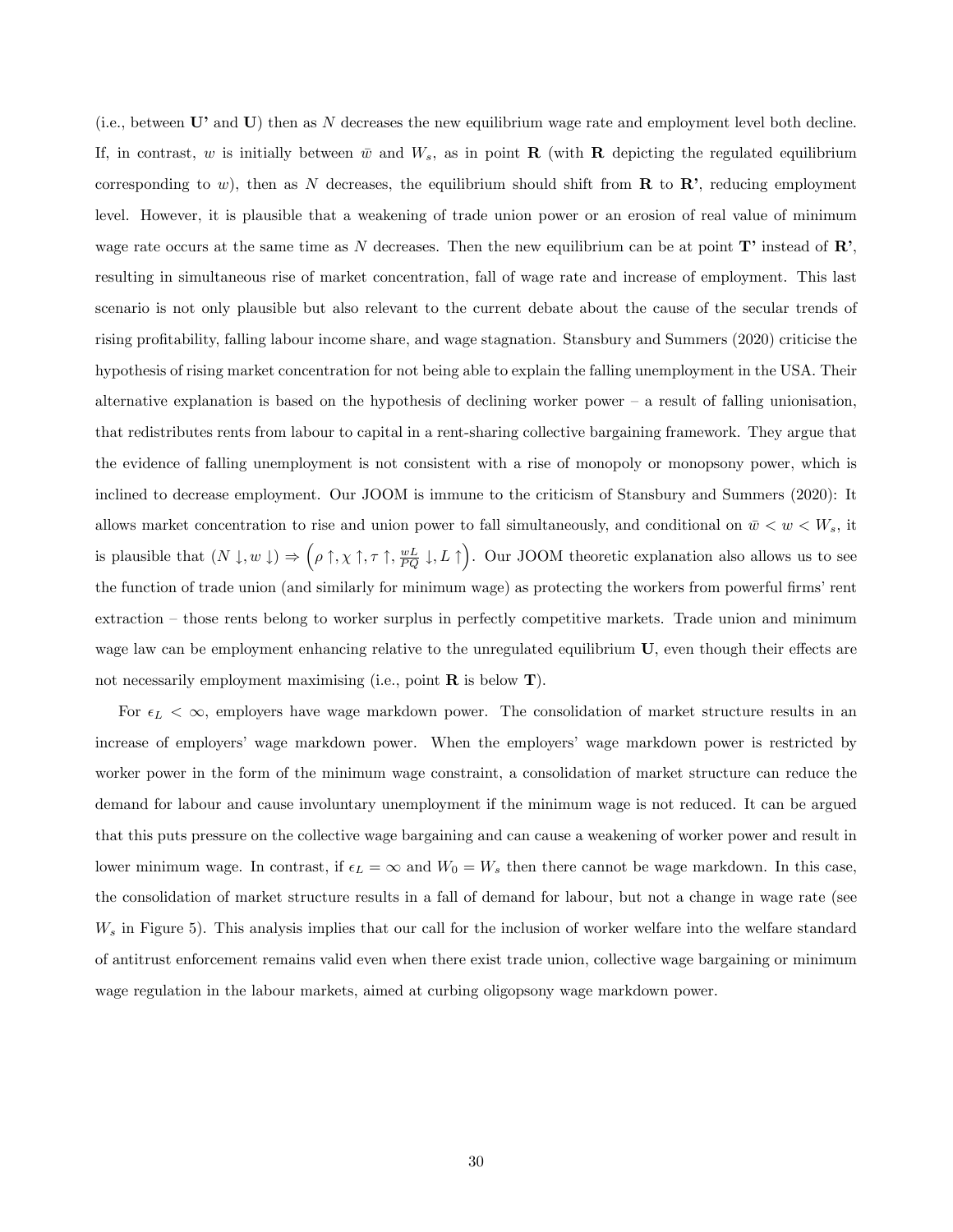

Figure 5: Market structure and mimimum wage-employment relation with perfectly competitive labour market (solid curves for  $\tilde{\epsilon} = \infty$ ; dashed curves for  $\tilde{\epsilon} < \infty$ )

## 4 Superstar Firms

So far we have explored the symmetric canonical model within JOOM to study the effects of market concentration. The simplicity of the representative Örm analysis enables us to derive many closed form results. This type of analysis is more useful for the case where exogenous increase of market concentration is the cause of rising pricing power. There is, however, a drawback: the representative Örm approach does not Öt the ubiquitous dispersion of firms' productivity within industries, and the fact that numerous industries are dominated by highly productive "superstar" firms.

To study the superstar firms phenomenon, we modify the canonical model with  $N$  symmetric firms by assuming that one of them, firm  $N$ , through some successful innovation achieves an improvement of marginal product of labour<sup>23</sup>. As a result, the  $N-1$  rival firms remain symmetric, but firm N has superior marginal product of labour<sup>24</sup>. We can conveniently formulate the improvement in terms of labour input reduction rate  $\gamma \in [0,1]$ , defined as follows:

$$
\gamma \equiv 1 - \frac{\hat{a}}{a},\tag{59}
$$

 $^{23}$  For the canonical model with a single variable input, this is the same as an improvement of total factor productivity of equal magnitude.

 $2\overline{4}$  The simple canonical model we work with does not allow an exploration of changes in marginal products of other variable inputs. In a companion paper, Tong and Ornaghi (2020) use a tractable setting with linear demand and supply functions and Leontief production function to overcome this limitation.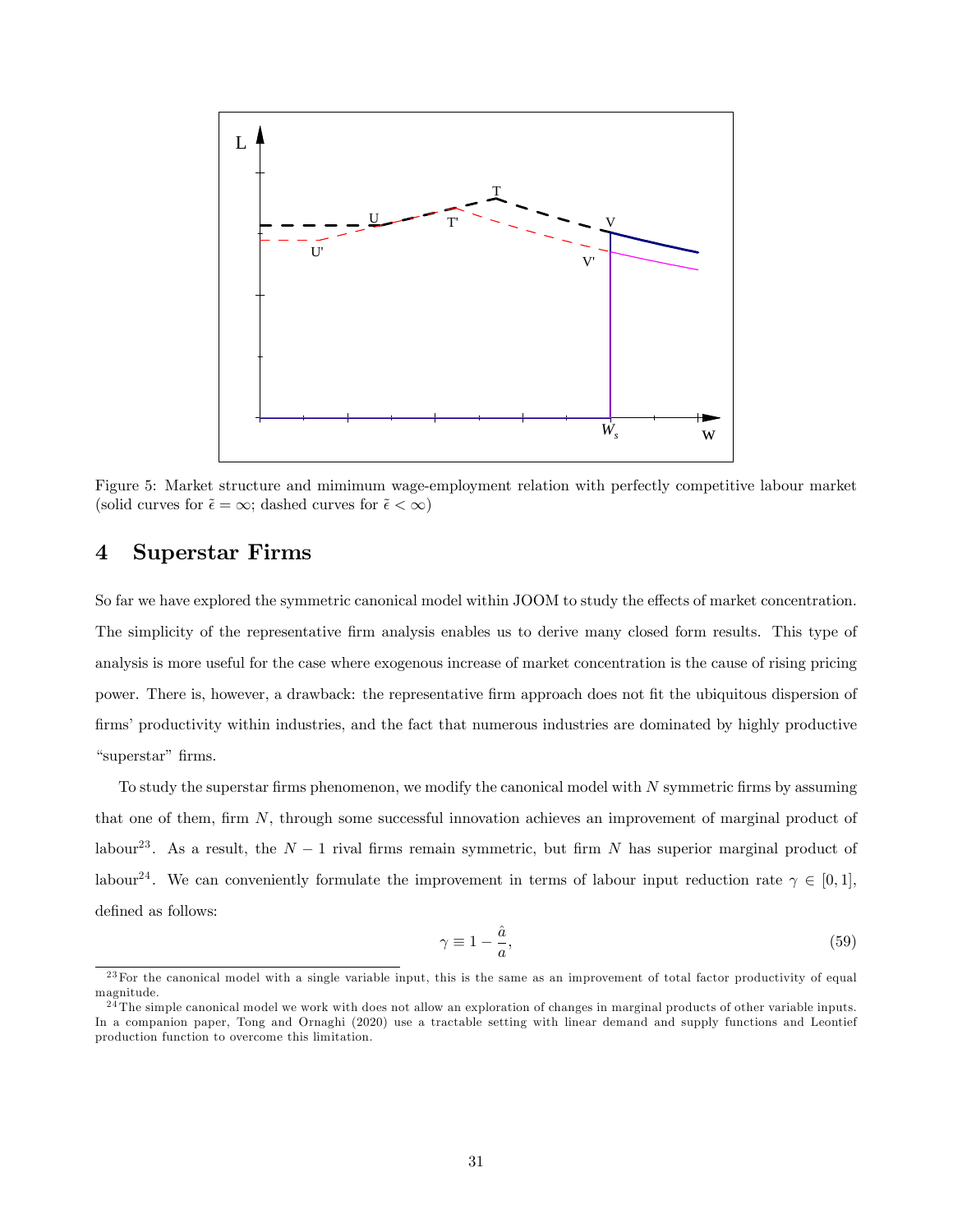where  $\hat{a}$  is the reduced labour input per unit of output of firm N. As an implication

$$
\hat{a}=a\left(1-\gamma\right).
$$

A main cause of productivity improvement is division of tasks and the automation of some tasks previously undertaken by physical and mental labour, taken over by powered machineries, robotics and computer systems. All these cause labour saving per unit of output.<sup>25</sup> Superstar firms are typically the leaders in adopting these technological changes, in which they invest an endogenous large amount of their revenues, as measured by sunk fixed cost to sales ratios. In our static analysis<sup>26</sup>, we take  $\gamma$  as predetermined, therefore treat it as common cause for changes in market concentration and pricing power in the joint oligopoly-oligopsony industry.

#### 4.1 JOOM with a Superstar Firm

Let y stand respectively for  $a_i$ ,  $q_i$ ,  $l_i$ ,  $s_i$ ,  $s_{Li}$ ,  $\phi_i$ ,  $\tau_i$ ,  $\rho_i$  of a representative non-superstar firm, and  $\hat{y}$  denotes the superstar firm's counterpart of variable  $y$ . Note that

$$
\begin{array}{rcl}\n\hat{q} & = & \hat{s}Q, \\
\hat{s}_L & = & \hat{s}\frac{(1-\gamma) aQ}{L}.\n\end{array}
$$

The fundamental equation of market power for "non-superstar" firms is given by

$$
\tau \equiv \frac{P - aW}{P} = \frac{s}{\epsilon} + \frac{s}{\epsilon_L} \frac{aQ}{L} \frac{aW}{P}.
$$
\n(60)

For the superstar firm, it is

$$
\hat{\tau} \equiv \frac{P - (1 - \gamma) aW}{P} = \frac{\hat{s}}{\epsilon} + \frac{\hat{s}}{\epsilon_L} \frac{(1 - \gamma) aQ}{L} \frac{(1 - \gamma) aW}{P}.
$$
\n(61)

By definition, the following identity of market shares holds:

$$
\hat{s} + (N-1) s = 1.
$$

<sup>25</sup> This line of argument is also consistent with the case where there is substitution of labour with non-labour variable input in general, and outsourcing in particular. Automation and computerisation can play an important role in better managing and improving such substitution, and outsourcing.

<sup>&</sup>lt;sup>26</sup> The foundation of the analysis lies in the endogenous sunk cost models a la Sutton (1991, 1998). Examples of endogenous sunk costs include expenses on activities of advertising and R&D, which shift the demand curve upward (in the context of quality competition) or the marginal cost curve downward. These factors make the total cost function to feature economies of scale, incompatible with perfectly competitive equilibrium.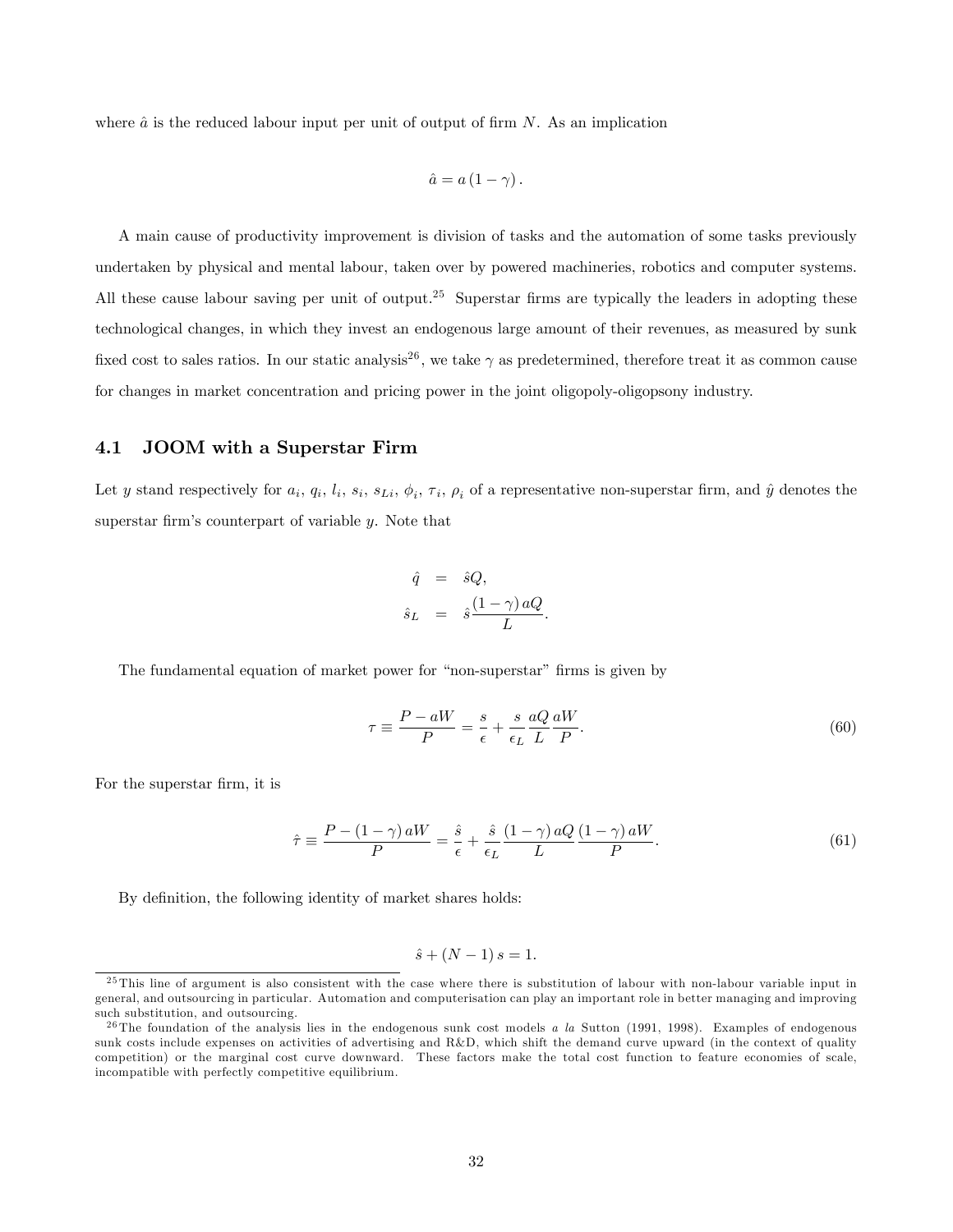Given the total output  $Q$  the demand for labour is:

$$
L = (1 - \gamma) a\hat{s}Q + (N - 1) asQ.
$$

The above six equations have the following implications:

$$
\frac{aQ}{L} = \frac{1}{1 - \gamma \hat{s}},
$$
\n
$$
\hat{s}_L = \hat{s} \frac{1 - \gamma}{1 - \gamma \hat{s}},
$$
\n
$$
\hat{\tau} = 1 - (1 - \gamma) \phi = \frac{\hat{s}}{1} + \frac{\hat{s}}{1} \frac{1 - \gamma}{1} (1 - \gamma) \phi
$$
\n(62)

$$
\hat{\tau} \equiv 1 - (1 - \gamma)\phi = \frac{s}{\epsilon} + \frac{s}{\epsilon_L} \frac{1 - \gamma}{1 - \gamma \hat{s}} (1 - \gamma)\phi, \tag{62}
$$

$$
\tau \equiv 1 - \phi = \frac{1 - \hat{s}}{(N - 1)\epsilon} + \frac{1 - \hat{s}}{(N - 1)\epsilon_L} \frac{1}{1 - \gamma \hat{s}} \phi,
$$
\n(63)

where  $\phi \equiv \frac{aW}{P}$  is the labour share of revenue of a rival firm. Equations (62) and (63) respectively imply

$$
\phi = \frac{1 - \frac{\hat{s}}{\epsilon}}{\left(1 + \frac{\hat{s}}{\epsilon_L} \frac{1 - \gamma}{1 - \gamma \hat{s}}\right) (1 - \gamma)},\tag{64}
$$

$$
\phi = \frac{1 - \frac{1 - \hat{s}}{(N - 1)\epsilon}}{1 + \frac{1 - \hat{s}}{(N - 1)\epsilon_L} \frac{1}{1 - \gamma \hat{s}}}. \tag{65}
$$

**Proposition 11** Consider the canonical model with a superstar firm and  $N-1$  symmetric rivals. For  $\gamma \in$  $\left(0, \frac{1+\frac{\epsilon_L}{\epsilon}}{1+\epsilon_L}\right)$ ), there exists a Nash equilibrium such that  $(\hat{s}, \phi)$  is uniquely determined by equations (64) and (65), and the aggregate market outcomes are given by

$$
L = \begin{pmatrix} P_0 \frac{1 - \frac{1 - \hat{s}}{(N-1)\epsilon}}{1 + \frac{1 - \hat{s}}{(N-1)\epsilon} \frac{1}{1 - \gamma \hat{s}}} (1 - \gamma \hat{s})^{\frac{1}{\epsilon}} \\ \frac{a^{1 - \frac{1}{\epsilon}} W_0}{a^{1 - \frac{1}{\epsilon}} W_0} \end{pmatrix}^{\frac{1}{\epsilon} + \frac{1}{\epsilon_L}} , W = \begin{pmatrix} P_0 \left( W_0 \right)^{\frac{\epsilon_L}{\epsilon}} \frac{1 - \frac{1 - \hat{s}}{(N-1)\epsilon}}{1 + \frac{1 - \hat{s}}{(N-1)\epsilon} \frac{1}{1 - \gamma \hat{s}}} (1 - \gamma \hat{s})^{\frac{1}{\epsilon}} \\ a^{1 - \frac{1}{\epsilon}} \end{pmatrix}^{\frac{1}{\epsilon} + \frac{1}{\epsilon_L}} \\ Q = \begin{pmatrix} P_0 \frac{1 - \frac{1 - \hat{s}}{(N-1)\epsilon}}{1 + \frac{1 - \hat{s}}{(N-1)\epsilon} \frac{1}{1 - \gamma \hat{s}}} \end{pmatrix}^{\frac{1}{\epsilon} + \frac{1}{\epsilon_L}} \\ R^{\frac{1 - \hat{s}}{(N-1)\epsilon}} \frac{1}{1 - \gamma \hat{s}} \end{pmatrix}^{\frac{1}{\epsilon} + \frac{1}{\epsilon_L}} \\ P = \begin{pmatrix} a^{1 + \frac{1}{\epsilon_L}} (P_0)^{\frac{\epsilon}{\epsilon_L}} W_0 \left(1 - \gamma \hat{s}\right)^{\frac{1}{\epsilon_L}} \\ \frac{1 - \frac{1 - \hat{s}}{(N-1)\epsilon}}{1 + \frac{1 - \hat{s}}{(N-1)\epsilon} \frac{1 - \hat{s}}{1 - \gamma \hat{s}}} \end{pmatrix}^{\frac{1}{\epsilon} + \frac{1}{\epsilon_L}} .
$$

Proof. See Appendix C. ■

To measure the dispersion of firm level equilibrium outcomes and product market concentration, note the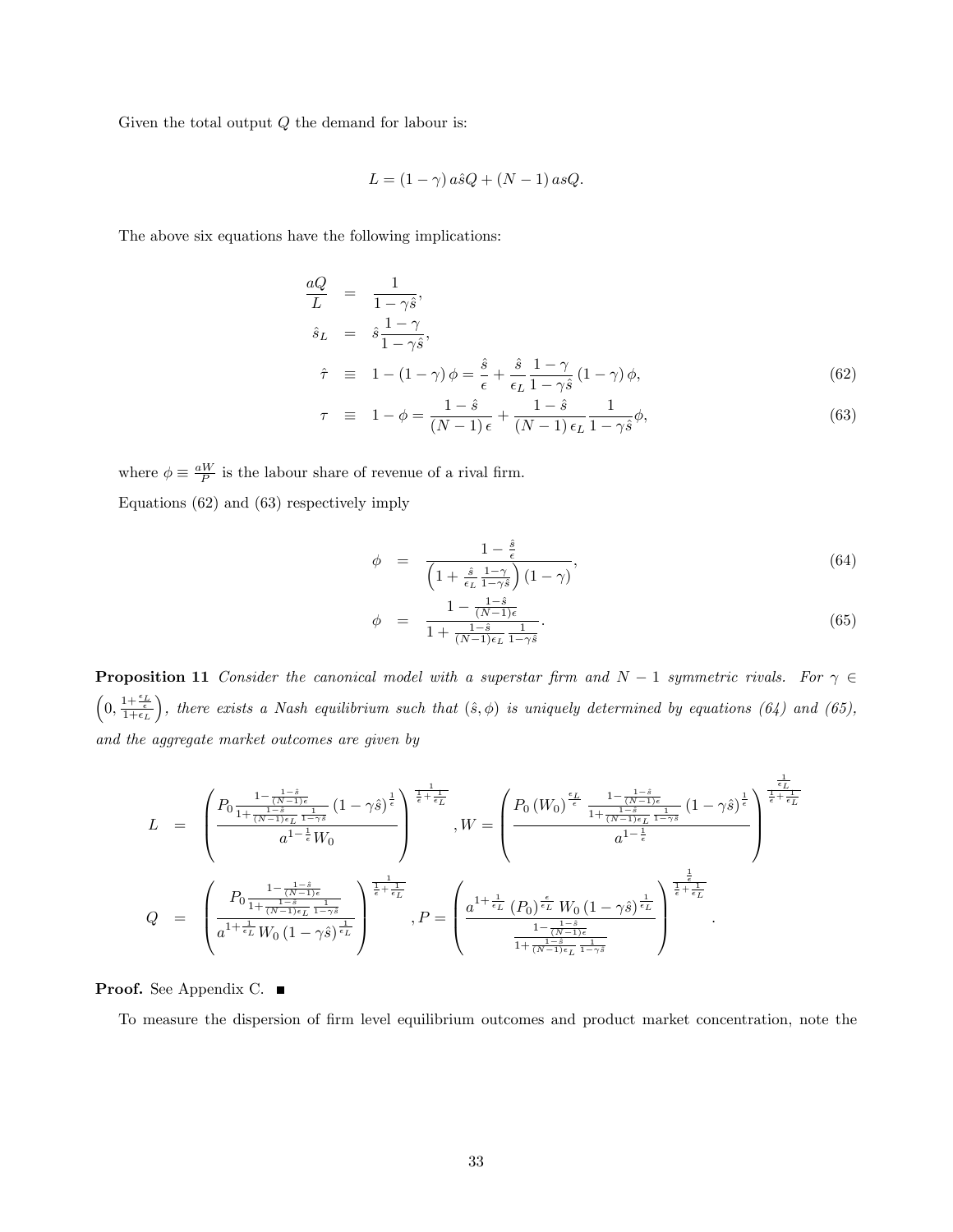following relations:

$$
s = \frac{1-\hat{s}}{N-1}, HHI \equiv \hat{s}^2 + (N-1)s^2 = \hat{s}^2 + \frac{(1-\hat{s})^2}{N-1},
$$
  
\n
$$
\hat{\phi} \equiv (1-\gamma)\phi, \bar{\phi} \equiv \hat{s}\hat{\phi} + (N-1)s\phi,
$$
  
\n
$$
\hat{\tau} = 1-\hat{\phi}, \tau = 1-\phi, \bar{\tau} \equiv \hat{s}\hat{\tau} + (N-1)s\tau = 1-\bar{\phi},
$$

where HHI is the Herfindahl-Hirchman index of the product market;  $\bar{\phi}$  is the product market share-weighted average labour revenue share;  $\bar{\tau}$  is the product market share-weighted average of overall market power.

The intuition of the superstar firms theory can be sharpened by the degenerate case of the Cournot model, with  $\epsilon_L = \infty$ , for which analytical results for comparative statics can be derived.

**Proposition 12** For the limiting case:  $\epsilon_L = \infty$ , the equilibrium outcomes satisfy

$$
\hat{s} = \frac{1 + \gamma \left( (N - 1)\epsilon - 1 \right)}{N - \gamma}, HHI = \hat{s}^2 + \frac{\left( 1 - \hat{s} \right)^2}{N - 1},
$$
\n
$$
\phi = 1 - \frac{1 - \hat{s}}{(N - 1)\epsilon}, \hat{\phi} = \frac{(\epsilon N - 1)\left( 1 - \gamma \right)}{\epsilon \left( N - \gamma \right)}, \bar{\phi} = \frac{\epsilon N - 1}{\epsilon} \frac{1 - \gamma \hat{s}}{N - \gamma}
$$
\n
$$
\hat{\tau} = 1 - \hat{\phi}, \tau = 1 - \phi, \bar{\tau} = 1 - \bar{\phi}.
$$

The following comparative statics hold for  $\gamma \in (0, \frac{1}{\epsilon})$ :

$$
\frac{\partial \hat{s}}{\partial \gamma} > 0, \frac{\partial s}{\partial \gamma} < 0, \frac{\partial HH}{\partial \gamma} > 0, \frac{\partial \hat{\phi}}{\partial \gamma} < 0, \frac{\partial \phi}{\partial \gamma} > 0, \frac{\partial \bar{\phi}}{\partial \gamma} < 0, \frac{\partial \hat{\tau}}{\partial \gamma} > 0, \frac{\partial \tau}{\partial \gamma} < 0, \frac{\partial \tau}{\partial \gamma} > 0.
$$
\n(66)

;

Proof. See Appendix C. ■

Intuitively, the superior efficiency of the superstar firm, measured by  $\gamma$ , enables it to gain product market share, at the expense of its laggard rivals, thus resulting in a net increase in the product market HHI. Since the superstar firm has lower marginal cost than rivals, for the same market price, it has higher markup than rivals; in contrast, the heightened competitive pressure from the superior superstar firm reduces the rivals' markups. Thus, the superior efficiency of the superstar firm, measured by  $\gamma$ , is a common cause of rising product market concentration, average pricing power, and falling average labour revenue share.

For  $\epsilon_L < \infty$ , we are unable to analytically prove the comparative statics results given in (66) for  $\gamma \in \left(0, \frac{1+\frac{\epsilon_L}{\epsilon_L}}{1+\epsilon_L}\right)$  . Numerical simulations, however, can confirm they hold with plausible values of  $\epsilon$  and  $\epsilon_L$ .<sup>27</sup> Thus the same intuition goes through even after we add imperfect competition in the labour market. Crucially, the effects of the technological change, measured by  $\gamma$ , are so diverse on the superstar firm and its rivals, making the representative

<sup>&</sup>lt;sup>27</sup>For illustration, we calibrate the canonical model with the following plausible baseline numerical values:  $\epsilon = 1.2, P_0 = 1, \tilde{\epsilon} =$  $0.8, W_0 = 1, N = 4$ , which are used for Figures 6-8.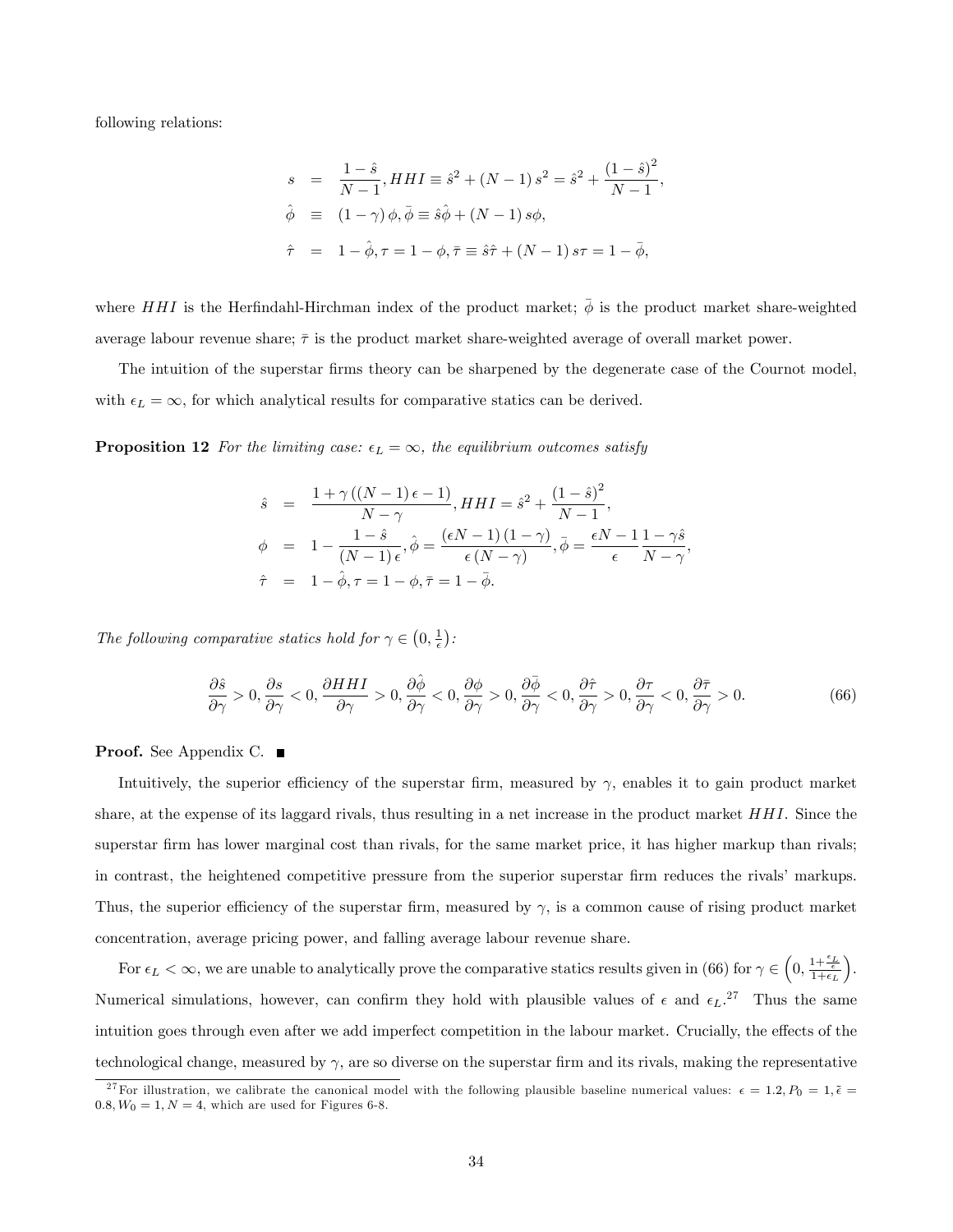

Figure 6: Total surplus  $TS$  (black), consumer surplus  $CS$  (blue), producer surplus  $PS$  (grey) and worker surplus (red) as functions of  $\gamma$ .

firm approach less meaningful for studying such industries.

It is important to note that the rise of superstar firms is not always "pro-competitive". Figure 6 shows the welfare measures TS, CS, PS and WS as functions of parameter  $\gamma$  under the baseline numerical values. The rise of the superstar firm does improve  $CS$ ,  $PS$  and  $TS$ , but not  $WS$ . The benefit of increasing marginal product of labour is captured by producers as a group, and passed on to consumers, but not to workers.<sup>28</sup> Figures 7 and 8 can help explain why: while output goes up and price comes down, both employment and wages decrease. The rise of a superstar firm reduces demand for labour and hence worker welfare. In contrast, if the channel of markdown power is shut down, i.e., setting  $\epsilon_L = \infty$ , the rise of the superstar firm reduces employment, but wages are not affected, and worker surplus does not decrease as it remains zero.<sup>29</sup>

#### 4.1.1 Superstar Firms and Effects of Trade Union or Minimum Wage

The alignment of the superstar firm theory with the stylised fact of firm productivity dispersion within industries makes it relevant to place the study of the function of trade union and minimum wage in the context of the

 $^{28}$  According to NYT article: "Inside Amazon's Worst Human Resources Problem" (October 24, 2021) https://nytimes.blog/insideamazons-worst-human-resources-problem/, "Amazon's workers routinely took a back seat to customers during the company's meteoric rise to retail dominance. Amazon built cutting-edge package processing facilities to cater to shoppers' appetite for fast delivery, far outpacing competitors. But the business did not devote enough resources and attention to how it served employees."

 $^{29}$ The effect of the superstar firm on worker welfare is actually more subtle as it also depends on the product demand elasticity: for sufficiently large demand elasticity, the superstar may find it profitable to expand output to the extent that demand for labour increases, so that the benefit of high productivity are passed to workers as well. This possibility can be illustrated by the extreme case of shutting down the markup power channel, i.e., setting  $\epsilon = \infty$ . Thus, from a theoretical point of view, the effect of superstar firms on employment, wages and worker welfare is ambiguous: it can be a function of the relative strength of markup and markdown powers. Consequently, for practical welfare analysis and policy study it is important for empirical research to identify and quantify the markup and markdown components in estimation of market power in order to provide relevant evidence.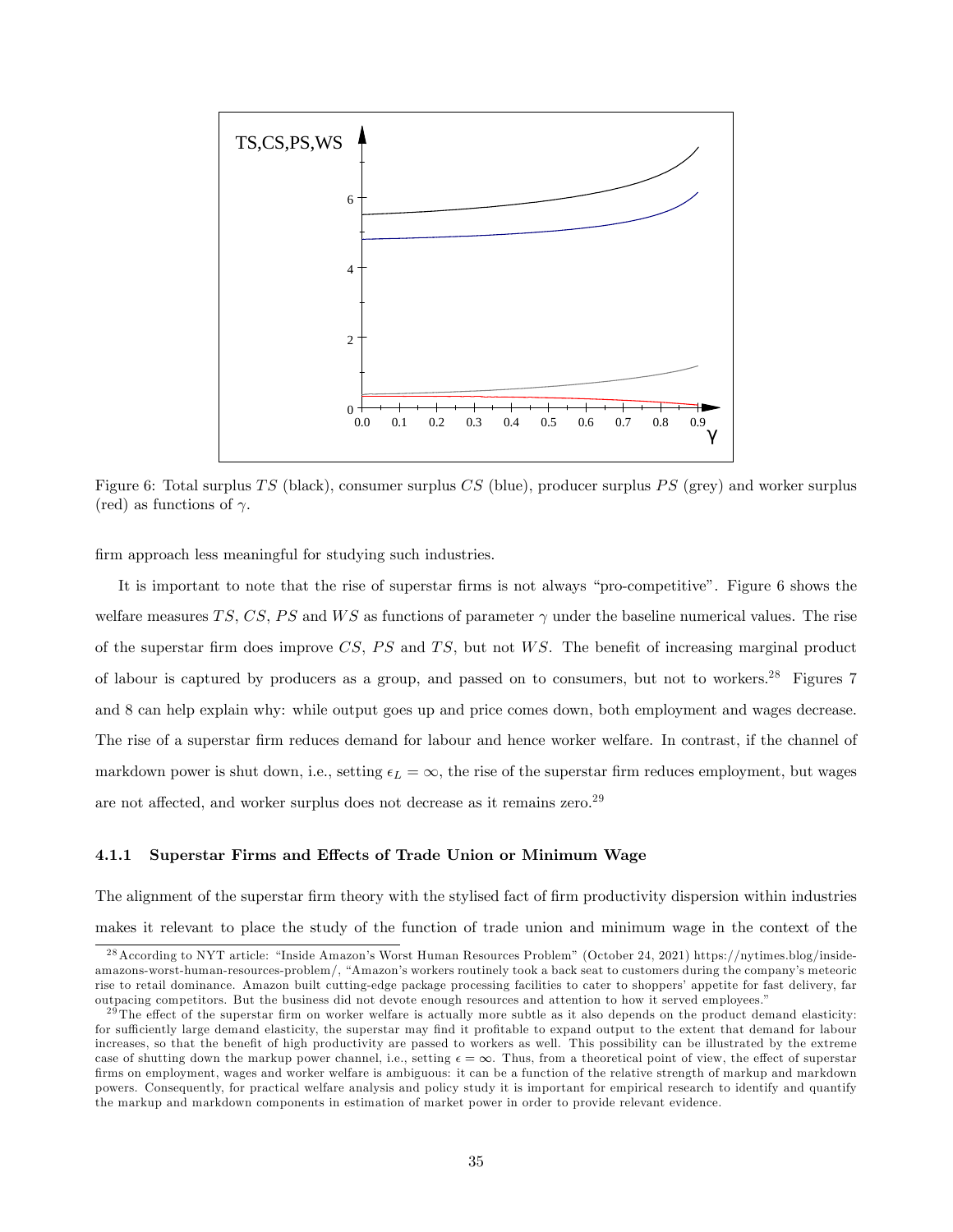

Figure 7: Output  $Q$  and employment  $L$  as functions of  $\gamma$ .  $Q$  (black) and  $L$  (red).



Figure 8: Price  $P$  and wage rate  $W$  as functions of  $\gamma$ .  $P$  (black) and  $W$  (red).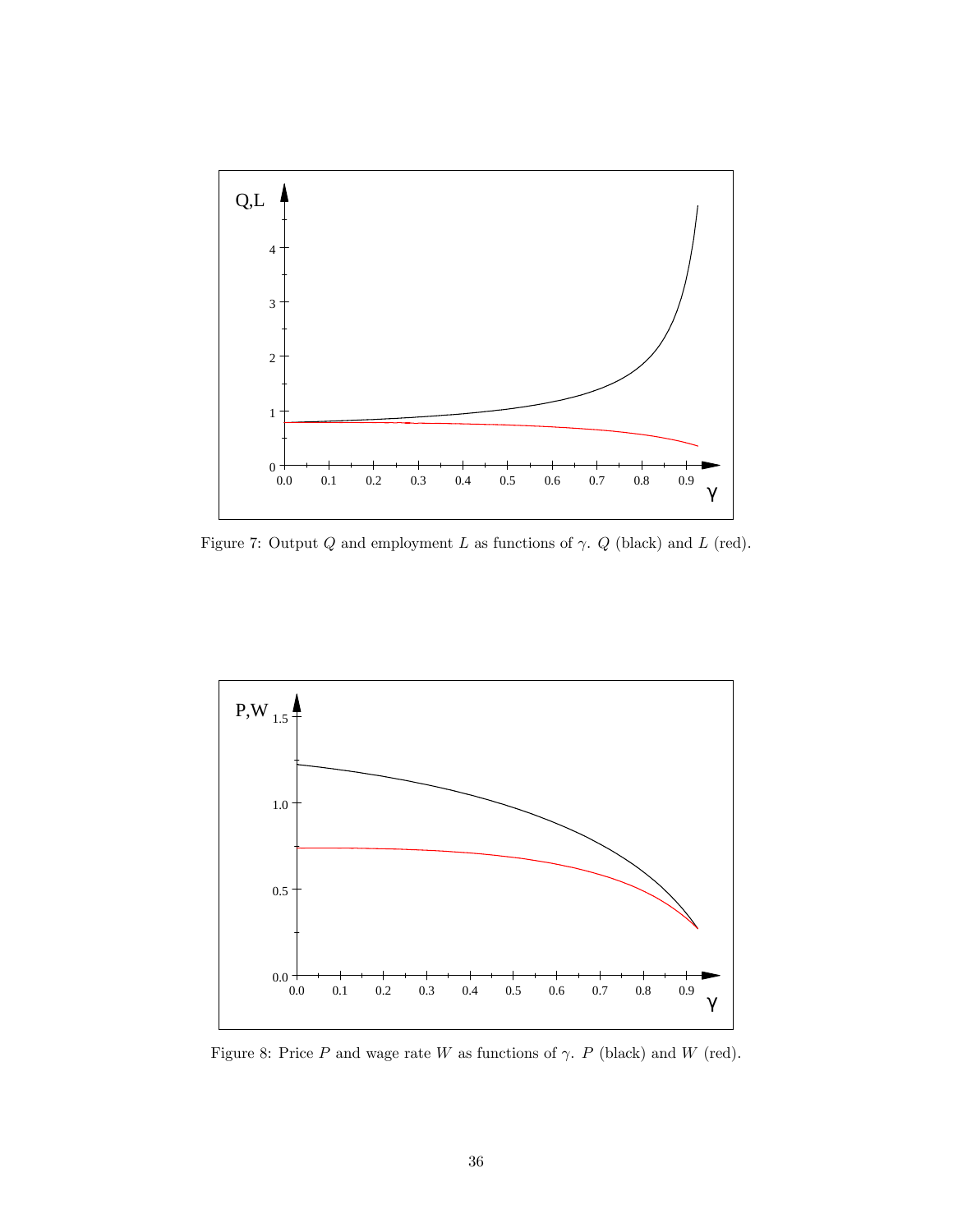superstar firm phenomenon.

Recall the wage function altered by regulatory minimum wage  $w$ , given by eq. (48):

$$
\bar{W}(L) = \max\left(w, W_0 L^{\frac{1}{\epsilon_L}}\right),\,
$$

which has a kink at the point  $\left( \left( \frac{w}{W_0} \right)$  $\Big)^{\epsilon_L}, w$ .

Let the subscript  $_w$  indicate the Nash equilibrium outcome under binding minimum wage constraint. In such context, the product and labour market outcomes are characterised by

$$
\frac{aQ_w}{L_w} = \frac{1}{1 - \gamma \hat{s}_w},\tag{67}
$$

where  $\hat{s}_w$  is the product market share of the superstar firm under minimum wage regulation.

Consistent with Section 3.1, let  $\bar{w}$  denote the the minimum wage that maximises the equilibrium employment, which we refer to as the efficient minimum wage. Then  $L_{\bar{w}} = \begin{pmatrix} \bar{w} \\ \bar{W}_0 \end{pmatrix}$  $\int_{-\infty}^{\epsilon_L}$  is the maximised employment.

If the minimum wage constraint is binding with  $w < \bar{w}$  and the equilibrium features the kink point on the regulated labour supply function, then the employment satisfies  $L_w = \begin{pmatrix} w \\ \overline{W_0} \end{pmatrix}$  $\int_{0}^{\epsilon_L} < L_{\bar{w}}$ . In this case, the demand for labour exceeds the supply, causing labour shortage. There can exist multiple Nash equilibrium points in this case. Without imposing more structure on how equilibrium is selected, one cannot determine the market share distributions among the firms, or the total output. The only endogenous variable that is determinable given the wage rate  $w$  is the employment  $L_w$ .

**Proposition 13** Consider the canonical model with a superstar firm and  $N-1$  symmetric rivals, and binding minimum wage  $w < \bar{w}$  such that  $L_w = \left(\frac{w}{W_0}\right)$  $\int_{0}^{\epsilon_L}$   $\epsilon_L L_{\bar{w}}$  and there is labour shortage. Then

$$
\frac{\partial L_w}{\partial w} > 0, \frac{\partial L_w}{\partial \gamma} = 0.
$$
\n(68)

If the minimum wage constraint is binding with  $w > \bar{w}$  and the employment  $L_w$  satisfies  $L_w < L_{\bar{w}} < \left(\frac{w}{W_0}\right)^{1/2}$  $\Big)^{\epsilon_L},$ then there is insufficient demand for labour relative to the supply, resulting in involuntary unemployment. In this case the markdown powers of all firms are removed. The non-superstar firms' fundamental equation becomes

$$
1 - \phi_w = \frac{1 - \hat{s}_w}{(N - 1)\epsilon},\tag{69}
$$

where  $\phi_w$  denotes the labour income share of a non-superstar firm. The superstar firm's fundamental equation is

$$
1 - (1 - \gamma)\phi_w = \frac{\hat{s}_w}{\epsilon}.\tag{70}
$$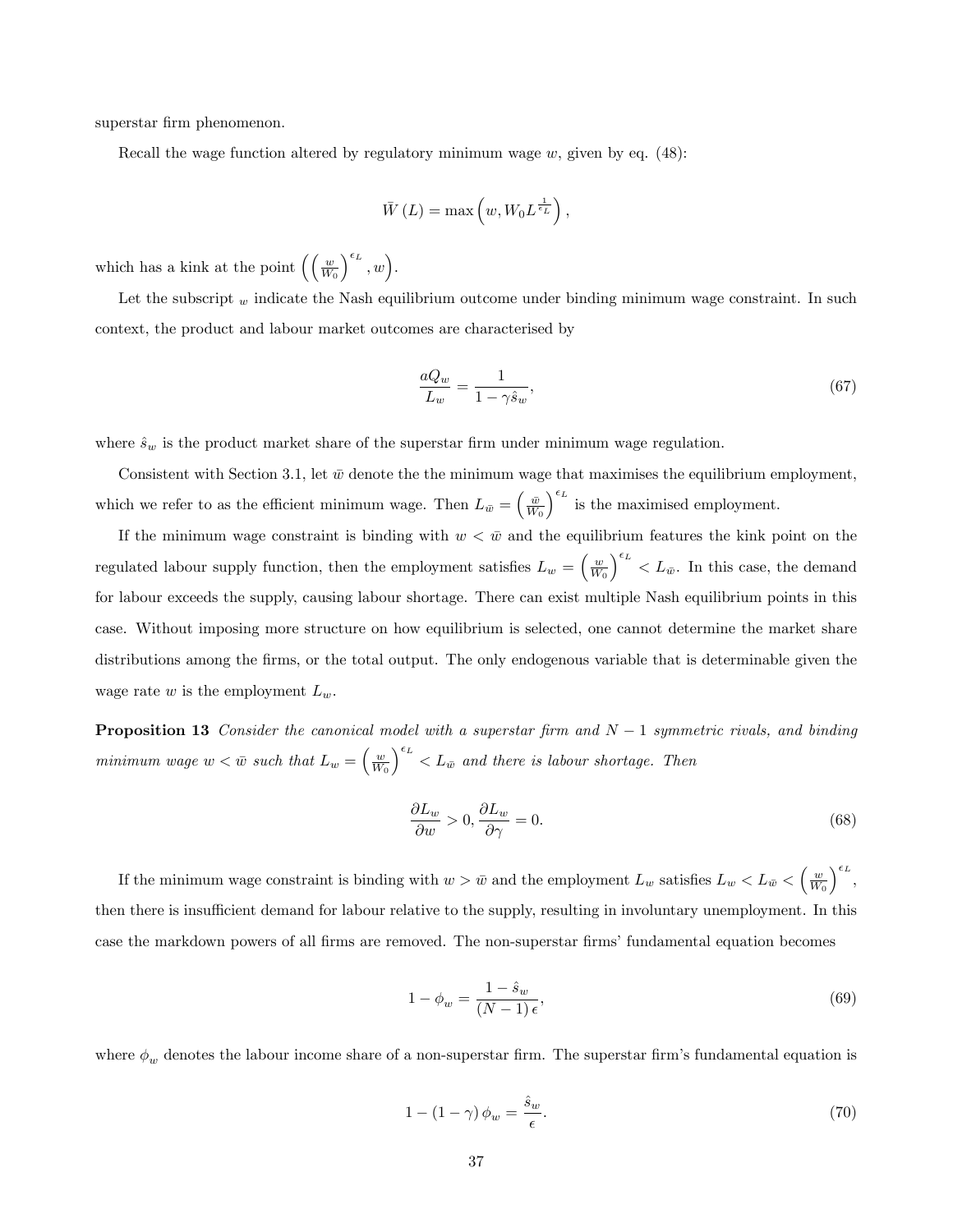In this case, the closed form solution of the equilibrium is available, including:

$$
\hat{s}_w = \frac{1 + \left( (N-1)\epsilon - 1 \right)\gamma}{N - \gamma},\tag{71}
$$

$$
\phi_w = \frac{N - \frac{1}{\epsilon}}{N - \gamma}.\tag{72}
$$

**Proposition 14** Consider the canonical model with a superstar firm and  $N-1$  symmetric rivals, and binding minimum wage  $w > \bar{w}$  such that  $L_w < \left(\frac{w}{W_0}\right)$  $\int_{0}^{\epsilon_L}$ , *i.e.*, there is involuntary unemployment. For  $N \geq 2$ ,  $\gamma \geq 0$ ,  $\epsilon \rightarrow 1_{+}$ :

$$
\frac{\partial \hat{s}_w}{\partial w} = 0, \frac{\partial \hat{s}_w}{\partial \gamma} > 0, \n\frac{\partial \phi_w}{\partial w} = 0, \frac{\partial \phi_w}{\partial \gamma} > 0, \n\frac{\partial P_w}{\partial w} > 0, \frac{\partial P_w}{\partial \gamma} < 0, \n\frac{\partial Q_w}{\partial w} < 0, \frac{\partial Q_w}{\partial \gamma} > 0, \n\frac{\partial L_w}{\partial w} < 0, \frac{\partial L_w}{\partial \gamma} < 0.
$$
\n(73)

Proof. See Appendix C. ■

For the comparative statics, we use the condition  $\epsilon \to 1_+$  to capture the idea that  $\epsilon$  is not sufficiently large to allow  $L_w$  to increase in  $\gamma$ . That is, when  $\gamma$  increases, the output expansion effect which tends to increase demand for labour cannot offset the reallocation effect which tends to reduce demand for labour because the superstar firm hires less labour per unit of output.

The next proposition establishes a sufficient condition for the existence and uniqueness of the efficient minimum wage  $\bar{w}$ , and its comparative statics w.r.t.  $\gamma$ .

**Proposition 15** Consider the canonical model with a superstar firm and  $N-1$  symmetric rivals. For  $N \geq 2$ ,  $\gamma \geq 0$ ,  $\epsilon \to 1_+$ : There exists a unique efficient minimum wage  $\bar{w}$  such that for  $w = \bar{w}$  the minimum wage constraint is binding, and the regulated equilibrium outcomes feature maximum employment and labour market clearing, and

$$
\frac{\partial \bar{w}}{\partial \gamma} < 0. \tag{74}
$$

Proof. See Appendix C. ■

The point  $\left(\bar{w}, \left(\frac{\bar{w}}{W_0}\right)\right)$  $\binom{\epsilon_L}{\epsilon_L}$  is the single peak in the minimum wage-employment relation, as is shown in Figure 9. The rise of a superstar Örm shifts the demand curve for labour as well as the minimum wage-employment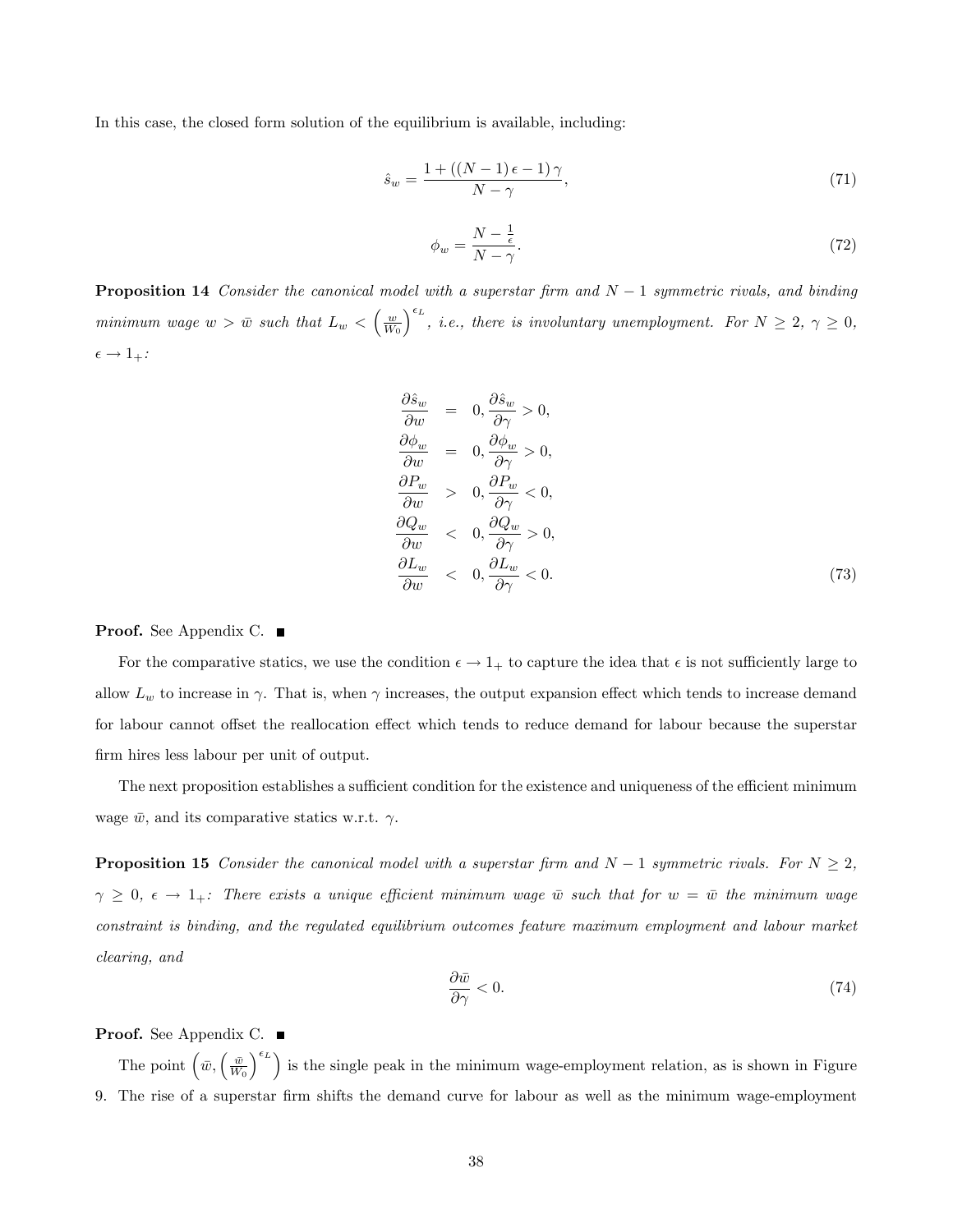relation curve downward. The peak point  $(\bar{w}, \left(\frac{\bar{w}}{W_0}\right)$  $\int_{0}^{\epsilon_L}$  therefore shifts downward and to the left from **T** to **T**', that is, both efficient minimum wage and employment are decreased. This shows that the rise of the superstar firm weakens the worker power in terms of efficient minimum wage, and consequently reduces workers' welfare in terms of worker surplus.<sup>30</sup>



Figure 9: Effect of  $\gamma$  on the minimum wage-employment relation: an increase of  $\gamma$  shifts the relation from the black to the red curve

#### 4.1.2 Economic Dynamism and Shared Prosperity

The roles of superstar firms in market competition are both of great importance and complicated. First, the rise of superstar firms is a result of competition. In their infancy, the "would be" superstar firms are innovators who strive for superior total factor productivity or marginal product of labour. Successful superstar firms gain in sales and product market shares, and they exert more competitive pressure on their rivals. As argued by Demsetz (1973), firms that have large product market shares which cause high market concentration are superior competitors, and market concentration can be an outcome of competition. The anticipated weaker competition from rivals and rising market power of their own are the incentive for their innovation in the first place. This has been recognised as an important driver of innovation and economic development by economists since Schumpeter (1942).

If the dominance of a superstar firm is temporary, followed by catching up or even leapfrogging of rival firms, the rise of superstar firms has the potential to benefit workers as well as consumers. Figure 10 shows that in

<sup>&</sup>lt;sup>30</sup>Notice that this result does depend on the assumption that the demand elasticity  $\epsilon$  cannot exceed 1 too much. Whether this assumption is reasonable is for empirical research to assess.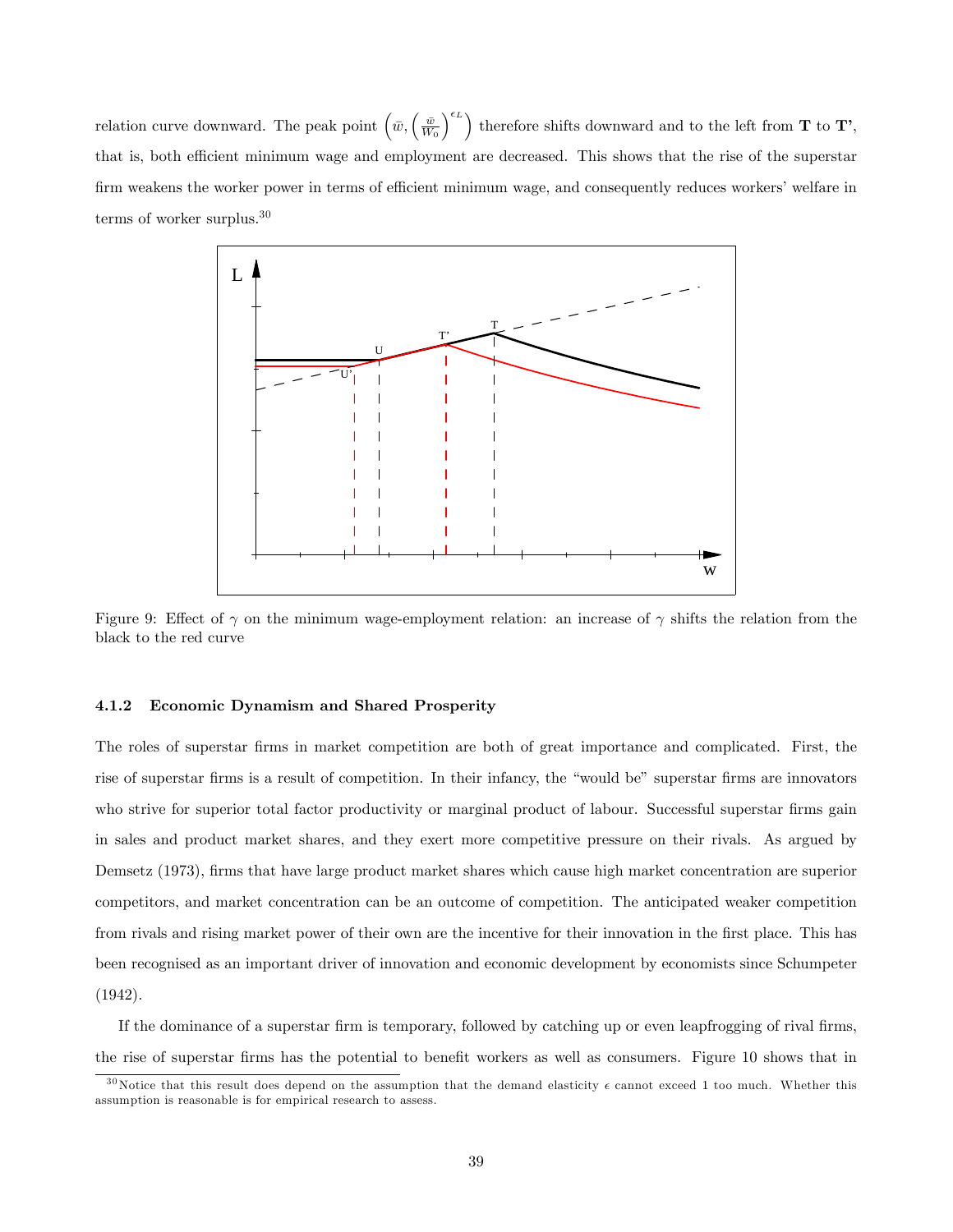a market structure with  $n \leq N$  equally efficient firms, the benefit of labour productivity improvement can be passed on to workers in the form of higher wages (with employment following a similar pattern). Everything else being equal, a symmetric improvement of marginal product of labour among all firms may benefit workers by raising employment and wage rate if the elasticity of demand for the product is lower-bounded away from one.



Figure 10: Wage rate W as function of  $\gamma$ , and market structure: (1) One superstar firm with 3 inferior rivals (black, solid); (2) Two superstar firms with 0 inferior rivals (red, dash); (3) Three superstar firms with 0 inferior rivals (blue, dash); (4) Four superstar firms with 0 inferior rivals (green, dash)

However, to sustain their leadership, superstar firms have strong incentives to prevent their superior productivity from being eroded by technological diffusion. In this respect, the fact that supertar firms have perpetuated their dominance too easily for too long<sup>31</sup> may be an indication that antitrust enforcement has failed to prevent the superstar firms from consolidating the control of intangible assets, particularly, IP rights, with the effect of raising and sustaining barriers to entry.

We conclude this section by noting that the superstar firm phenomenon has an interesting implication for the growth of labour productivity at the industry level. The (labour market share-weighted) average marginal product of labour is given by

$$
\frac{1}{a}(1-\hat{s}_L) + \frac{1}{a(1-\gamma)}\hat{s}_L
$$
\n
$$
= \frac{1}{a} + \frac{1}{a}\frac{\gamma}{1-\gamma}\hat{s}_L
$$
\n
$$
= \frac{1}{a}\frac{1}{1-\gamma\hat{s}} < \frac{1}{a}\frac{1}{1-\gamma} \text{ for } \gamma \in \left(0, \frac{1+\frac{\epsilon_L}{\epsilon}}{1+\epsilon_L}\right).
$$
\n(75)

 $31$  For evidence of persistent super-normal profits, see Furman and Orszag (2018), Barkai (2020) and Gutiérrez and Philippon (2017).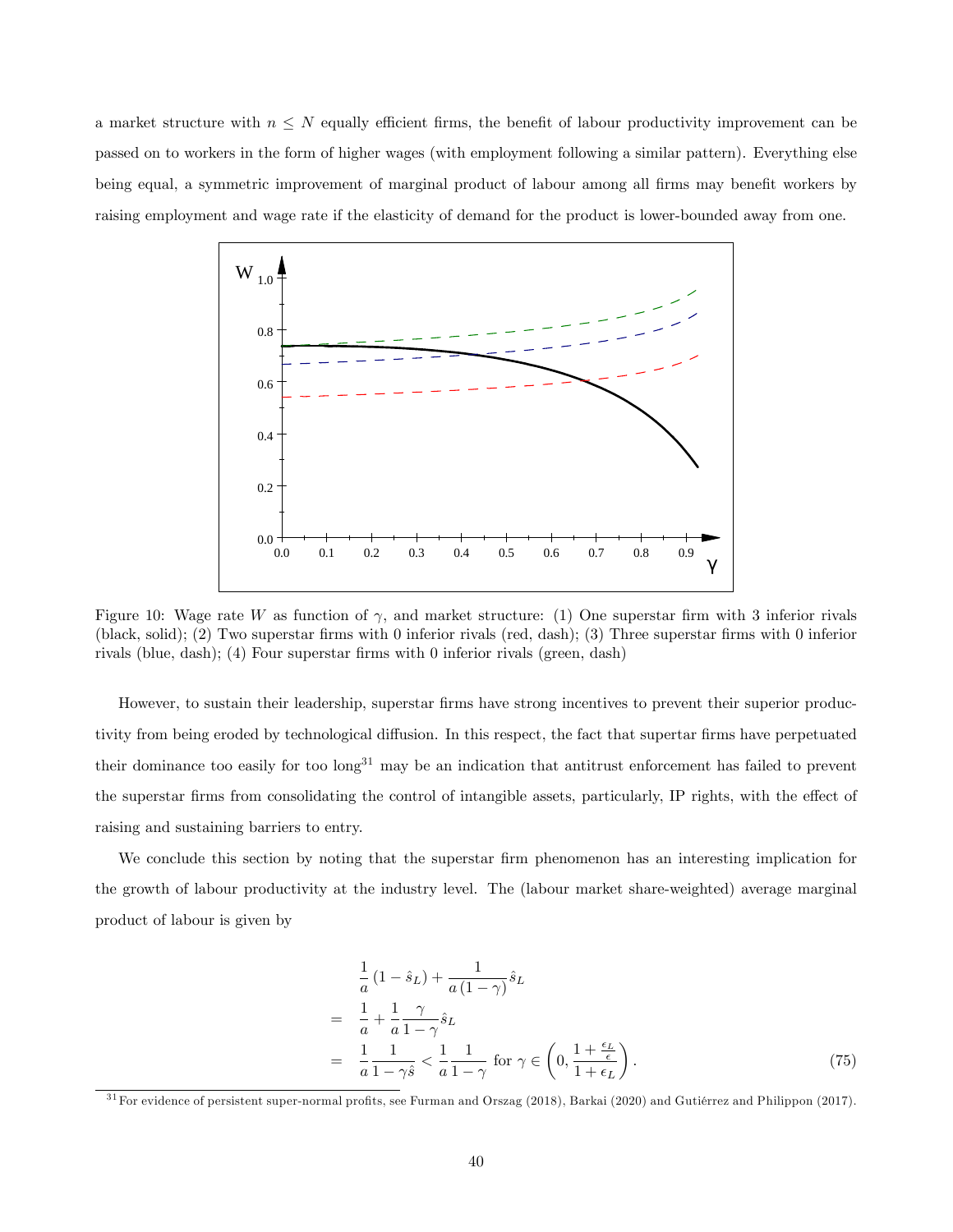The inequality above means that the average marginal product of labour trails behind that of the superstar firm. This point is also illustrated by Figure 11. The reason for this lies in the fact that the superstar firm has higher than average marginal product of labour, and thus employs less labour than proportionate to output. As a result, its labour market share  $\hat{s}_L$  is smaller than its product market share  $\hat{s}$ :

$$
\hat{s}_L = \hat{s} \frac{1 - \gamma}{1 - \gamma \hat{s}} < \hat{s} \text{ for } \gamma \in \left(0, \frac{1 + \frac{\epsilon_L}{\epsilon}}{1 + \epsilon_L}\right). \tag{76}
$$

Consequently, the rise of superstar firms cannot raise average labour productivity to the extent it raises average market power at the industry level. The slowing down of labour productivity growth rate in recent decades is a well documented stylised fact. Even when the superstar firms pursue improvement of their own labour productivity, they contribute less to the growth of average labour productivity. When the superstar Örms stall innovation because of complacency protected by barriers to entry, labour productivity growth at the industry level only gets slower. This suggests that relying solely on superstar firms to foster productivity growth may not be a winning strategy.



Figure 11: The relationship between MPL of the superstar firm and the industry average (solid curve), which is below the  $45^{\circ}$  line (dashed).

## 5 Conclusion

In 1933, Joan Robinson divided her pioneering new book on Economics of Imperfect Competition into two parts: ìMonopoly, the principles of selling; and Monopsony, the principles of buyingî, thus e§ectively treating both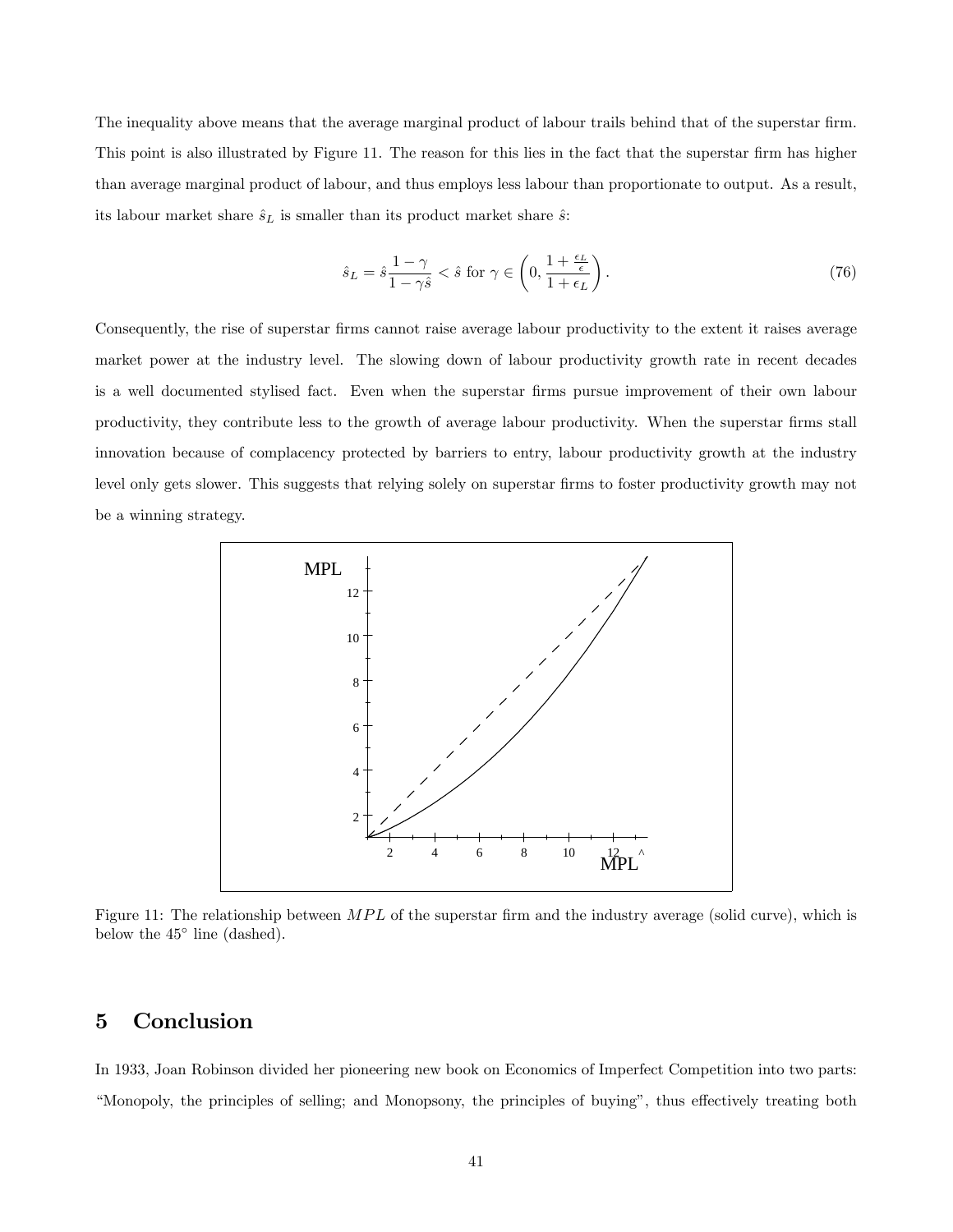markup and markdown powers of sellers and buyers in isolation. In this paper, aiming at investigating the documented (secular) trends of rising market power, falling labour income share and wage stagnation, we treat both markup and wage markdown powers of producer-employer Örms as integral parts of the theory of market power. By extending Cournot oligopoly model to allow imperfectly competitive labour market, we construct a joint oligopoly-oligopsony model (JOOM) to investigate the producer-employer firms' behaviour, and its welfare implications for consumers and workers.

Our analysis extends the notion of exploitation of labour – wage below the marginal revenue product of labour – from the context of monopsony to general oligopsony, and shows that the rate of exploitation of labour increases with market concentration. Our analysis calls for the inclusion of worker welfare into the welfare standard of antitrust enforcement. We show this call remains valid even in the presence of trade union, collective wage bargaining or minimum wage regulation, aimed at curbing oligopsony wage markdown power. Our analysis also sheds new light on the superstar firm phenomenon. It warns against the presumption that the superstar firm phenomenon is procompetitive on the basis of consumer welfare improvement; and it emphasises the importance of preventing superstar Örms from entrenching barriers to entry through consolidating exclusionary control over intangible assets, such as IP rights.

While the superstar firms theory can explain the secular trends of rising concentration, decreasing labour share of income and wage stagnation, the theory in itself does not take a stance on how relevant the markdown power component is with respect to the overall market power of producer-employer firms. JOOM makes clear that empirical research is needed to quantify the relative importance of wage markdown and product price markup powers at firm level in various sectors, since the effectiveness of policy interventions to tackle inequality in income distribution will depend on the relative weight of the two. Moreover, given that existing empirical works on market power have been plagued with problems of measurement errors, functional form misspecification and endogeneity<sup>32</sup>, we believe that JOOM can be useful not only to make sense of observed stylised facts, but also to pave the way for a novel approach to the measurement of overall market power and its components.

## References

- [1] Acemoglu, D. and D. Autor (2011), "Skills, Tasks and Technologies: Implications for Employment and Earnings," Chap. 12 in Handbook of Labor Economics, vol. 4B, edited by David Card and Orley Ashenfelter, 1043-1171, Amsterdam: Elsevier.
- [2] Ashenfelter, O. C. and H. Farber and M. R. Ransom (2010), "Labor Market Monopsony", Journal of Labor

 $32$ For instance, in a recent paper, Bond et al (2021) warn against drawing inferences about markup estimates obtained with the production (the most popular method to estimate markups) when firm-level output prices are unobserved.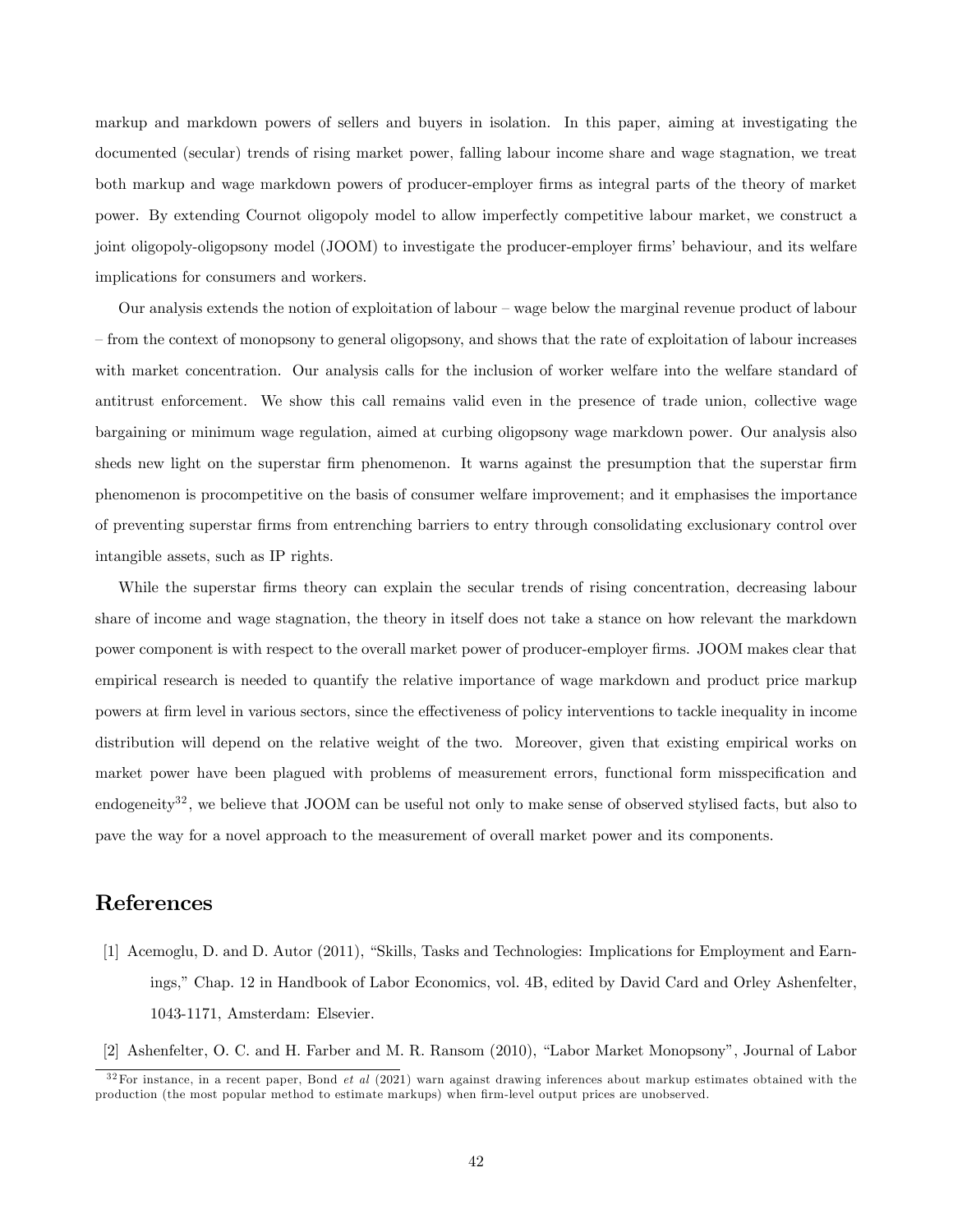Economics,  $28(2)$ :  $203-210$ .

- [3] Autor, D. and L. F. Katz and C. Patterson and J. Van Reenen (2020), "The Fall of the Labor Share and the Rise of Superstar Firmsî, The Quarterly Journal of Economics (2020), 645-709. doi:10.1093/qje/qjaa004.
- [4] Azar, J. and S. Berry and I. Marinescu (2019), "Estimating Labor Market Power". Available at https://papers.ssrn.com/sol3/papers.cfm?abstract\_id=3456277.
- [5] Azar, J. and I. Marinescu and M. Steinbaum (2019), "Labor Market Concentration", NBER Working Paper 24147, http://www.nber.org/papers/w24147.
- [6] Azar, J. and X. Vives (2021), "General Equilibrium Oligopoly and Ownership Structure", Econometrica, 89 (3): 999-1048.
- [7] Baker, J. B. (2007), "Beyond Schumpeter vs. Arrow: How Antitrust Fosters Innovation", Antitrust Law Journal, 74 (3): 575-602.
- [8] Baker, J. B. (2019), The Antitrust Paradigm: Restoring a Competitive Economy, Cambridge, MA: Harvard University Press.
- [9] Baker, J. B. and S. C. Salop (2015), "Antitrust, Competition Policy, and Inequality", The Georgetown Law Journal Online, 104, 1. Available at https://georgetownlawjournal.org/articles/164/ antitrustcompetition- policy- inequality/pdf.
- [10] Baker, J. B. and C. Shapiro (2008), "Reinvigorating Horizontal Merger Enforcement", Chapter 15, How the Chicago School Overshot the Mark: The Effect of Conservative Economic Analysis on U.S. Antitrust, ed. by Robert Pitofsky, Oxford: Oxford University Press.
- [11] Barkai, S.  $(2020)$ , "Declining Labor and Capital Shares", Journal of Finance, 75 (5): 2421-2463.
- [12] Benmelech, E. and N. Bergman and H. Kim (2018), "Strong Employers and Weak Employees: How Does Employer Concentration Affect Wages?" NBER Working Paper No. 24307.
- [13] Berry, S. and M. Gaynor and F. S. Morton (2019), "Do Increasing Markups Matter? Lessons from Empirical Industrial Organizationî. Journal of Economic Perspectives, 33 (3): 44-68.
- [14] Bartelsman, E. J. and M. Doms (2000), "Understanding Productivity: Lessons from Longitudinal Microdata", Journal of Economic Literature,  $38$  (3):  $569-594$ .
- [15] Bivens, J. and L. Mishel (2015), "Understanding the Historic Divergence between Productivity and a Typical Worker's Pay," EPI Briefing Papers 406.
- [16] Boal, W. M. and M. R. Ransom (1997), "Monopsony in the Labor Market", Journal of Economic Literature, 35: 86-112.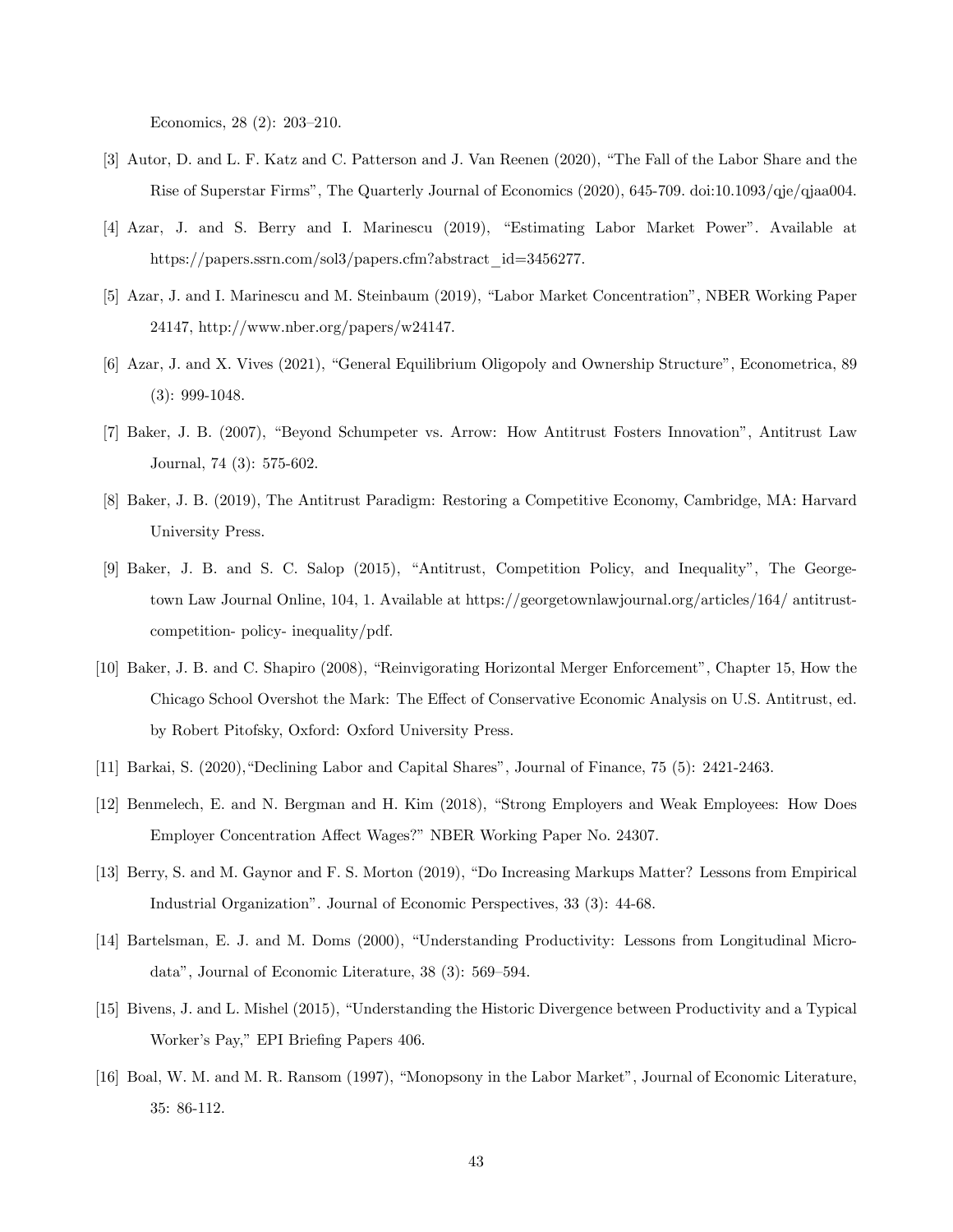- [17] Bond, S. and A. Hashemi and G. Kaplan and P. Zoch (2021), "Some Unpleasant Markup Arithmetic: Production Function Elasticities and Their Estimation from Production Dataî, Journal of Monetary Economics,  $121: 1-14$ .
- [18] Card, D. and A. B. Krueger (1995), Myth and Measurement: the New Economics of the Minimum Wage, Princeton University Press.
- [19] Council of Economic Advisers (2016), "Labor Market Monopsony: Trends, Consequences, and Policy Responses". Available at https://obamawhitehouse.archives.gov/sites/default/Öles/page/Öles/20161025\_monopsony\_labor\_mrkt\_cea.pdf
- [20] Cournot, A. A. (1897), Researches into the Mathematical Principles of the Theory of Wealth. 1838. Trans. N. T. Bacon. New York: Macmillan.
- [21] De Loecker, J. and J. Eeckhout and G. Unger (2020), "The Rise of Market Power and the Macroeconomic Implications," Quarterly Journal of Economics, 135: 561-644.
- [22] De Loecker, J. and J. Eeckhout and S. Mongey (2021), "Quantifying Market Power and Business Dynamism in the Macroeconomyî. University of Chicago, Becker Friedman Institute for Economics Working Paper No. 2021-54, Available at SSRN: https://ssrn.com/abstract=3837433
- [23] De Loecker, J. and C. Syverson (2021), "An Industrial Organization Perspective on Productivity", NBER Working Paper 29229.
- [24] De Loecker, J. and F. Warzynski (2012), "Markups and Firm-Level Export Status", American Economic Review, 102: 2437-2471.
- [25] Demsetz, H. (1973), "Industry Structure, Market Rivalry, and Public Policy", Journal of Law and Economics, 16 (1): 1-9.
- [26] Doraszelski, U. and J. Jaumandreu (2018), "Measuring the Bias of Technological Change", Journal of Political Economy, 126 (3): 1027-1084.
- [27] Elsby, M. and B. Hobijn and A. Sahin (2013), "The Decline of the U.S. Labor Share", Brookings Papers on Economic Activity 2013: 1-63.
- [28] Farrell, J. and C. Shapiro (1990), "Horizontal Mergers: An Equilibrium Analysis," American Economic Review, 100: 107-126.
- [29] Furman, J. and P. Orszag (2018), "A Firm-Level Perspective on the Role of Rents in the Rise of Inequality", in Toward a Just Society: Joseph Stiglitz and Twenty-First Century Economics, edited by Martin Guzman, 19-47. New York: Columbia University Press.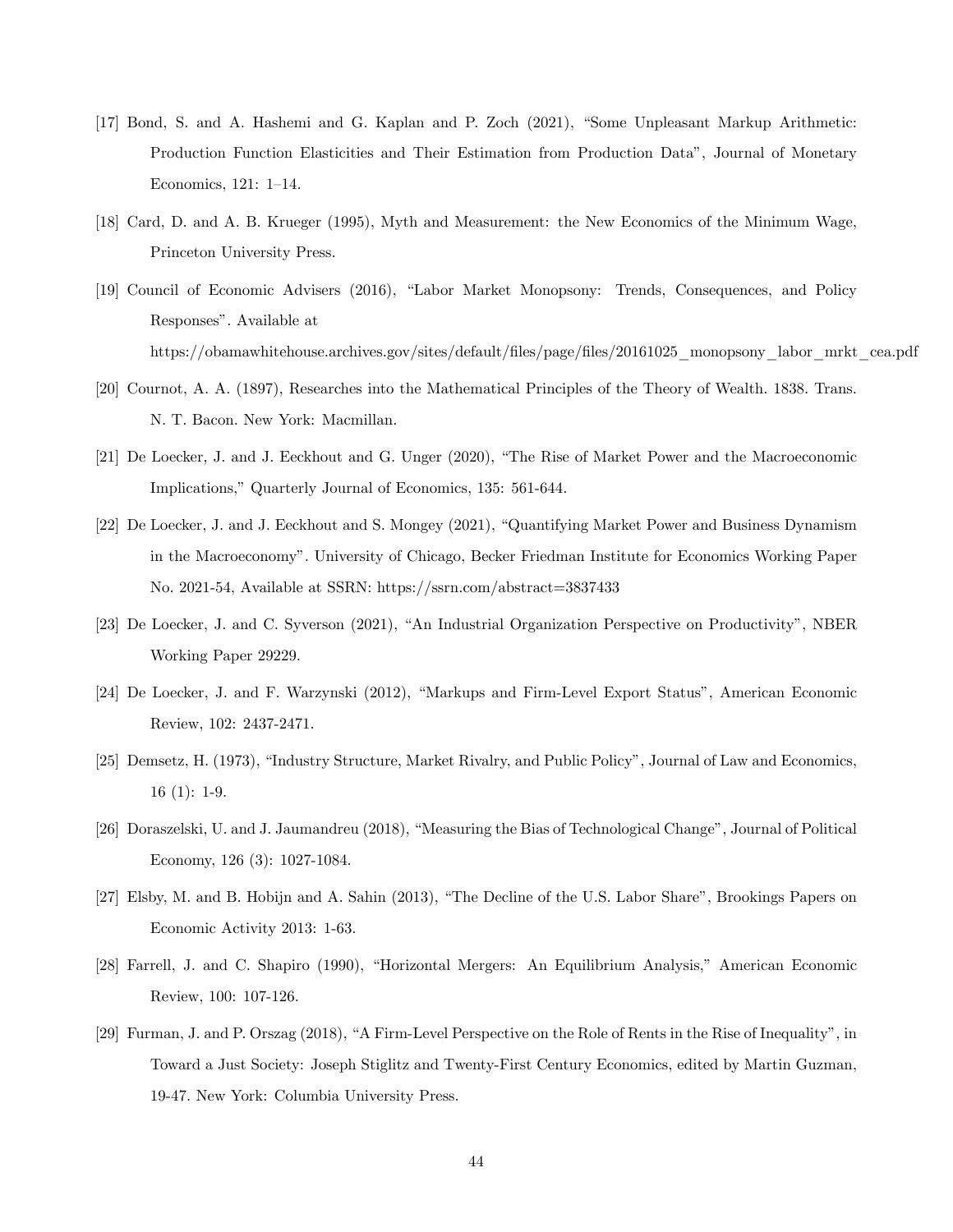- [30] Froeb, L. M. and G. J. Werden (1998), "A Robust Test for Consumer Welfare Enhancing Mergers among Sellers of a Homogeneous Product", Economics Letters 58: 367-369.
- [31] Gutièrrez, G. and T. Philippon (2017), "Declining Competition and Investment in the US," NBER Working Paper 23583.
- [32] Hall, R. E. (1988), "The Relation between Price and Marginal Cost in U.S. Industry," Journal of Political Economy, 96 (5): 921-947.
- [33] Hall, R. E. (2018), "New Evidence on the Markup of Prices over Marginal Costs and the Role of Mega-frms in the US Economy", NBER Working Paper No. 24574.
- [34] Hemphill, C. S. and N. L. Rose. (2018), "Mergers that Harm Sellers", 127 Yale Law Journal, 127: 2078-2109.
- [35] Hicks, J. R. (1932), The Theory of Wages, London: Macmillan.
- [36] Hovenkamp, H. J. (2017), "Appraising Merger Efficiencies", Faculty Scholarship at Penn Law, 1762. Available at https://scholarship.law.upenn.edu/faculty\_scholarship/1762.
- [37] Hovenkamp, H. J. (2019), "Is Antitrust's Consumer Welfare Principle Imperiled?", Faculty Scholarship at Penn Law, 1985. Available at https://scholarship.law.upenn.edu/faculty\_scholarship/1985
- [38] Hovenkamp, H. J, and C. Shapiro (2018), "Horizontal Mergers, Market Structure, and Burdens of Proof", Yale Law Journal,  $127(7)$ : 1996–2025.
- [39] International Labour Organization and Organisation for Economic Co-operation and Development (2015), ìThe Labour Share in G20 Economiesî, Report prepared for the G20 Employment Working Group, with contributions from International Monetary Fund and World Bank Group.
- [40] Karabarbounis, L. and B. Neiman (2014), "The Global Decline of the Labor Share", Quarterly Journal of Economics, 129: 61-103.
- [41] Kroft, K. and Y. Luo and M. Mogstad and B. Setzler (2021), "Imperfect Competition and Rents in Labor and Product Markets: The Case of the Construction Industry", NBER Working Paper 27325.
- [42] Kwoka, J. E. (2017), "The Structural Presumption and Safe Harbor in Merger Review: False Positives or Unwarranted Concerns?", Antitrust Law Journal 81: 837-72.
- [43] Lerner, A. P. (1934), "The Concept of Monopoly and the Measurement of Monopoly Power", The Review of Economic Studies, 1 (3): 157-175.
- [44] Manning, A. (2003), Monopsony in Motion: Imperfect Competition in Labor Markets, Princeton University Press, Princeton and Oxford.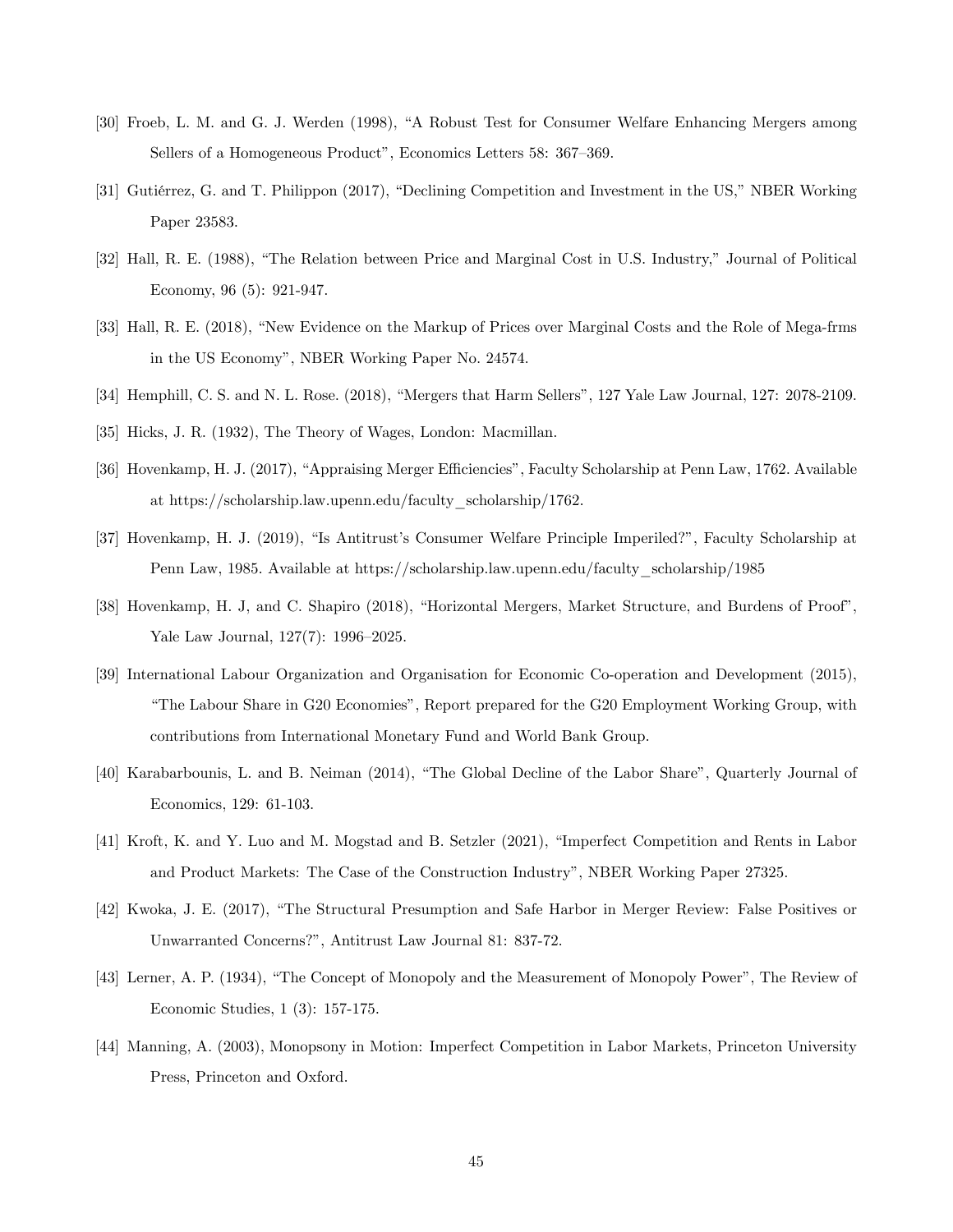- [45] Manning, A. (2011), "Imperfect Competition in the Labor Market." Chap. 11 in Handbook of Labor Economics, vol. 4b, edited by Orley Ashenfelter and David Card, 973-1041. Amsterdam: Elsevier.
- [46] Manning, A. (2020), "Monopsony in Labor Markets: A Review", Industrial and Labor Relations Review,  $XX(X)$ : 1-24.
- [47] Marinescu, I. E. and H. Hovenkamp (2018), "Anticompetitive Mergers in Labor Markets", Indiana Law Journal, 94, pp. 1031-1063.
- [48] Mertens, M. (2021), "Micro-mechanisms behind Declining Labor Shares: Rising Market Power and Changing Models of Productionî, International Journal of Industrial Organization.
- [49] Mishel, L. (2012), "The Wedges between Productivity and Median Compensation Growth," Issue Brief, Economic Policy Institute.
- [50] Motta, M. and E. Tarantino (2017), "The Effect of Horizontal Mergers, when Firms Compete in Prices and Investmentsî. Universitat Pompeu Fabra, Economics Working Paper Series, Working Paper No. 1579.
- [51] Naidu, S. and E. A. Posner and G. Weyl (2018), "Antitrust Remedies for Labor Market Power," Harvard Law Review,132 (2): 536-601.
- [52] Novshek, W. (1985), "On the Existence of Cournot equilibrium", Review of Economic Studies, 52: 85-98.
- [53] Pigou, A. C. (1924), The Economics of Welfare (2nd edition), London: Macmillan.
- [54] Robinson, J. (1933), The Economics of Imperfect Competition, London: Macmillan.
- [55] Robinson, J. (1978), Contributions to Modern Economics, Academic Press.
- [56] Salop, S. C. (2015), "The Evolution and Vitality of Merger Presumptions: Decision-Theoretic Approach", Antitrust Law Journal, 80 (2): 269-306.
- [57] Segal, Ilya and M. D. Whinston (2007), "Antitrust in Innovative Industries", American Economic Review, 97 (5): 1703-1730.
- [58] Schumpeter, J. (1942), Capitalism, Socialism and Democracy. New York: Harper & Brothers.
- [59] Shapiro, C. (2010), "The 2010 Horizontal Merger Guidelines: From Hedgehog to Fox in Forty Years," Antitrust Law Journal, 77: 49-108.
- [60] Shapiro, C. (2012), "Competition and Innovation: Did Arrow Hit the Bull's Eye?", The Rate and Direction of Inventive Activity Revisited, University of Chicago Press.
- [61] Shapiro, C. (2019), "Protecting Competition in the American Economy: Merger Control, Tech Titans, Labor Markets", Journal of Economic Perspectives, 33 (3): 69-93.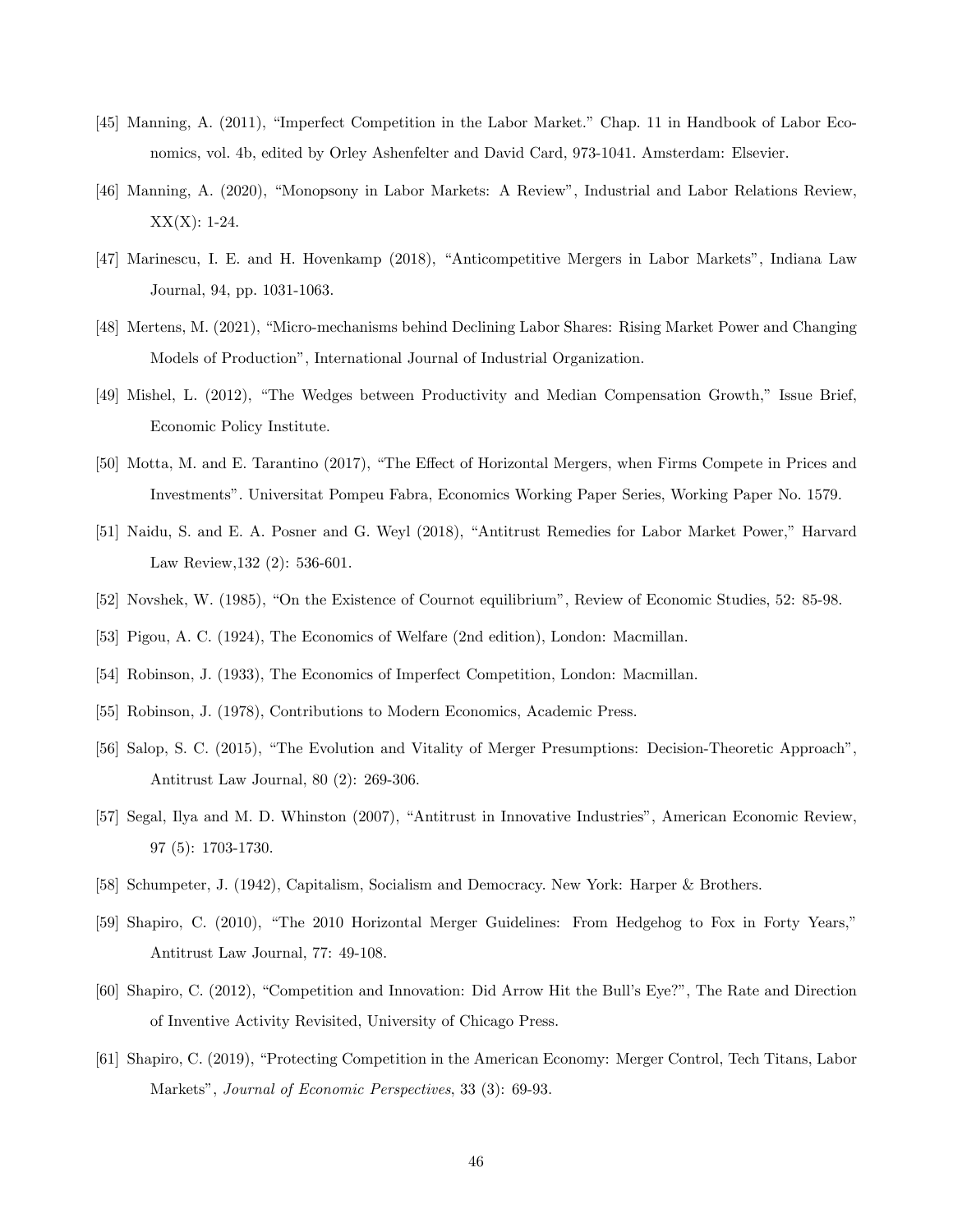- [62] Sharpe, A. and J. Uguccioni (2016), "Decomposing the Productivity-Wage Nexus in Selected OECD Countries,  $1986-2013$ ", CSLS Research Report, 2016-16.
- [63] Smith, A. (2005), The Wealth of Nations. A Penn State Electronic Classics Seriers Publication.
- [64] Stansbury, A. and L. H. Summers (2020), "The Declining Worker Power Hypothesis: An Explanation for the Recent Evolution of the American Economy".
- [65] Sutton, J. (1991), Sunk Costs and Market Structure, MIT Press.
- [66] Sutton, J. (1998), Technology and Market Structure, MIT Press.
- [67] Syverson, C. (2011), "What Determines Productivity?" Journal of Economic Literature  $49$  (2): 326–365.
- [68] Tirole, J. (1988), The Theory of Industrial Organization, MIT Press.
- [69] Tong, J. and C. Ornaghi (2020), "The Oligopoly-oligopsony Structure and Hidden Market Power Part 2: Applicationî, Mimeo, University of Southampton.
- [70] Tortarolo, D. and R. D. Zarate (2018), "Measuring Imperfect Competition in Product and Labor Markets: An Empirical Analysis Using Firm-level Production Dataî. Accessed at SSRN: https://ssrn.com/abstract=3098141 or http://dx.doi.org/10.2139/ssrn.3098141.
- [71] Webber, D. A. (2015), "Firm Market Power and the Earnings Distribution", Labor Economics, 35: 123-134.
- [72] Werden, G. J. (2017), "Cross-market Balancing of Competitive Effects: What Is the Law, and What Should It Be", Journal of Corporation Law,  $43$  (1),  $119-142$ .
- [73] Williamson, O. E. (1968), "Economies as an Antitrust Defense: The Welfare Trade-Offs", American Economic Review, 58: 18-36.

## A Variable and Marginal Costs with Oligopsony Power

In Appendix A, we derive analytical results about the variable and marginal costs, as well as the overall market power, of an oligopolist-oligopsonist Örm, for a general production function, and in the case of Cobb-Douglas production function. This provides useful theoretical guidance for empirically measuring the different components of pricing powers.

#### A.1 General Formulation

Consider the following oligopsonist cost minimisation problem:

$$
\min_{F(\mathbf{x},l)\geq q} \left\{ \sum_{v=1}^{V} P_v(x_v) \, x_v + W(l) \, l \right\} \tag{77}
$$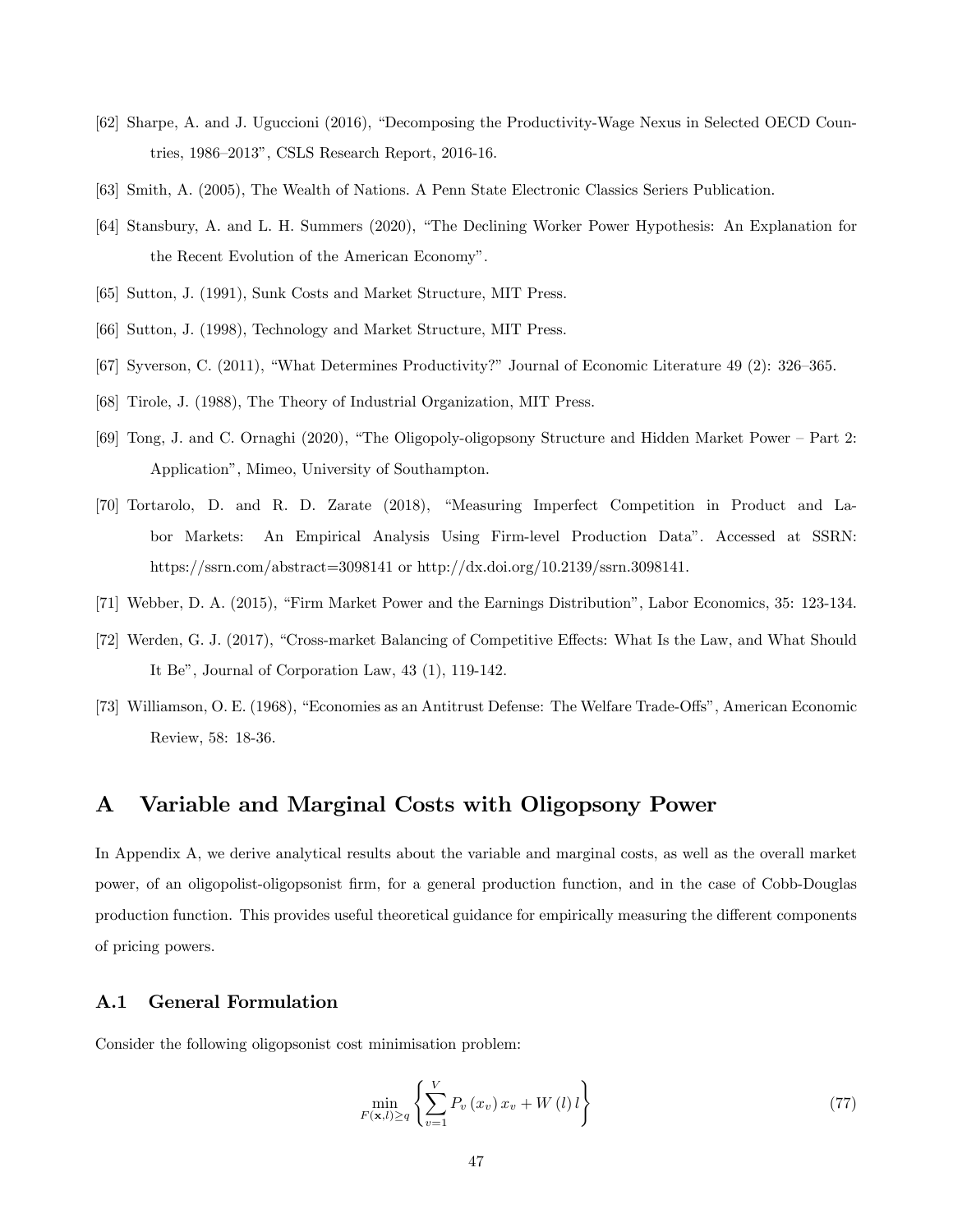where  $F(\mathbf{x}, l)$  is the short-run production function with  $\mathbf{x} = (x_v)_{v=1}^V$ ,  $W(l)$  is the oligopsonist employer's residual inverse labour supply function (or wage function) with  $W'(\cdot) \geq 0$ ,  $P_v(x_v)$  is the oligopsonist buyer's residual inverse supply function for variable input v, with  $P'_v(\cdot) \ge 0$ . The firm level residual functions  $P_v$ , W and output  $q$  are taken as given.<sup>33</sup> Let the Lagrangian objective function be:

$$
\mathcal{L}(\mathbf{x}, l, \lambda; q) = \sum_{v=1}^{V} P_v(x_v) x_v + W(l) l - \lambda (F(\mathbf{x}, l) - q).
$$
 (78)

The first order conditions (FOC) are:

$$
\frac{\partial \mathcal{L}}{\partial x_v} = P_v' x_v + P_v - \lambda \frac{\partial F}{\partial x_v} = 0,\tag{79}
$$

i.e.,

$$
\lambda \frac{\partial F}{\partial x_v} = MC_v \equiv P_v + P'_v x'_v,\tag{80}
$$

where  $MC_v \equiv P_v + P'_v x'_v$  is the marginal cost of input v,

$$
\frac{\partial \mathcal{L}}{\partial l} = W'l + W - \lambda \frac{\partial F}{\partial l} = 0,\tag{81}
$$

i.e.,

$$
\lambda \frac{\partial F}{\partial l} = MC_L \equiv W'l + W,\tag{82}
$$

where  $MC_L \equiv W'l + W$  is the marginal cost of labour,

$$
\frac{\partial \mathcal{L}}{\partial \lambda} = F(\mathbf{x}, l) - q = 0. \tag{83}
$$

Let  $(x^*, l^*, \lambda^*)$  denote the solution to the FOC equation system. The solution is a function of parameter q, and the residual functions  $P_v$  for all v and W. It satisfies the equation:

$$
F\left(\mathbf{x}^*, l^*\right) = q,\tag{84}
$$

and the technical rate of substitution equations:

$$
TRS_{vL} \equiv \frac{\frac{\partial F}{\partial x_v}}{\frac{\partial F}{\partial l}} = \frac{MC_v}{MC_L} \equiv \frac{P_v(x_v^*) + P_v'(x_v^*) x_v^*}{W(l^*) + W'(l^*)l^*}.
$$
\n
$$
(85)
$$

 $33$ It should be noted that the firm level residual inverse demand and supply functions  $P_v$  and W depend on rival firms' variable inputs (which are also taken as given) and market level inverse demand and supply functions.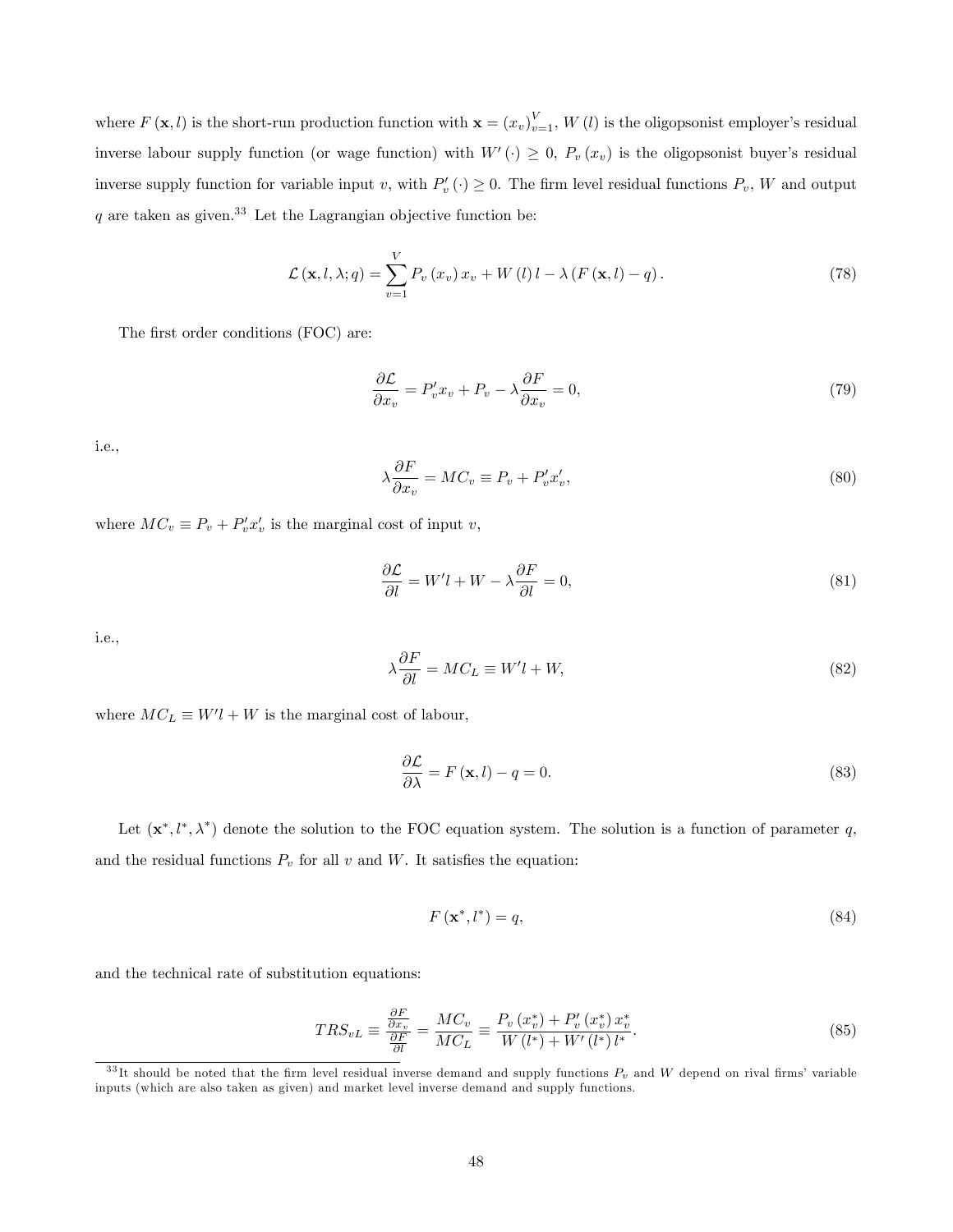The oligopsonist variable cost function is given by

$$
VC\left(q,(P_v)_{v=1}^V,W\right) \equiv \mathcal{L}\left(\mathbf{x}^*,l^*,\lambda^*;q\right) = \sum_{v=1}^V P_v\left(x_v^*\right)x_v^* + W\left(l^*\right)l^*.
$$
\n(86)

The envelope theorem implies that the oligopolist marginal cost is given by

$$
MC\left(q,(P_v)_{v=1}^V,W\right) \equiv \frac{dVC}{dq} = \frac{\partial \mathcal{L}(\mathbf{x}^*,l^*,\lambda^*;q)}{\partial q} = \lambda^*
$$
  
=  $\sum_{v=1}^V \left(P_v\left(x_v^*\right) + P_v'\left(x_v^*\right)x_v^*\right) \frac{\partial x_v^*}{\partial q} + \left(W\left(l^*\right) + W'\left(l^*\right)l^*\right) \frac{\partial l^*}{\partial q}.$  (87)

#### A.2 Extension of Price Taker Marginal Cost

Equation (87) can be rewritten as

$$
MC\left(q,(P_v)_{v=1}^V,W\right) = MC^{PT}\left(q,(P_v)_{v=1}^V,W\right) + \sum_{v=1}^V P'_v(x_v^*) x_v^* \frac{\partial x_v^*}{\partial q} + W'(l^*) l^* \frac{\partial l^*}{\partial q},\tag{88}
$$

where

$$
MC^{PT}\left(q,(P_v)_{v=1}^V,W\right) \equiv \sum_{v=1}^V P_v\left(x_v^*\right) \frac{\partial x_v^*}{\partial q} + W\left(l^*\right) \frac{\partial l^*}{\partial q},\tag{89}
$$

is the extended definition of Price Taker Marginal Cost. Thus,

$$
MC^{PT}\left(q,(P_v)_{v=1}^V,W\right) = MC\left(q,(P_v)_{v=1}^V,W\right) - \sum_{v=1}^V P'_v(x_v^*) x_v^* \frac{\partial x_v^*}{\partial q} - W'(l^*) l^* \frac{\partial l^*}{\partial q},\tag{90}
$$

which is oligopsonist marginal cost MC net of its input price change effects  $\sum_{v=1}^{V} P_v^{\prime} x_v^* \frac{\partial x_v^*}{\partial q}$  and  $W^{\prime} l^* \frac{\partial l^*}{\partial q}$  - the extra cost caused by increased input prices following an increment of output at the margin. Note

$$
MC^{PT}\left(q,(P_v)_{v=1}^V,W\right) = \sum_{v=1}^V \left(\frac{\partial x_v^*}{\partial q} \frac{q}{x_v^*}\right) \frac{P_v(x_v^*) x_v^*}{q} + \left(\frac{\partial l^*}{\partial q} \frac{q}{l^*}\right) \frac{W(l^*) l^*}{q}
$$

$$
= \sum_{v=1}^V \zeta_v \frac{P_v(x_v^*) x_v^*}{q} + \zeta_L \frac{W(l^*) l^*}{q},
$$

which implies

$$
\tau \equiv \frac{P - MC^{PT}\left(q, (P_v)_{v=1}^V, W\right)}{P} = 1 - \sum_{v=1}^V \zeta_v \phi_v - \zeta_L \phi_L.
$$
\n(91)

This provides useful theoretical guidance for measuring the overall market power index  $\tau$ . The revenue shares of some inputs v and labour can be recovered from firms' financial data; if the input elasticities  $\zeta_v$  and  $\zeta_L$  can be estimated (see Section A.3 for example), then  $\tau$  can be estimated as well according to equation (91).

In the case of a Leontief production function, we have  $\zeta_v = \zeta_L = 1$ , i.e., the cost minimising input bundle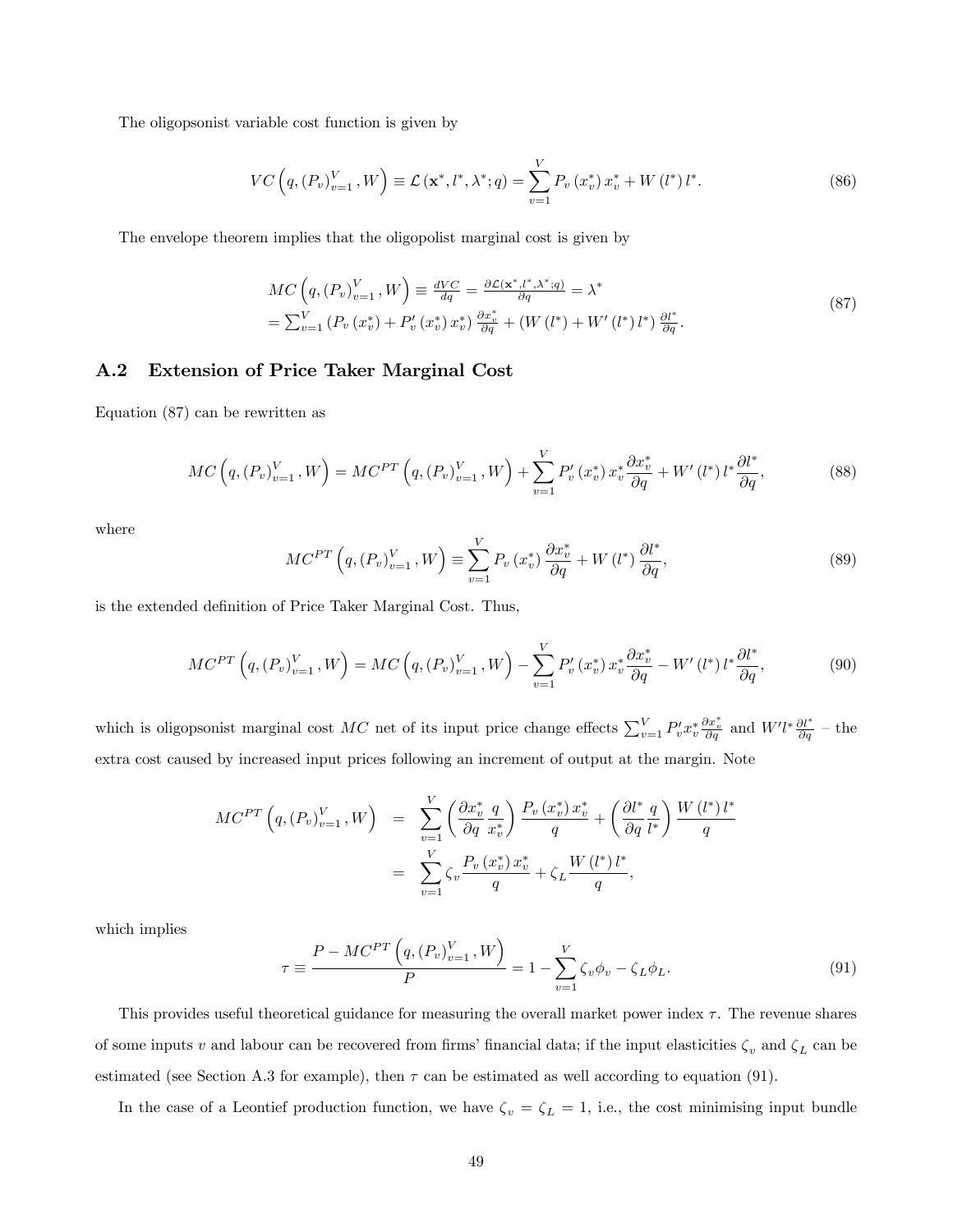simply scale up with the output level. Then the overall market power equals the producer surplus share of revenue, i.e.,

$$
\tau \equiv \frac{P - MC^{PT}\left(q, (P_v)_{v=1}^V, W\right)}{P} = 1 - \sum_{v=1}^V \phi_v - \phi_L.
$$
\n(92)

Additionally,

$$
MC^{PT} = AVC,\tag{93}
$$

$$
\tau = 1 - \frac{AVC}{P} = 1 - \frac{VC}{Pq},\tag{94}
$$

where  $AVC \equiv \frac{VC}{q}$  is the average variable cost.

Another setting where  $\zeta_v = \zeta_L = 1$  hold is with constant returns to scale (CRS) technology and perfect competition in all input markets. Thus,

$$
MC^{PT} = MC = AVC.
$$
\n(95)

#### A.3 Example with Cobb-Douglas Production Function

Consider the example with Cobb-Douglas production function:

$$
F_i(x_i, l_i) = A_i x_i^{\alpha} l_i^{1-\alpha} \text{ for } i \in \mathcal{N},\tag{96}
$$

where variable input  $x_i$  can be interpreted either as material, fuel or intermediate input, which we assume to have perfectly elastic supply. Let the market level labour supply elasticity be constant  $\epsilon_L < \infty$ .

From

$$
TRS_{xL,i} \equiv \frac{\frac{\partial F_i}{\partial x_i}}{\frac{\partial F_i}{\partial l_i}} = \frac{\alpha}{1 - \alpha} \frac{l_i^*}{x_i^*} = \frac{MC_{xi}}{MC_{Li}} \equiv \frac{p_x}{W + W'l_i^*},\tag{97}
$$

we derive

$$
\frac{p_x x_i^*}{W l_i^*} = \frac{\alpha}{1 - \alpha} + \frac{\alpha}{1 - \alpha} \frac{1}{\epsilon_L} s_{Li},\tag{98}
$$

where  $s_{Li} \equiv \frac{l_i^*}{L} = \frac{l_i^*}{L_{-i} + l_i^*}$  is labour market share of firm  $i^{.34}$ 

Empirically, the values of  $\frac{p_x x_i^*}{W l_i^*}$  and  $s_{Li}$  are often available from micro panel data. By regressing  $\frac{p_x x_i^*}{W l_i^*}$  on  $s_{Li}$ , the primitive parameters  $\alpha$  and  $\epsilon_L$  can be inferred from the regression coefficients. So equation (98) provides theoretical guidance for measuring firm level wage markdown power  $\frac{s_{Li}}{\epsilon_L}$ .

<sup>&</sup>lt;sup>34</sup>The derivation of eq. (98) uses the fact that  $L = L_{-i} + l_i^*$  and the market wage function and the residual wage function of a firm has the same derivative. Therefore the market level labour supply elasticity  $\epsilon_L = \frac{W}{W'L}$  and  $W + W'l_i^* = \left(1 + \frac{s_{Li}}{\epsilon_L}\right)$  $W$ , even though  $W$  is the residual wage function for a firm, not the market wage function.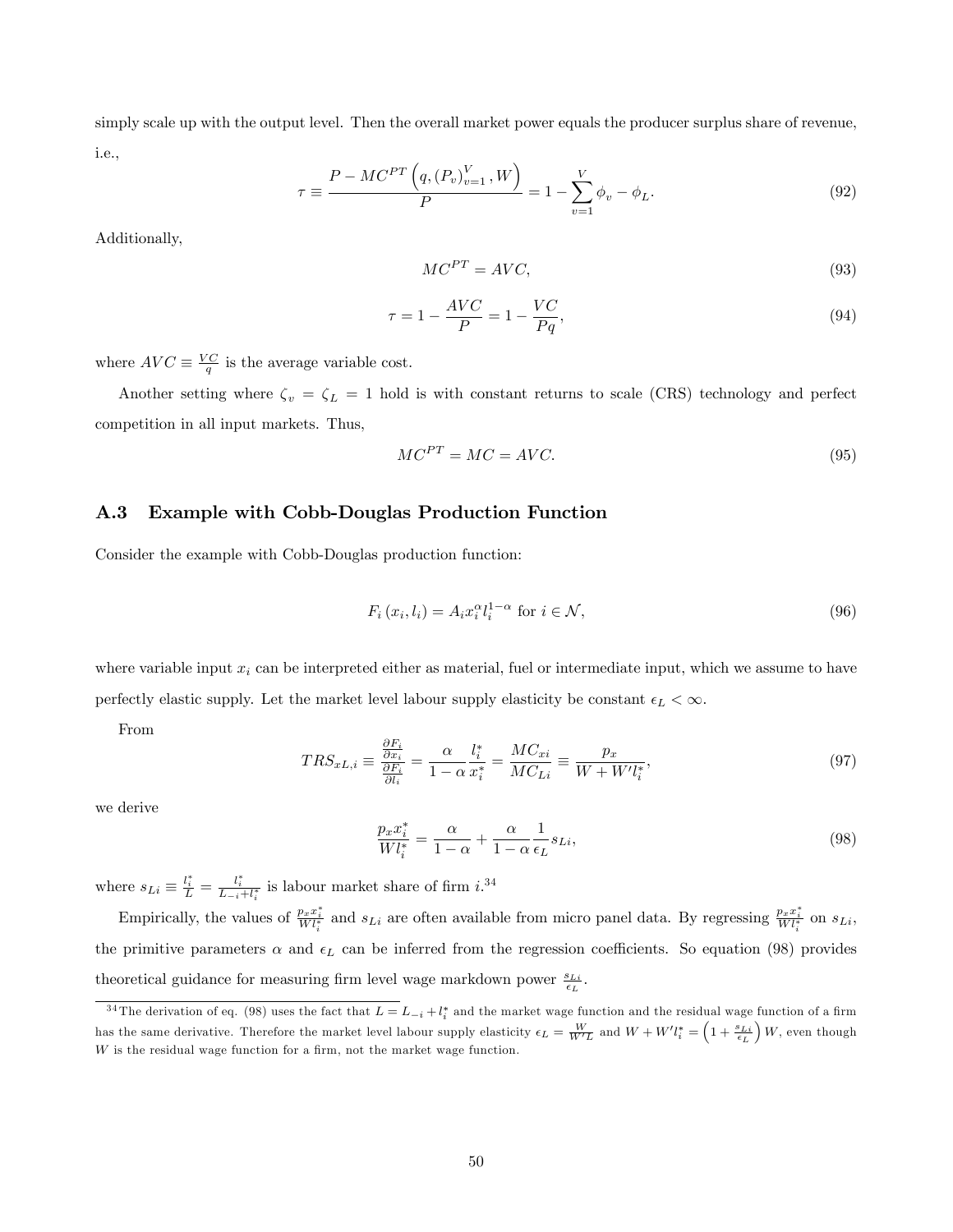Equation (97) also implies

$$
\ln x_i^* = \ln \left( \frac{\alpha}{1 - \alpha p_x} \right) + \ln W + \ln \left( 1 + \frac{s_{Li}}{\epsilon_L} \right) + \ln l_i^*,\tag{99}
$$

and

$$
\frac{\partial \ln x_i^*}{\partial \ln l_i^*} = \frac{\partial \ln W}{\partial \ln l_i^*} + \frac{\partial \ln \left(1 + \frac{s_{Li}}{\epsilon_L}\right)}{\partial \ln l_i^*} + 1 \tag{100}
$$

$$
= 1 + \frac{s_{Li}}{\epsilon_L} + \frac{\partial \ln\left(1 + \frac{s_{Li}}{\epsilon_L}\right)}{\partial \ln l_i^*}.
$$
\n(101)

Note the following results:

$$
\frac{\partial \ln\left(1+\frac{s_{Li}}{\epsilon_L}\right)}{\partial \ln l_i^*} = \frac{\partial \ln\left(1+\frac{1}{\epsilon_L}\frac{l_i^*}{L_{-i}+l_i^*}\right)}{\partial \ln l_i^*} = \frac{\frac{\frac{1}{\epsilon_L}\frac{(L_{-i}+l_i^*)-l_i^*}{(L_{-i}+l_i^*)^2}}{l_{i}^*}}{\frac{1}{l_i^*}} = \frac{\frac{\frac{1}{\epsilon_L}\frac{L_{-i}}{L_i^*}}{L_i^*}}{\frac{1}{l_i^*}} = \frac{\frac{1}{\epsilon_L}\frac{L_{-i}}{L_i^*}}{\frac{1}{l_i^*}}}{1+\frac{1}{\epsilon_L}\frac{l_i^*}{L}\epsilon_L} = \frac{\frac{L_{-i}}{L}}{L} \frac{1}{l_i^*} = \frac{(1-s_{Li})\frac{s_{Li}}{\epsilon_L}}{l_{i}^*}}{1+\frac{s_{Li}}{\epsilon_L}} \in \left[0, \frac{\frac{s_{Li}}{\epsilon_L}}{1+\frac{s_{Li}}{\epsilon_L}}\right]
$$
\n(102)

which can be used to derive:

$$
\frac{\partial \ln x_i^*}{\partial \ln l_i^*} = 1 + \frac{s_{Li}}{\epsilon_L} + \frac{(1 - s_{Li}) \frac{s_{Li}}{\epsilon_L}}{1 + \frac{s_{Li}}{\epsilon_L}} = 1 + \frac{2 - s_{Li} + \frac{s_{Li}}{\epsilon_L}}{1 + \frac{s_{Li}}{\epsilon_L}} \frac{s_{Li}}{\epsilon_L} \in \left[1 + \frac{s_{Li}}{\epsilon_L}, 1 + \frac{2 + \frac{s_{Li}}{\epsilon_L}}{1 + \frac{s_{Li}}{\epsilon_L}} \frac{s_{Li}}{\epsilon_L}\right] \tag{103}
$$

The production funtion (96) then implies

$$
\frac{\partial \ln q_i}{\partial \ln l_i^*} = \alpha \frac{\partial \ln x_i^*}{\partial \ln l_i^*} + 1 - \alpha \tag{104}
$$

$$
= \alpha \left( 1 + \frac{2 - s_{Li} + \frac{s_{Li}}{\epsilon_L}}{1 + \frac{s_{Li}}{\epsilon_L}} \frac{s_{Li}}{\epsilon_L} \right) + 1 - \alpha \tag{105}
$$

$$
= 1 + \alpha \left( \frac{2 - s_{Li} + \frac{s_{Li}}{\epsilon_L}}{1 + \frac{s_{Li}}{\epsilon_L}} \frac{s_{Li}}{\epsilon_L} \right), \tag{106}
$$

and

$$
\zeta_{Li} \equiv \frac{\partial \ln l_i^*}{\partial \ln q_i} = \frac{1}{\frac{\partial \ln q_i}{\partial \ln l_i^*}} = \frac{1}{1 + \alpha \left(\frac{2 - s_{Li} + \frac{s_{Li}}{\epsilon_L}}{1 + \frac{s_{Li}}{\epsilon_L}} \frac{s_{Li}}{\epsilon_L}\right)} \le 1.
$$
\n(107)

Note that eq. (96) also implies

$$
\frac{\partial F_i(x_i, l_i)}{\partial x_i} \frac{x_i}{F_i(x_i, l_i)} = \alpha,\tag{108}
$$

and

$$
\frac{\partial F_i(x_i, l_i)}{\partial l_i} \frac{l_i}{F_i(x_i, l_i)} = 1 - \alpha.
$$
\n(109)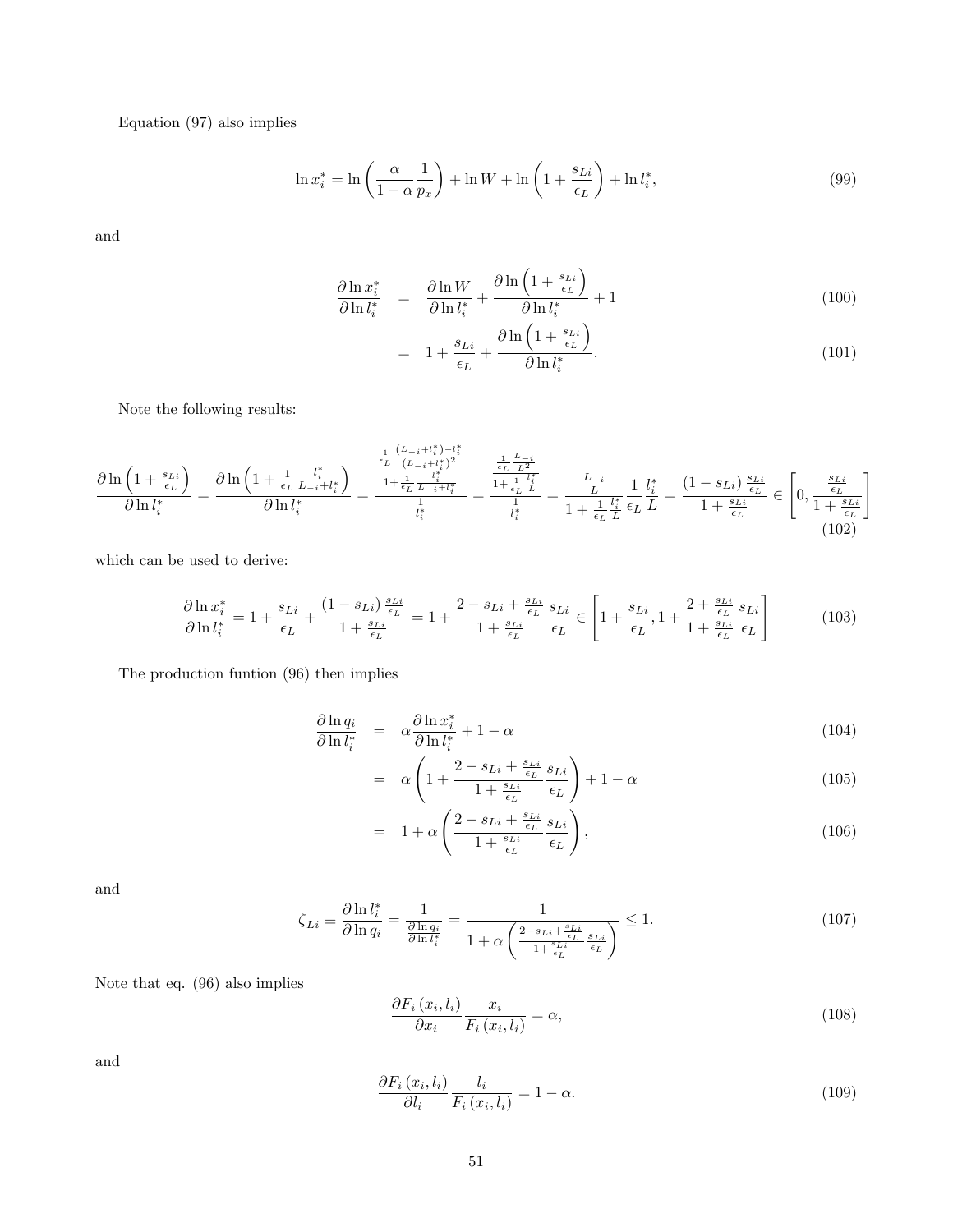Equation:

$$
F_i(x_i^*, l_i^*) = A_i(x_i^*)^{\alpha} (l_i^*)^{1-\alpha} = q_i
$$
\n(110)

implies

$$
\frac{\partial F_i(x_i^*, l_i^*)}{\partial x_i^*} \frac{\partial x_i^*}{\partial q_i} + \frac{\partial F_i(x_i^*, l_i^*)}{\partial l_i^*} \frac{\partial l_i^*}{\partial q_i} = 1,
$$
\n(111)

and equivalently

$$
\alpha \zeta_{xi} + (1 - \alpha) \zeta_{Li} = 1. \tag{112}
$$

Eq. (112) then implies

$$
\zeta_{xi} \equiv \frac{\partial \ln x_i^*}{\partial \ln q_i} = \frac{1 - (1 - \alpha) \zeta_{Li}}{\alpha} = \frac{1 + \left(\frac{2 - s_{Li} + \frac{s_{Li}}{\epsilon_L}}{1 + \frac{s_{Li}}{\epsilon_L}} \frac{s_{Li}}{\epsilon_L}\right)}{1 + \alpha \left(\frac{2 - s_{Li} + \frac{s_{Li}}{\epsilon_L}}{1 + \frac{s_{Li}}{\epsilon_L}} \frac{s_{Li}}{\epsilon_L}\right)} \ge 1.
$$
\n(113)

As the parameter and variables:  $\alpha$ ,  $\frac{s_{Li}}{\epsilon_L}$  and  $s_{Li}$  can be recovered from micro panel data, the input elasticities  $\zeta_{Li}$  and  $\zeta_{xi}$  can also be recovered according to (107) and (113).

The following two numerical examples show how the input elasticities change with market structure.

Example 1: symmetric model,  $\alpha = \frac{1}{3}$ ,  $\epsilon_L = 0.8$ ,  $s_{Li} = \frac{1}{N}$ .

$$
\zeta_{Li} = \frac{1}{1 + \alpha \left( \frac{2 - \frac{1}{N} + \frac{1}{N\epsilon_L}}{1 + \frac{1}{N\epsilon_L}} \frac{1}{N\epsilon_L} \right)},\tag{114}
$$

$$
\zeta_{xi} = \frac{1 + \left(\frac{2 - \frac{1}{N} + \frac{1}{N\epsilon_L}}{1 + \frac{1}{N\epsilon_L}} \frac{1}{N\epsilon_L}\right)}{1 + \alpha \left(\frac{2 - \frac{1}{N} + \frac{1}{N\epsilon_L}}{1 + \frac{1}{N\epsilon_L}} \frac{1}{N\epsilon_L}\right)}.
$$
\n(115)

Figure 12 shows that consolidation of market structure of the symmetric model, i.e., reducing  $N$ , causes the labour input elasticity to decrease and the non-labour variable input elasticity to increase. This is because as the labour market becomes more concentrated, each firm has more wage markdown power, and its marginal cost of labour increases, inducing it to substitute labour with non-labour variable input.

Example 2: Asymmetric model with a superstar firm and  $N-1$  symmetric laggard rivals:  $\alpha = \frac{1}{3}$ ,  $\epsilon_L = 0.8$ ,  $s_{Li} = \frac{1-\hat{s}_L}{N-1}$  for  $i \in \{1, 2, ..., N-1\}$ ,  $s_{LN} = \hat{s}_L$ ,  $N = 4$ , where  $\hat{s}_L$  is the labour market share of the superstar firm. For  $i \in \{1, 2, \ldots, N-1\}$ ,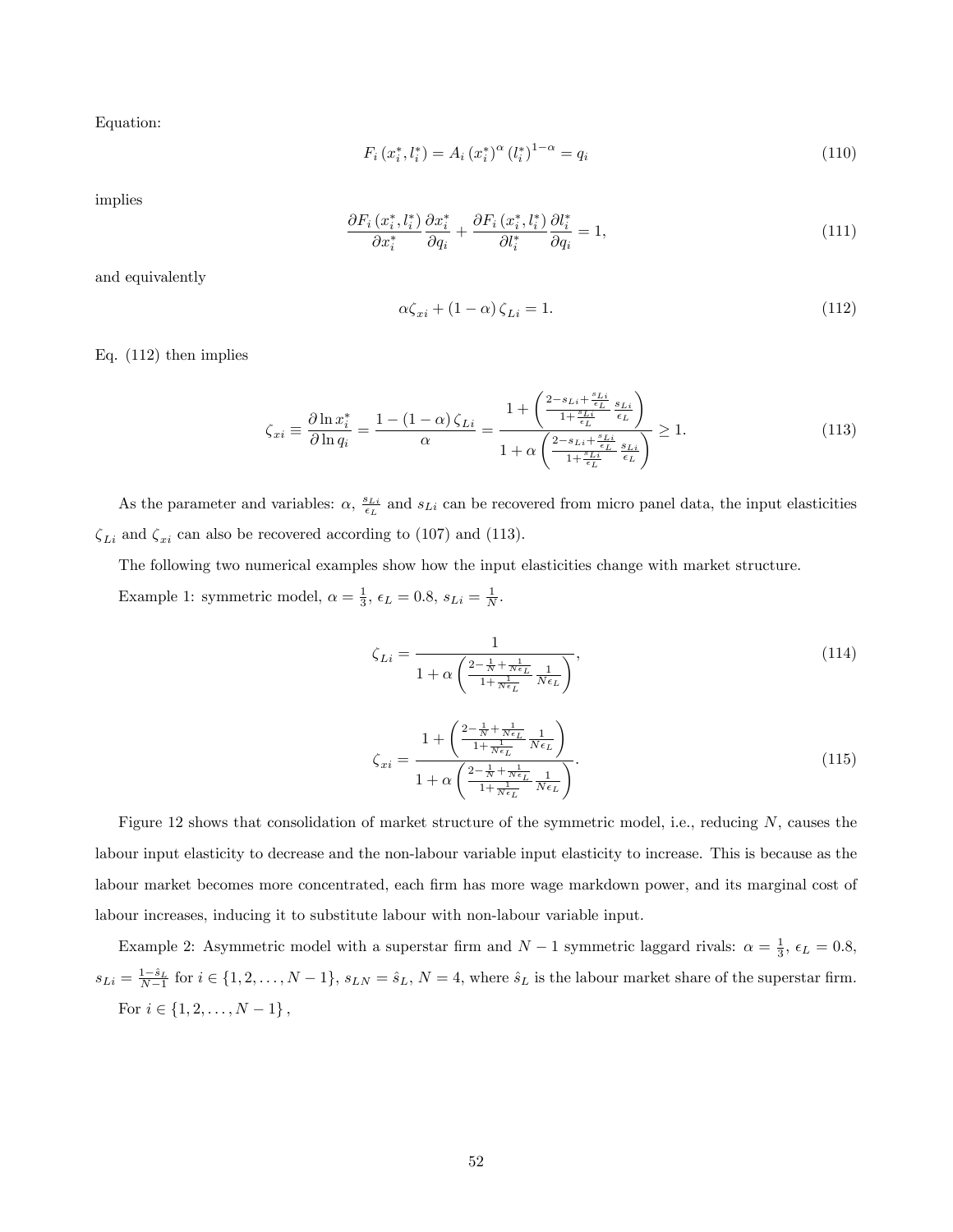

Figure 12: Example 1, symmtetric model.  $\zeta_{Li}$  (red) and  $\zeta_{xi}$  (blue) as functions of N.

$$
\zeta_{Li} = \frac{1}{1 + \alpha \left( \frac{2 - \frac{1 - \hat{s}_L}{N - 1} + \frac{1 - \hat{s}_L}{N - 1}}{\frac{1 - \hat{s}_L}{1} - \frac{1 - \hat{s}_L}{\epsilon_L}} \right)},
$$
(116)  

$$
1 + \alpha \left( \frac{\frac{1 - \hat{s}_L}{N - 1} + \frac{1 - \hat{s}_L}{N - 1}}{1 + \frac{N - 1}{\epsilon_L}} \right)}
$$
  

$$
\zeta_{xi} \equiv \frac{1 + \left( \frac{2 - \frac{1 - \hat{s}_L}{N - 1} + \frac{1 - \hat{s}_L}{N - 1}}{\frac{1 - \hat{s}_L}{1} - \frac{1 - \hat{s}_L}{\epsilon_L}} \right)}{1 + \frac{N - 1}{\epsilon_L}};
$$
(117)

$$
\zeta_{LN} = \frac{1}{1 + \alpha \left( \frac{2 - \hat{s}_L + \frac{\hat{s}_L}{\epsilon_L}}{1 + \frac{\hat{s}_L}{\epsilon_L}} \frac{\hat{s}_L}{\epsilon_L} \right)},\tag{118}
$$

$$
\zeta_{xN} = \frac{1 + \left(\frac{2 - \hat{s}_L + \frac{\hat{s}_L}{\epsilon_L}}{1 + \frac{\hat{s}_L}{\epsilon_L}} \frac{\hat{s}_L}{\epsilon_L}\right)}{1 + \alpha \left(\frac{2 - \hat{s}_L + \frac{\hat{s}_L}{\epsilon_L}}{1 + \frac{\hat{s}_L}{\epsilon_L}} \frac{\hat{s}_L}{\epsilon_L}\right)}.
$$
(119)

Figure 13 shows that an increase of the labour market share of the superstar firm,  $\hat{s}_L$ , which can be caused by technical progress of the superstar firm, i.e.,  $A_N \uparrow$ , causes the superstar firm's labour input elasticity to decrease and the non-labour variable input elasticity to increase. For the laggard rivals, the opposite is true. This also increases the dispersion of the input mix  $\frac{x_i^*}{l_i^*}$  and the input expenditure ratio  $\frac{p_x x_i^*}{Wl_i^*}$  among the firms. The last prediction is empirically testable.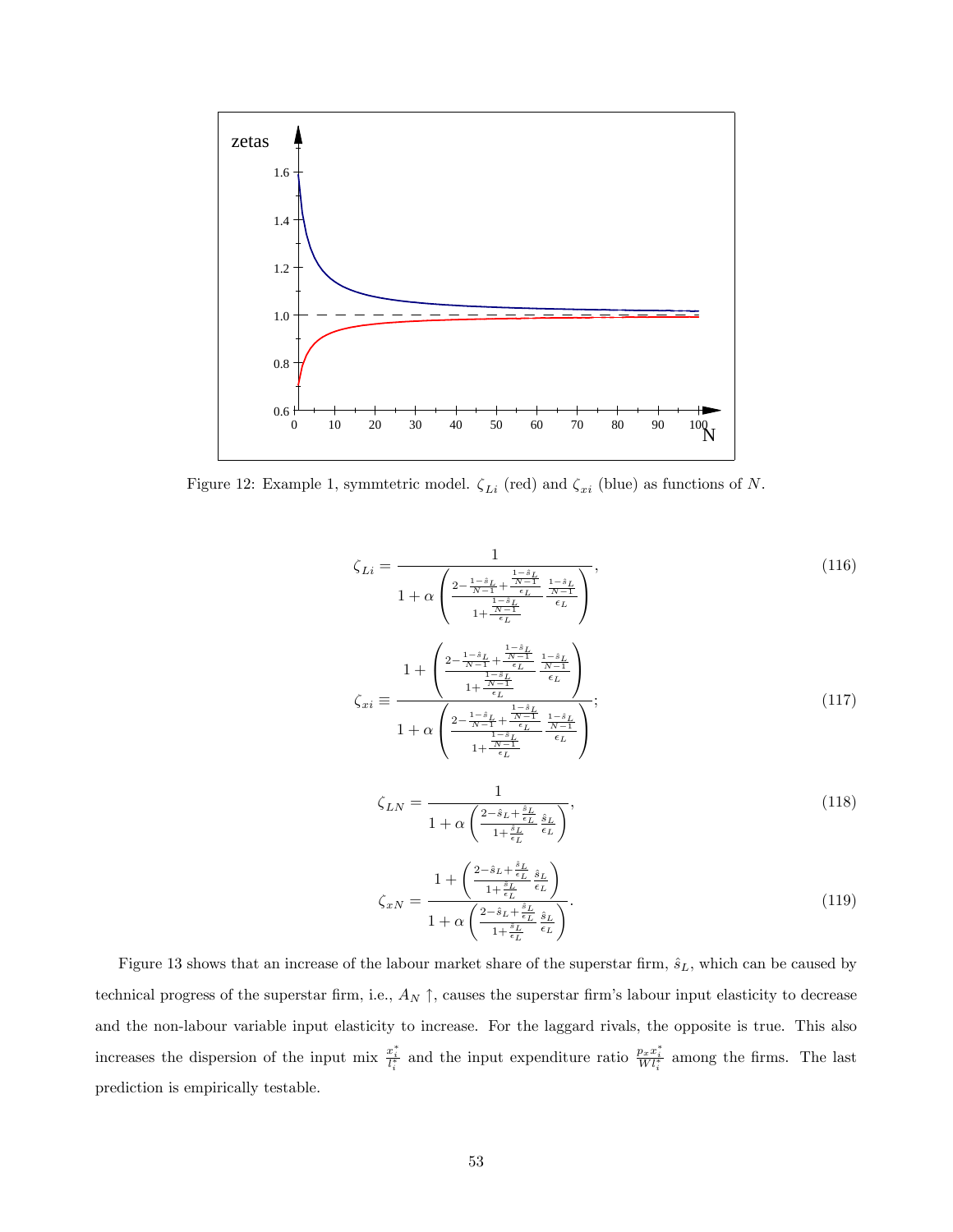

Figure 13: Example 2, asymmtetric model with a superstar firm and lagard rivals. Superstar firm:  $\zeta_{LN}$  (red, solid) and  $\zeta_{xN}$  (blue, solid); rivals:  $\zeta_{Li}$  (red, dashed) and  $\zeta_{xi}$  (blue, dashed), as functions of  $\hat{s}_L$ .

## B Generalisation of the Fundamental Equation of Market Power

The fundamental equaiton of market power (14) can be extended to:

$$
\frac{P - MC_i^{PT}}{P} = \frac{s_i}{\epsilon} + \sum_{v=1}^{V} \frac{s_{vi}}{\epsilon_v} \zeta_{vi} \phi_{vi} + \frac{s_{Li}}{\epsilon_L} \zeta_{Li} \phi_{Li}.
$$
\n(120)

Similarly, equation (21) can be extended to:

$$
\tau_i = \rho_i + \sum_{v=1}^{V} \chi_{vi} \zeta_{vi} \phi_{vi} + \chi_{Li} \zeta_{Li} \phi_{Li}, \qquad (121)
$$

where  $\chi_{vi}$  is the rate of exploitation of input v by firm i, defined similarly with the rate of exploitation of labour  $\chi_{Li}$ .

## C Proofs

**Proof of Proposition 11.** Eq. (64) and (65) jointly determine the following equation with  $\hat{s}$  the unique unknown variable:

$$
1 = \frac{\hat{s}}{\epsilon} + \left(1 + \frac{\hat{s}}{\epsilon_L} \frac{1 - \gamma}{1 - \gamma \hat{s}}\right) (1 - \gamma) \frac{1 - \frac{1 - \hat{s}}{(N - 1)\epsilon}}{1 + \frac{1 - \hat{s}}{(N - 1)\epsilon_L} \frac{1}{1 - \gamma \hat{s}}},\tag{122}
$$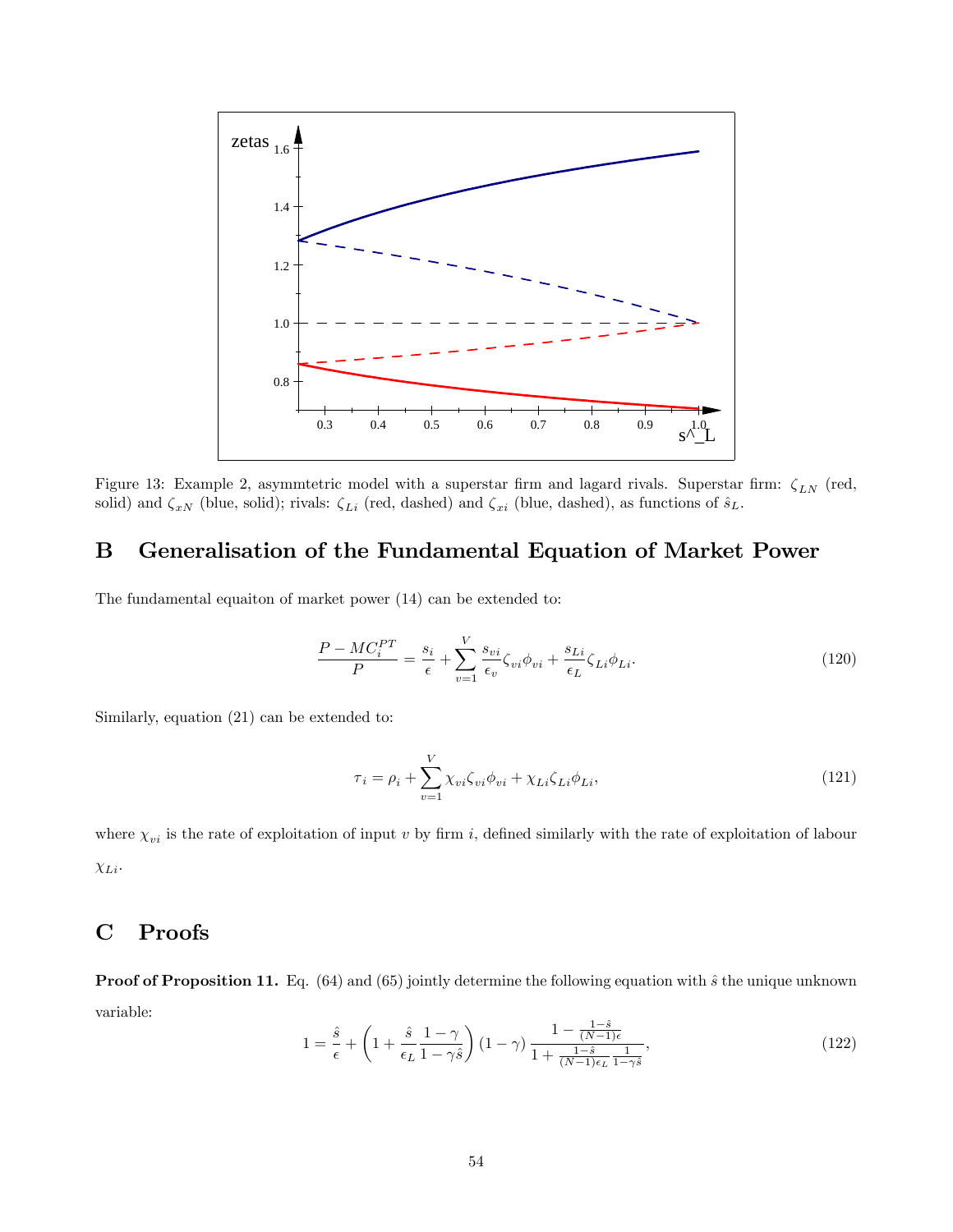which simplifies to

$$
A\hat{s}^2 + B\hat{s} + C = 0,\t(123)
$$

where

$$
A \equiv (1 + (N - 1)\epsilon_L \gamma - (1 - \gamma)(1 - \gamma - \epsilon_L \gamma)), \qquad (124)
$$

$$
B = -(((N-1)\epsilon_L + 1) + ((N-1)\epsilon_L \gamma + 1)\epsilon) + (1-\gamma)((N-1)\epsilon - 1)(1-\gamma - \epsilon_L \gamma) + \epsilon_L)), \quad (125)
$$

$$
C \equiv (\epsilon + \epsilon_L + ((N - 1)\epsilon - 1)\epsilon_L \gamma). \tag{126}
$$

The unique solution that satifies

$$
\lim_{\gamma \to 0} \hat{s} = \frac{1}{N} \tag{127}
$$

is

$$
\hat{s} = \frac{- (B) - \sqrt{(B)^2 - 4AC}}{2A}.
$$
\n(128)

For  $\hat{s} = 1$ : equation (122) implies

$$
\gamma = \frac{1 + \frac{\epsilon_L}{\epsilon}}{1 + \epsilon_L},\tag{129}
$$

which is the threshold value of  $\gamma$  for monopolisation of the joint oligopoly-oligopsony industry.

**Proof of Proposition 12.** It follows from the proof of Proposition 11, with  $\epsilon_L = \infty$ .

Proof of Proposition 14. The complete closed-form solutions and some comparative statics are the following:

$$
\hat{s}_w = \frac{1 + ((N-1)\epsilon - 1)\gamma}{N - \gamma}, \frac{\partial \hat{s}_w}{\partial w} = 0, \frac{\partial \hat{s}_w}{\partial \gamma} > 0, \frac{\partial \hat{s}_w}{\partial N} = \frac{-(1-\gamma)}{(N-\gamma)^2} < 0 \tag{130}
$$

$$
\phi_w = \frac{N - \frac{1}{\epsilon}}{N - \gamma}, \frac{\partial \phi_w}{\partial w} = 0, \frac{\partial \phi_w}{\partial \gamma} > 0; \text{for } \epsilon \to 1_+ : \frac{\partial \phi_w}{\partial N} = \frac{\frac{1}{\epsilon} - \gamma}{(N - \gamma)^2} > 0 \tag{131}
$$

$$
P_w = \frac{(N-\gamma) \, aw}{N-\frac{1}{\epsilon}}, \frac{\partial P_w}{\partial w} > 0, \frac{\partial P_w}{\partial \gamma} < 0; \text{for } \epsilon \to 1_+ : \frac{\partial \phi_w}{\partial N} = \frac{(\gamma-\frac{1}{\epsilon}) \, aw}{(N-\frac{1}{\epsilon})^2} < 0 \tag{132}
$$

$$
Q_w = \left(\frac{P_0\left(N - \frac{1}{\epsilon}\right)}{\left(N - \gamma\right)aw}\right)^{\epsilon}, \frac{\partial Q_w}{\partial w} < 0, \frac{\partial Q_w}{\partial \gamma} > 0; \text{for } \epsilon \to 1_+ : \frac{\partial Q_w}{\partial N} > 0 \tag{133}
$$

$$
L_w = a \left( \frac{P_0 \left( N - \frac{1}{\epsilon} \right)}{\left( N - \gamma \right) aw} \right)^{\epsilon} \left( 1 - \gamma \frac{1 + \left( \left( N - 1 \right) \epsilon - 1 \right) \gamma}{N - \gamma} \right), \frac{\partial L_w}{\partial w} < 0 \tag{134}
$$